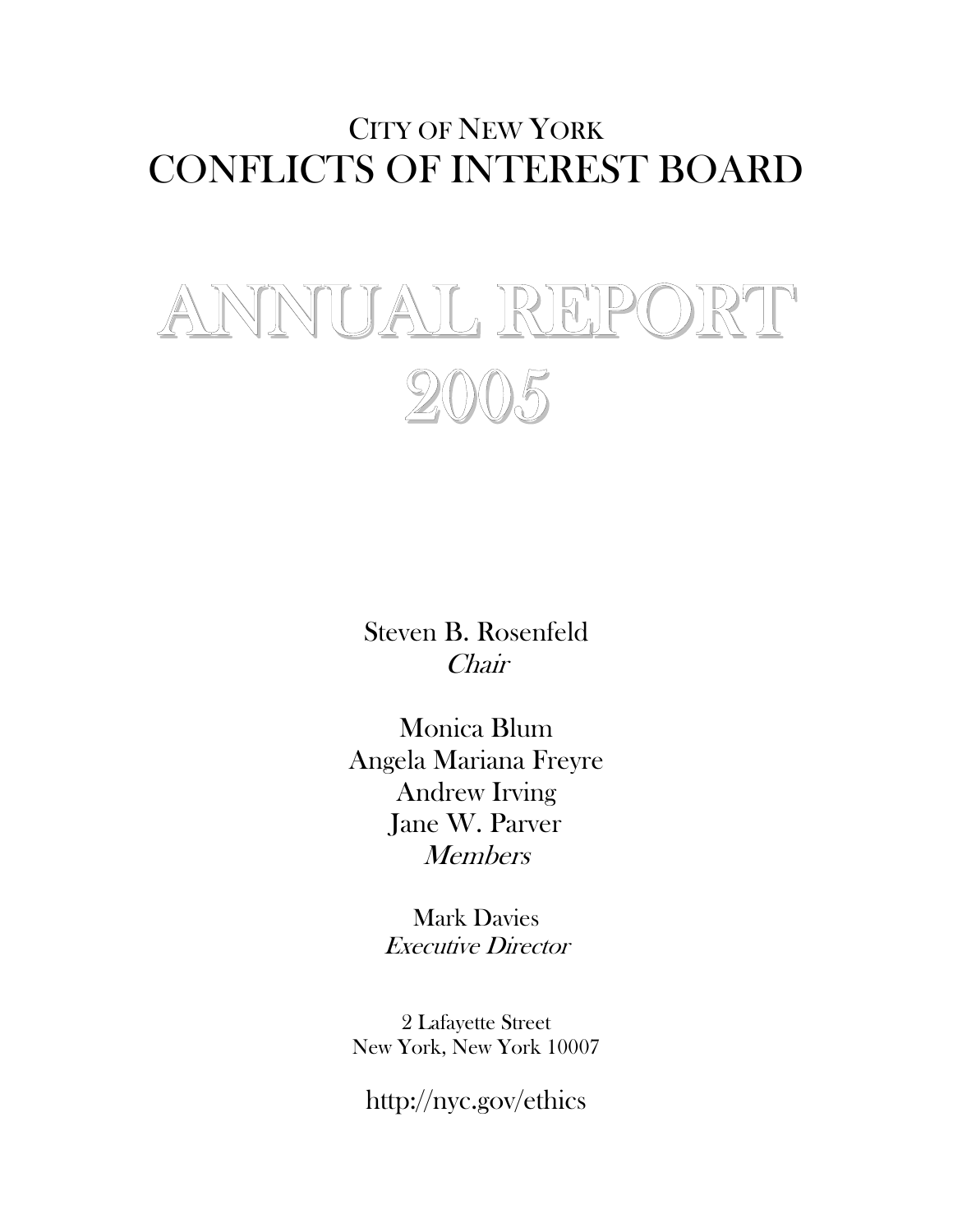

# *ETHICS LIGHTS THE WAY TO GOOD GOVERNMENT*

# **http://nyc.gov/ethics**

*The New York City Conflicts of Interest Board's Annual Report is designed and produced in-house at 2 Lafayette Street, Suite 1010, New York, New York 10007.*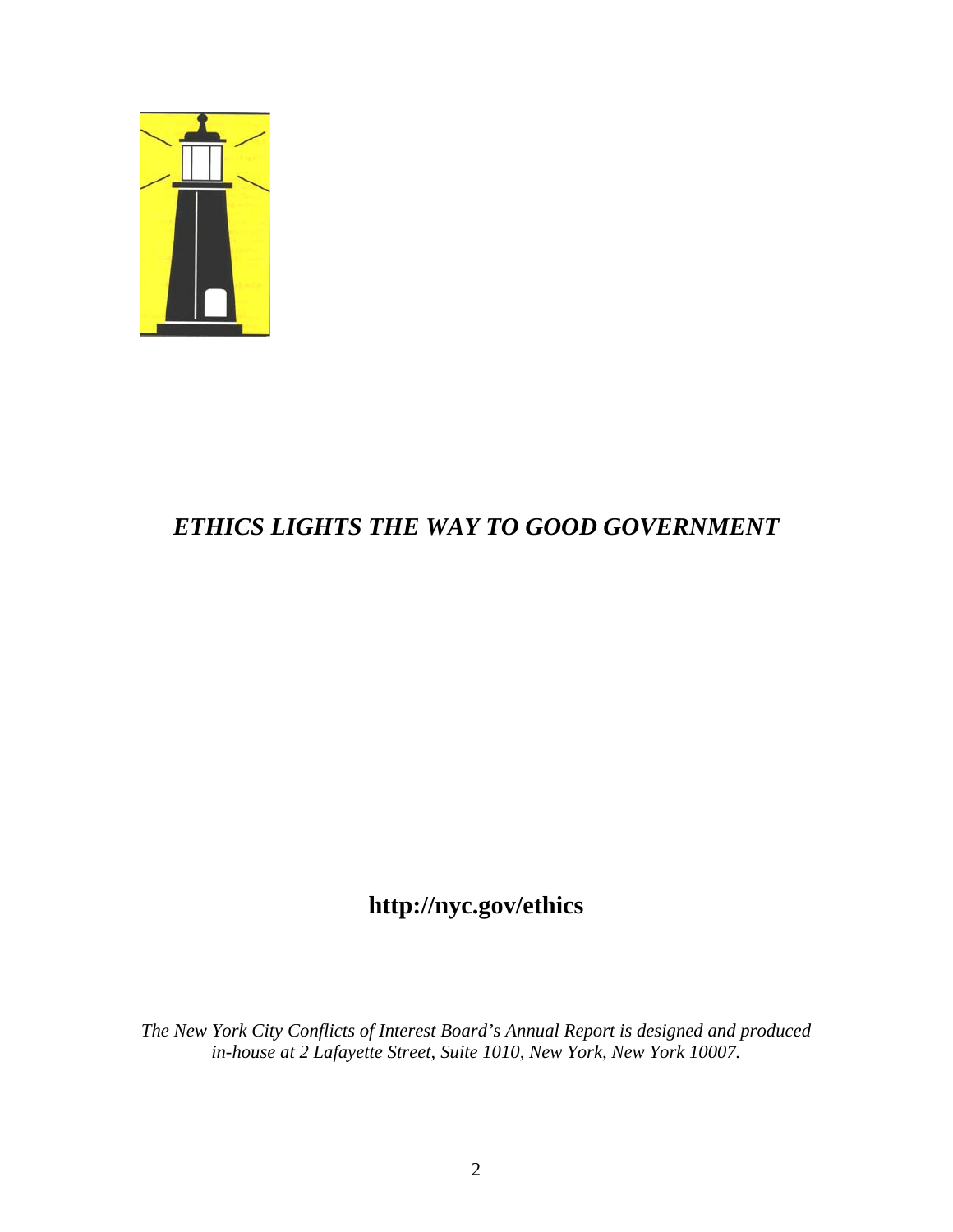# TABLE OF CONTENTS

|            |                                                      |                                                                                                     | Page |  |  |  |  |
|------------|------------------------------------------------------|-----------------------------------------------------------------------------------------------------|------|--|--|--|--|
|            |                                                      |                                                                                                     | 5    |  |  |  |  |
| 1.         | Members and Staff of the Conflicts of Interest Board |                                                                                                     |      |  |  |  |  |
| 2.         |                                                      |                                                                                                     |      |  |  |  |  |
| 3.         |                                                      |                                                                                                     | 11   |  |  |  |  |
| 4.         |                                                      |                                                                                                     | 14   |  |  |  |  |
| 5.         |                                                      |                                                                                                     | 15   |  |  |  |  |
| 6.         |                                                      |                                                                                                     | 21   |  |  |  |  |
| 7.         |                                                      | Budget, Administration, and Information Technology                                                  | 26   |  |  |  |  |
| Exhibit 1: |                                                      | Members and Staff of the Conflicts of Interest                                                      | 28   |  |  |  |  |
| Exhibit 2: |                                                      | Training and Education Classes on Chapter 68                                                        | 29   |  |  |  |  |
| Exhibit 3: |                                                      | COIB Training Classes by Agency                                                                     | 30   |  |  |  |  |
| Exhibit 4: |                                                      | Reinvigorating an Ethics Board and the Need for<br>Budget Protection - Conflicts of Interest Board: | 31   |  |  |  |  |
| Exhibit 5: |                                                      | Legal Advice Workload: 1993 to 2005                                                                 | 34   |  |  |  |  |
| Exhibit 6: |                                                      | Requests for Advice on Chapter 68                                                                   | 35   |  |  |  |  |
| Exhibit 7: |                                                      | Responses to Requests for Advice on Chapter 68                                                      | 36   |  |  |  |  |
| Exhibit 8: |                                                      |                                                                                                     | 37   |  |  |  |  |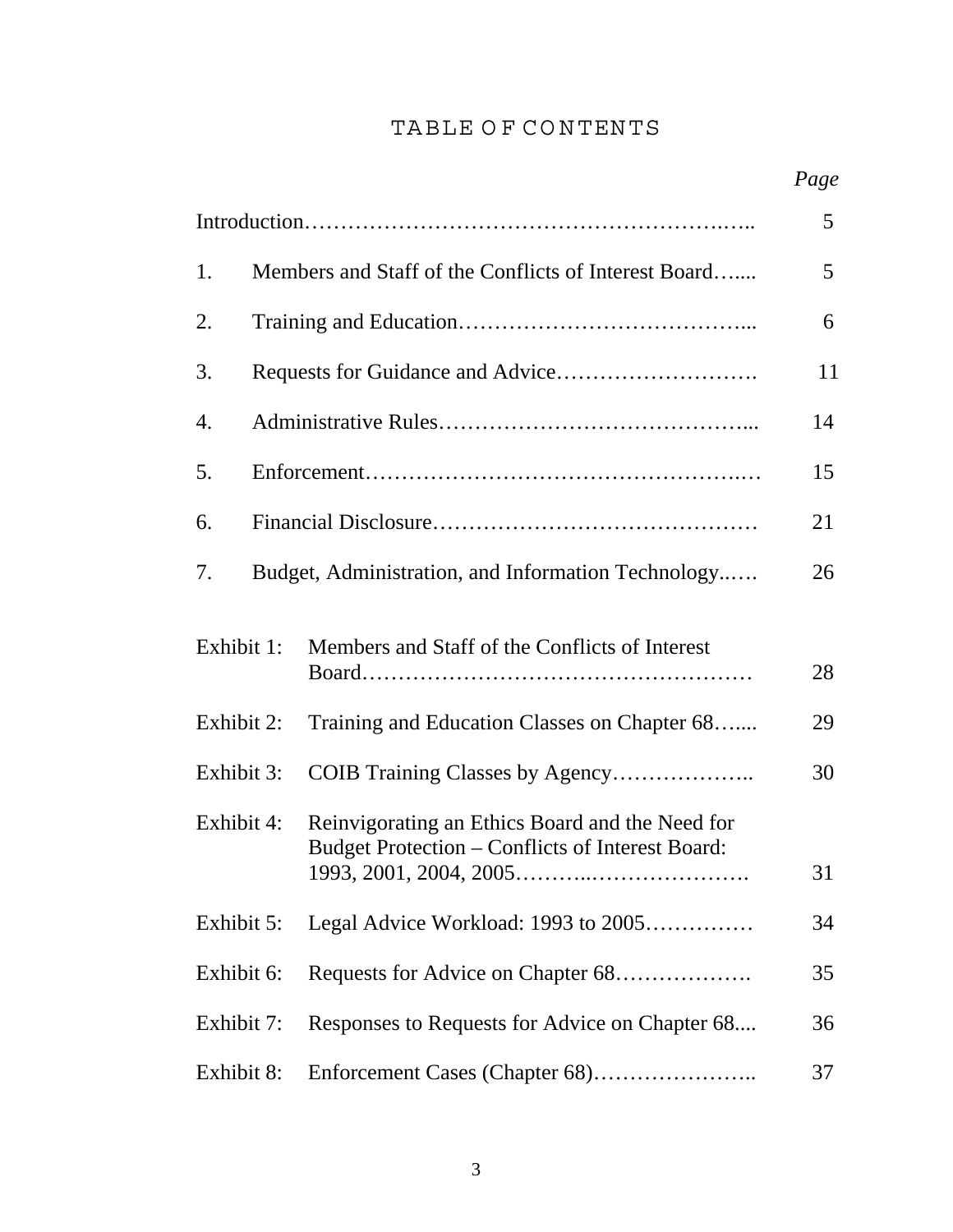|  |                                                                                                                                              | 38 |
|--|----------------------------------------------------------------------------------------------------------------------------------------------|----|
|  |                                                                                                                                              | 39 |
|  |                                                                                                                                              | 41 |
|  | Exhibit 12: New York City Conflicts of Interest Board:                                                                                       | 42 |
|  | Exhibit 13: Possible Modified Annual Disclosure Form<br><b>Pursuant to Proposed Amendment to NYS</b><br>General Municipal Law $\S 811(1)(a)$ | 49 |
|  | Advisory Opinions of the Board – Summaries and Indexes                                                                                       | 55 |
|  |                                                                                                                                              | 56 |
|  | Cumulative Index to Advisory Opinions by Charter                                                                                             | 59 |
|  | Cumulative Index to Advisory Opinions by Subject –                                                                                           | 65 |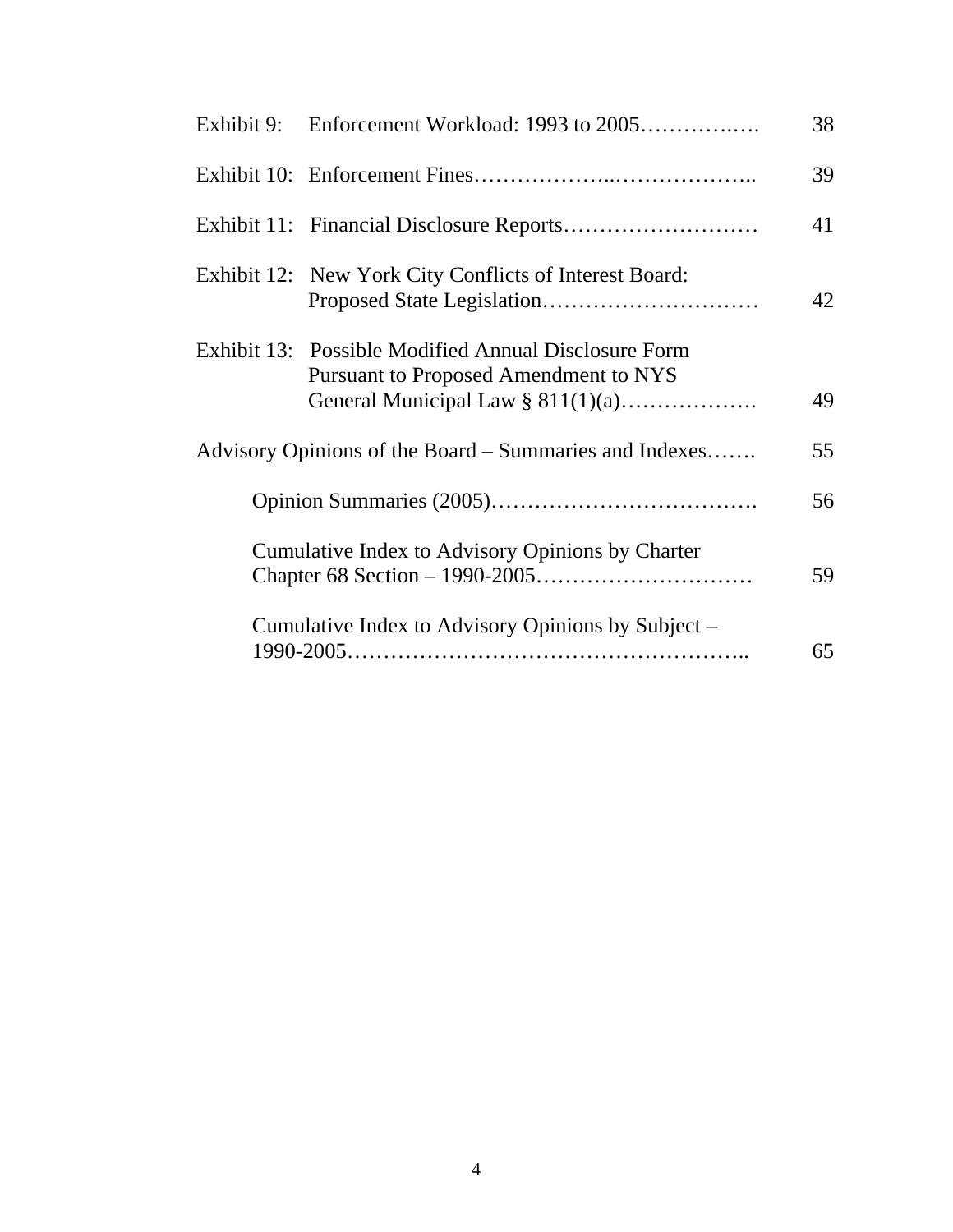# **INTRODUCTION**

 In 2005, the Conflicts of Interest Board ("COIB") celebrated its fifteenth anniversary and the forty-sixth anniversary of its predecessor agency, the Board of Ethics. The Board was created in 1990 by Chapter 68 of the revised New York City Charter – the City's Conflict of Interest Law applicable to more than 300,000 public servants of the City of New York (http://www.nyc.gov/html/conflicts/downloads/pdf/bluebook.pdf). Chapter 68 invests the Board with four broad responsibilities: (1) training and educating City officials and employees about Chapter 68's ethical standards; (2) interpreting Chapter 68 through the issuance of formal advisory opinions, the promulgation of rules, and the response to requests from current and former public servants for advice and guidance; (3) prosecuting violators of Chapter 68 in administrative proceedings; and (4) administering and enforcing the City's financial disclosure law.

 This report reviews the Board's activities in each of the following areas during 2004: (1) members and staff of the Board; (2) training and education; (3) requests for guidance and advice; (4) administrative rules; (5) enforcement; (6) financial disclosure; and (7) budget, administration, and information technology.

# **1. MEMBERS AND STAFF OF THE CONFLICTS OF INTEREST BOARD**

 Appointed by the Mayor with the advice and consent of the City Council, the Board's five members serve staggered six-year terms. Under the Charter, the members must be selected on the basis of their "independence, integrity, civic commitment and high ethical standards." While serving on the Board, they may not hold other public office or any political party office.

 Steven B. Rosenfeld, a partner in the law firm of Paul, Weiss, Rifkind, Wharton & Garrison, was appointed to the Board in May 2002 and was named Chair in June 2002. Jane W. Parver, a partner at Kaye, Scholer, Fierman, Hays & Handler, was appointed to the Board in August 1994 and was reappointed in May 2002. Angela Mariana Freyre, Senior Vice President and Deputy General Counsel of Nielsen Media Research, Inc., was appointed to the Board in October 2002. Monica Blum, President of the Lincoln Square Business Improvement District, was appointed to the Board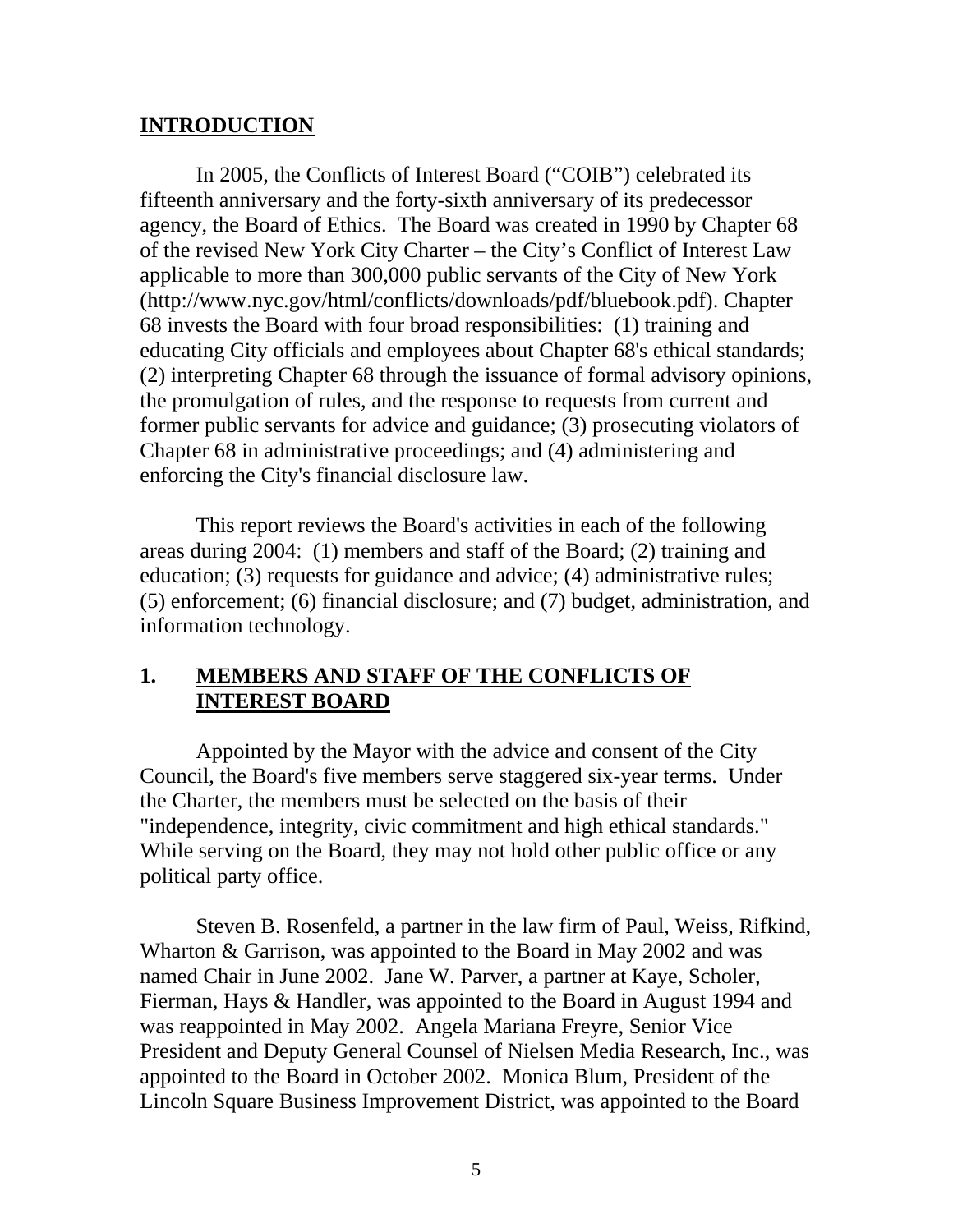in August 2004. Andrew Irving, Senior Vice President and General Counsel of Independent Fiduciary Services, Inc., was appointed to the Board in March 2005, replacing Bruce A. Green, a professor at Fordham University School of Law.

The Board's staff, which budget cuts have slashed by 19% since 2002 (from  $23^{3}/$ <sub>5</sub> to 19), is divided into six units: Training and Education, Legal Advice, Enforcement, Financial Disclosure, Administration, and Information Technology. The staff, listed in Exhibit 1, is headed by the Executive Director, Mark Davies.

# **2. TRAINING AND EDUCATION**

#### **Training Sessions**

As reported in Exhibit 2, in 2005 the Board conducted 242 training classes for public servants throughout City government, including 80 classes for the Department of Education. The slight decrease from the number of classes taught in 2004, when the number reached a near record of 288 classes, is explained by three factors. First, the Board's outreach to DOE schools has been hampered by the Department-wide standardization of professional development scheduling, which has moved faculty conferences in *every* school to Mondays at approximately 3 p.m. In fact, the drop in overall classes in 2005 came almost exclusively from DOE classes, the number of classes at other agencies having held relatively constant from 2004 to 2005. Second, the unit focused more resources on non-teaching ethics outreach, such as the website and publications. Third, the departure of unit's Director effectively limited the unit to one trainer, thus severely restricting the numbers of classes held in December. Despite a small decrease (16%) in classes taught for the year, the unit, with a staff of two, was able to restore the functions that existed in 2002, when training staff numbered  $4^3$ /5. In short, the Training and Education Unit traded a few classes this year for a diversification of its services. In all, as summarized in Exhibit 3, COIB classes reached approximately 11,858 City employees in 34 City agencies and offices during 2005.

The Board's classes are interactive and engaging, explaining the basis and requirements of the law in plain language and letting public servants know how they can get answers regarding their specific situations. The sessions, which are often tailored to the specific agency or employees, can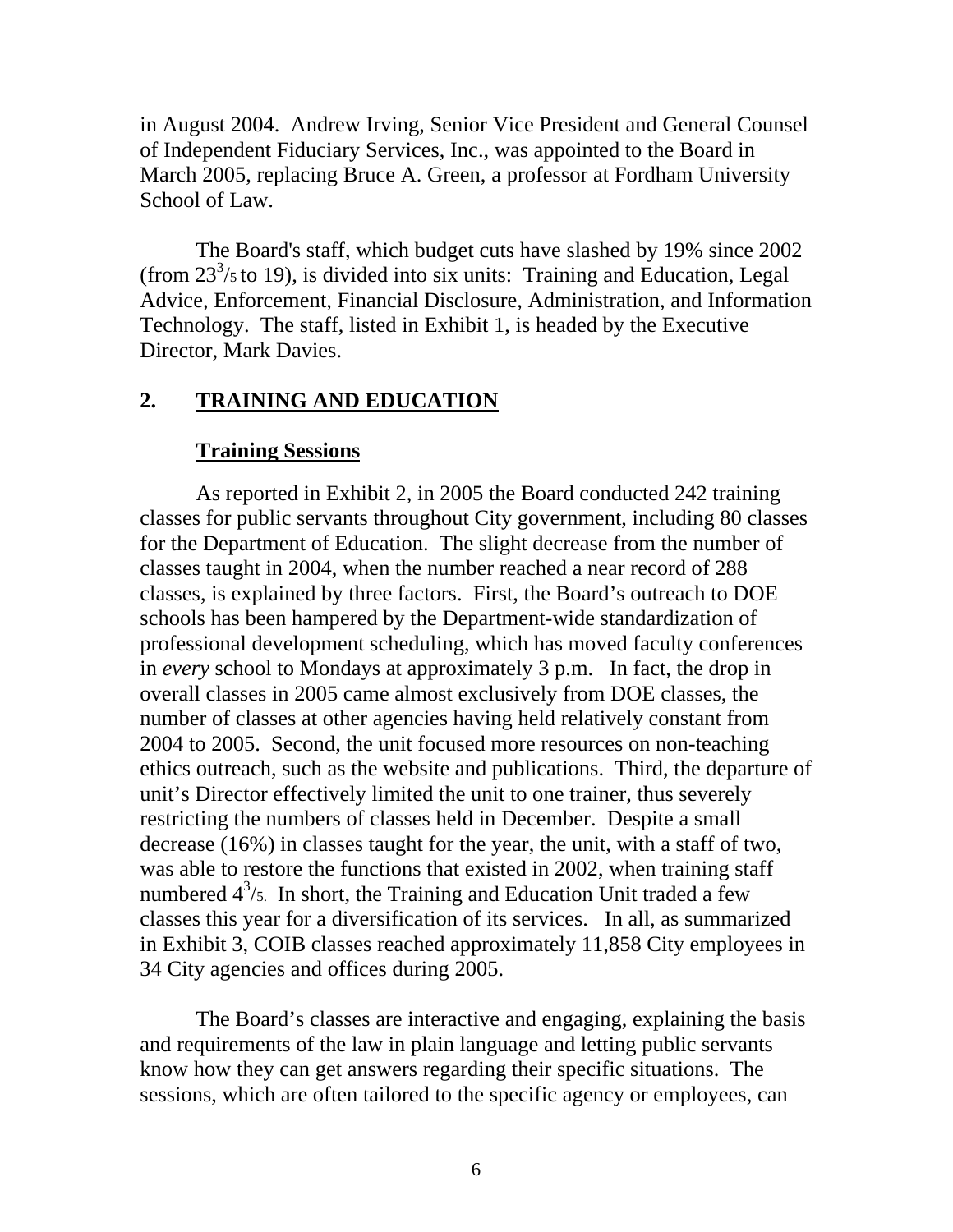include games, exercises, and ample opportunities for questions. For example, in 2005 COIB was invited to speak at information sessions for new members of community boards in the several borough offices. Much of the material focused on voting issues, such as when to disclose and when to recuse, as well as on specific questions about misuse of position that arise for community board members and their staffs. The feedback received from class participants continues to be virtually all positive, and usually quite enthusiastic.

In 2005, the Board's attorneys continued, with the Training and Education staff, to present a two-hour continuing legal education (CLE) class to City attorneys, including one class hosted by the Law Department that was open to attorneys from all City agencies. This is a continuation of a model started in 2004. COIB attorneys and Training staff also continued to write materials on Chapter 68 for publication, both in-house and for outside publications. While no longer writing for the *Public Employees' Press,*  COIB staff have started a monthly column, "Ask the City Ethicist," that runs monthly in *The Chief*. This change is a positive one for the column, as *The Chief* is not only the more prominent publication, but it has have agreed to print 700-800 words per month, as compared with 200 words in *Public Employees Press*. 2005 also saw the resurrection of a more streamlined COIB newsletter, *The Ethical Times*, which features a simpler, black-andwhite, two-page format with articles and summaries of recent advisory opinions and enforcement dispositions. This new *Ethical Times* was slated for semi-annual publication but has received so much positive feedback that the Board has decided to make it a quarterly publication. Internet and email have permitted virtually cost-free citywide distribution of the newsletter to general counsels and agency heads. Several agencies have reported that they have distributed it electronically to their entire staff.

# **"Train the Trainer"**

In support of the Board's ongoing "Train the Trainer" initiative  $- a$ program in which the Board offers support to agencies that have chosen to conduct their own Chapter 68 training classes – the Training and Education Unit continued hosting its Brown-Bag Lunch series, a monthly lunch discussion group that takes a close look at specific areas of the conflicts of interest law. Participants included the training staff of several agencies who are involved in teaching ethics, as well as attorneys who work directly with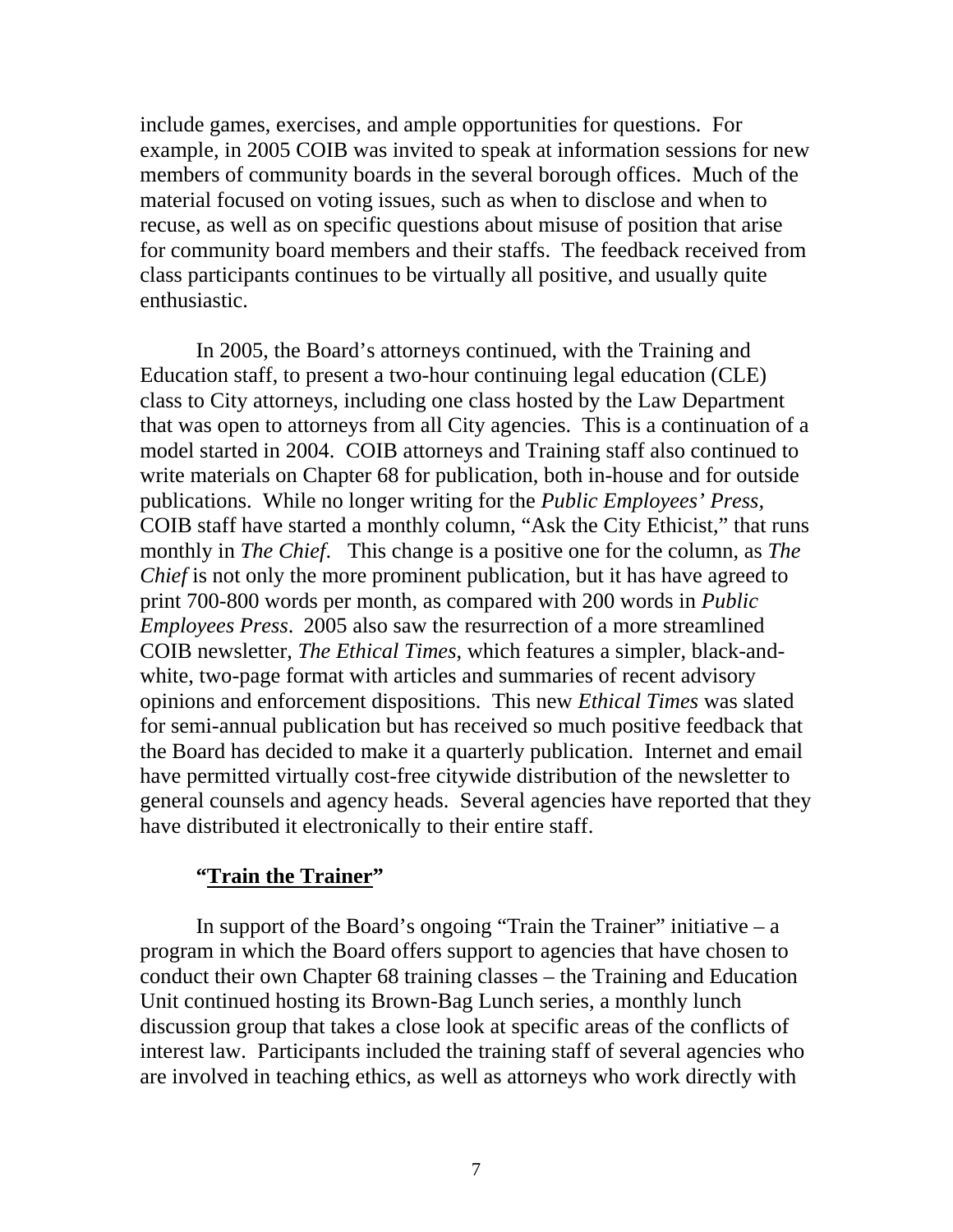Chapter 68 issues at their agencies. This very successful program will continue in 2006.

## **Department of Education**

The Board's training activities at the Department of Education (DOE) decreased in 2005, mostly because, as noted above, almost all faculty development in the Department now takes place throughout the City at the same time during the week. Briefings at regional principals' conferences, given by the COIB in conjunction with the DOE Ethics Officer, continued in 2005 and have kept requests for classes coming in almost daily. Meanwhile, almost all Monday afternoons between January 2006 and June 2006 are already booked with classes for DOE faculty. The COIB hopes that the new labor agreement between teachers and DOE, which goes into effect in February, will offer the Training and Education Unit more flexibility in scheduling classes at schools. Additionally, the unit will conduct a new series of trainings for Aspiring Principals in 2006. The Board's Training and Education Unit held 100 classes at DOE during the 2004-2005 school year, conducted 36 classes at DOE from June to December, and at year-end was scheduled to complete 58 classes for the 2005-2006 school year, with more requests for training every week.

# **Website, Publications, and Media Outreach**

As a result of the layoff of the Board's website coordinator in May 2003, the agency has not been able to overhaul that critical educational resource. In particular, the Board has been forced to postpone indefinitely the development of an interactive Chapter 68 Ethics Certification Program, which would have permitted ethics officers, ethics liaisons, agency counsel, and others to learn about Chapter 68 in detail, at their own pace, by working through two dozen training modules on line and then, upon successfully answering quizzes, obtain certification of their expertise in the City's ethics law. However, regular publications maintenance and improvement of site design continue, as the unit strives to make the site as accessible as possible for those unfamiliar with Chapter 68, as well as for those who deal with it on a regular basis.

The Internet remains one of the most essential tools for Chapter 68 outreach. Indeed, in 2005 the Board's website (http://nyc.gov/ethics) had 243,193 visitors and 427,272 views. The number of visits represents nearly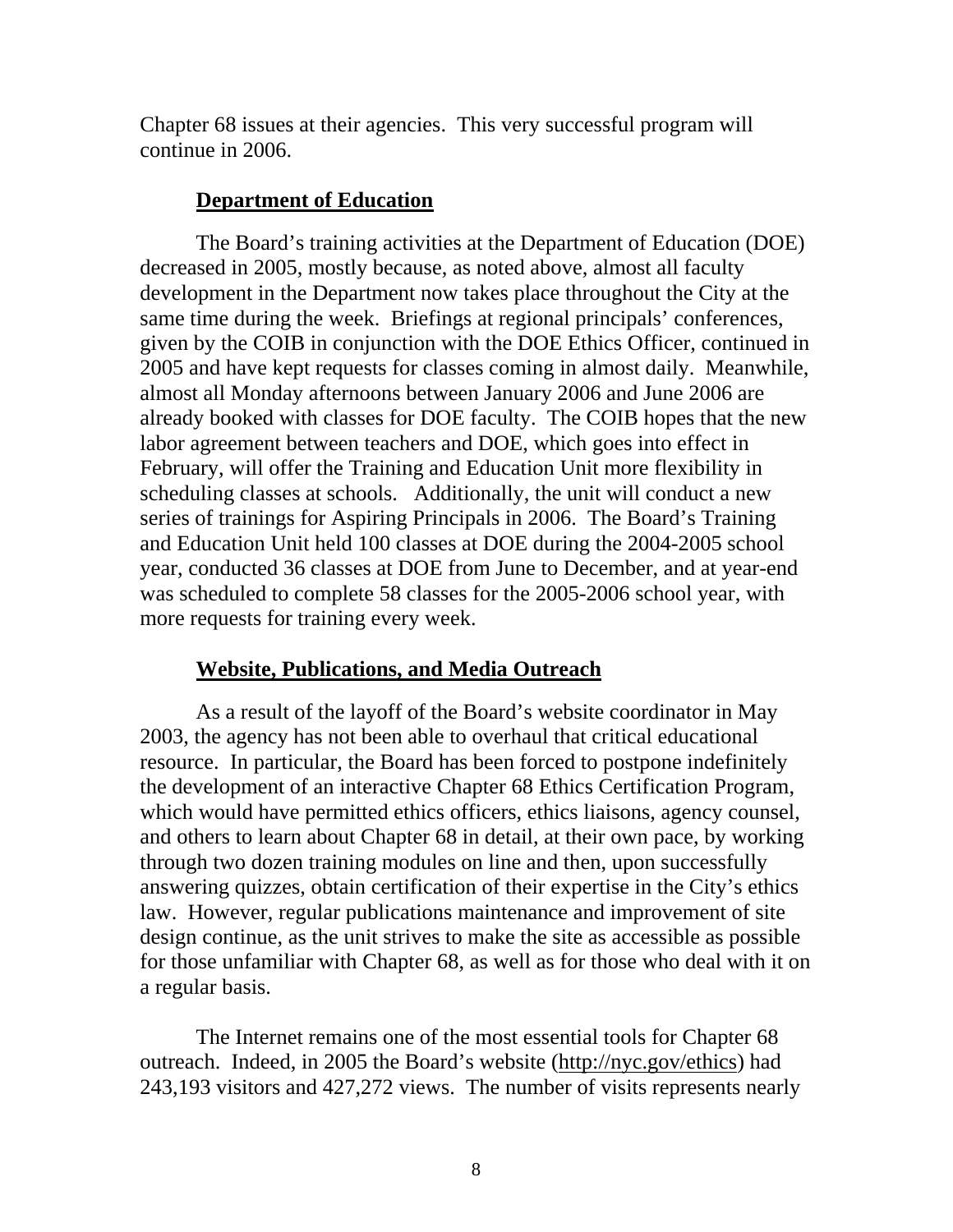a 67% increase from 2004. The Board hopes, if possible, to continue to post new publications on the website, so that in the future, as in the past, every Board publication, including the texts of Chapter 68, the Board's rules, and the financial disclosure law and all of COIB booklets and leaflets, are available to be downloaded from the website

(http://www.nyc.gov/html/conflicts/html/publications/index.shtml), as well as from CityShare, the City's Intranet.

Despite the Board's lack of a web coordinator, Alex Kipp, the Board's new Director of Training and Education, was able to develop a new interactive exercise, dubbed "The Ownership Tree," which leads prospective public servants through a series of questions and answers in order to determine whether they have an ownership interest prohibited under Chapter 68. The Board expects this interactive training tool to go a long way in helping public servants to understand when they need to call for legal advice on this issue and hopes to be able to follow it with similar interactive tools on the COIB's website.

Two new leaflets were published in 2005, one for members of boards and commissions and one for members of community education councils. These new leaflets, combined with recent articles by COIB attorneys, installments of *Ask the City Ethicist*, and a plain language summary in Russian (originally prepared for visitors from Moldova), have meant a significant addition of publications available online.

Outreach to the public, calling attention to the agency's activities and responsibilities, is also an important priority. Much of the success of a municipal ethics program depends upon the public perception of the integrity of City officials and the effectiveness of the City's ethics system. Indeed, citizens, including City vendors, prove a significant source of complaints of ethics violations by public servants. Accordingly, Wayne Hawley, the Board's Deputy Executive Director and General Counsel, cotaught with Dan Brownell of the Department of Investigation ("DOI") and Marla Simpson of the Mayor's Office of Contracts Services a "GovTech" class in conflicts of interest and corruption for vendors working with the City.

Development of a new COIB poster has been moving along, if somewhat slowly. The artist, who is providing his services *pro bono*, is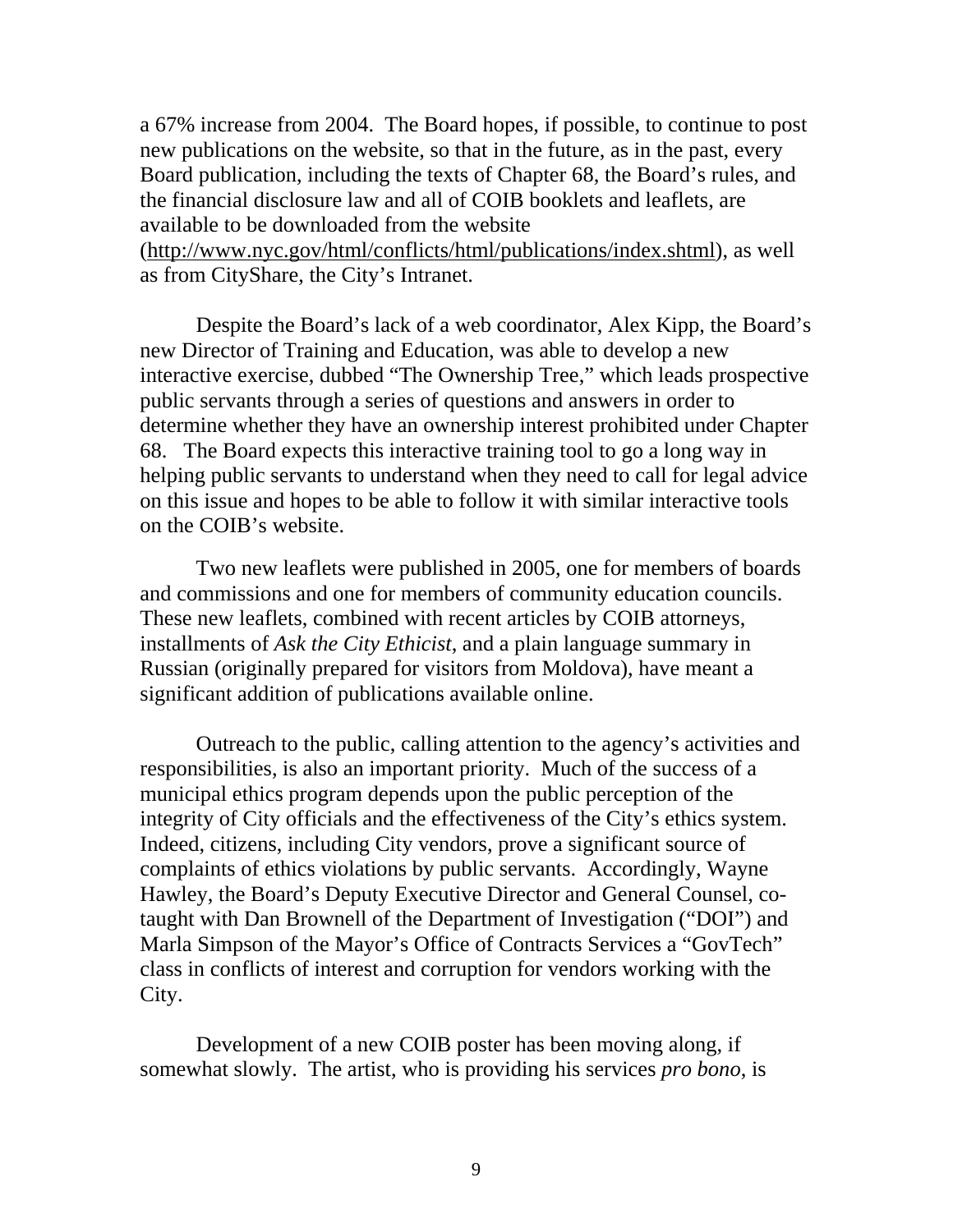nearing a final draft of his commissioned drawing. The Board hopes to have the poster finished and printed soon.

## **Seminar**

The Board's Eleventh Annual Seminar on Ethics in New York City Government at New York Law School last May was a great success. More than 220 public servants attended, representing approximately fifty City agencies. Mayor Bloomberg was our keynote speaker for the event's plenary session. The 2005 Sheldon Oliensis Award was given to the Center for New York City Law at New York Law School for their continued support of ethics in New York City government. The Powell Pierpoint Award went to former Acting Chair of the Conflicts of Interest Board Benito Romano. The Board's 2006 seminar will be held on May 23rd.

# **International Visitors and Government Ethics Associations**

In 2005, the Board sent a group of representatives to the annual conference of the international Council on Government Ethics Laws (COGEL), the premier government ethics organization in North America. Joel Rogers, the Board's then Director of Training and Education, moderated a panel discussion on "Ethics Training: Useful or Useless" for the Municipal Ethics Series. Participants were Steve Rohan, Co-Ethics Officer of Jacksonville, FL, Cathy Clemens, Administrator of the King County Board of Ethics, and Linda Doering, Principal Ethics Representative for National Grid, Inc. Additionally, Rogers was involved with COGEL throughout the year, serving as a member of the Steering Committee, Chair of the Publications Committee, and Publishing Director of the COGEL *Guardian*.

The Board receives numerous requests from municipalities around the State and from foreign countries to assist them in updating and improving their ethics laws. Resources permitting, COIB staff attempt to respond to those requests, whenever possible by e-mail, although occasionally in person. For example, in 2005 the Executive Director met with the Westchester County Board of Legislators to consult on financial disclosure and also spoke at the annual meeting of the New York State Bar Association on "Drafting Municipal Ethics Legislation and Operating a Municipal Ethics Board." He and Astrid Gloade, the Board's Director of Enforcement, spoke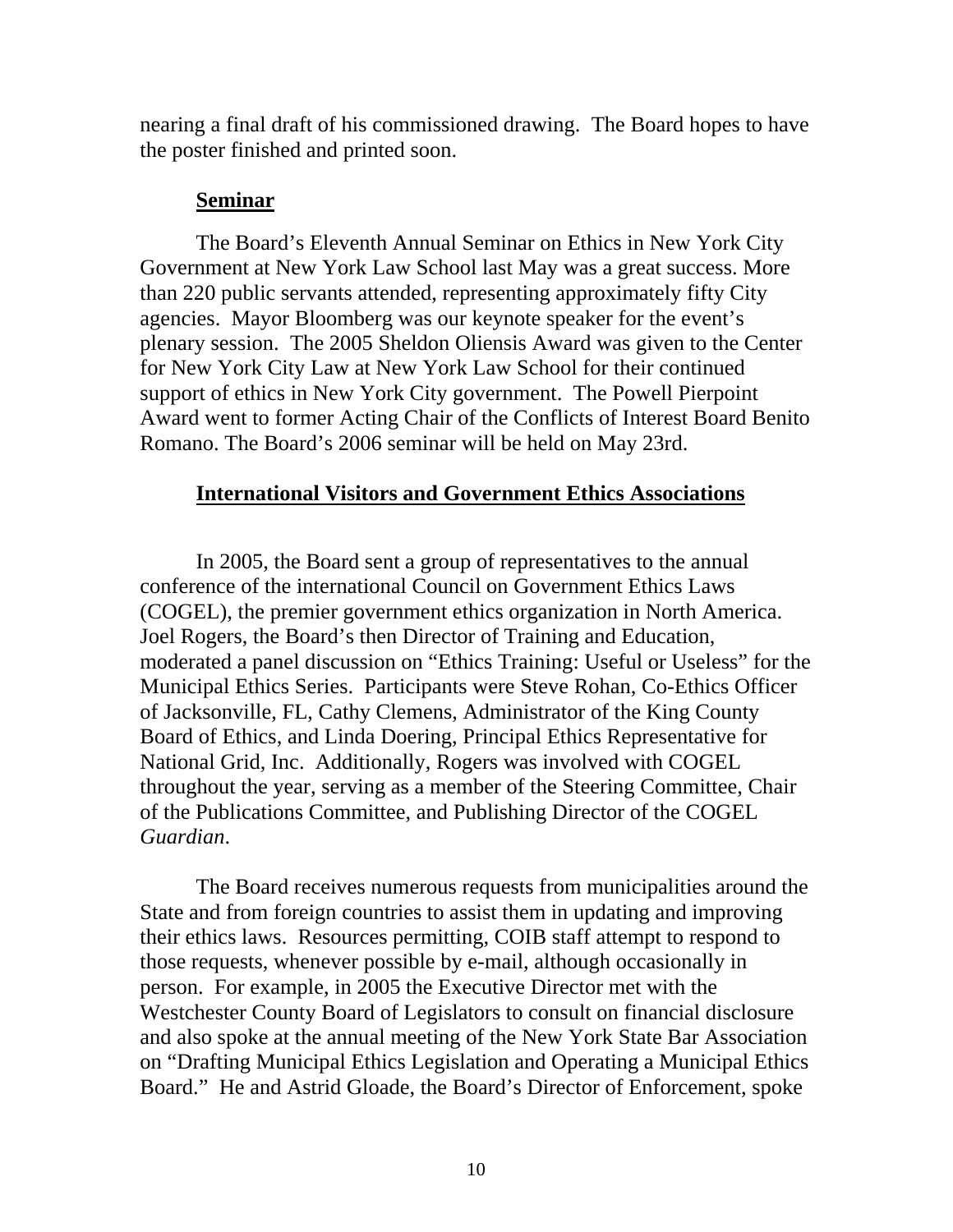at the United Nations to the UN Panel of Counsel, as well as some delegates, on "The Nature and Enforcement of Conflicts of Interest Systems."

In June, the Executive Director, as one of a handful of North Americans, spoke in Brazil at the request of the Brazilian government at the IV Global Forum on Fighting Corruption. In November, he spoke by video hook-up at the 6th Seminar of the Brazilian Commission of Public Ethics - Ethics in Public Management on "Administering an Effective Ethics Law: the Nuts and Bolts." Board staff also met with delegations from Moldova and South Korea at the request of the U.S. State Department; the latter meeting was conducted in Korean by Associate Counsel Sung Mo Kim. In December, at the request of the United States Office of Government Ethics, Board staff provided the local government response on behalf of the United States in the periodic evaluation of U.S. anti-corruption efforts by the Group of States Against Corruption (GRECO), of which the U.S. is a member; the Board also hosted the GRECO evaluators at the Board's offices.

Executive Director Mark Davies continues to serve as chair of the Government Ethics and Professional Responsibility Committee of the New York State Bar Association's Municipal Law Section and was recently appointed to the Board of Directors of Global Integrity. Director of Enforcement Astrid Gloade serves on the Committee on Government Ethics of the Association of the Bar of the City of New York.

Although assistance and outreach falls within their City duties, COIB attorneys as a practical matter must often undertake these bar association and municipal association activities on their own time because the Board is so inundated with work.

The Board thanks its tiny but dedicated training staff, Joel Rogers, recently departed Director of Training and Education, and Alex Kipp, newly appointed Director, for coordinating all of the extensive activities described in this section. Staff for the moment has been reduced to one, as the Board initiates its search for a Senior Trainer/Training Coordinator.

# **3. REQUESTS FOR GUIDANCE AND ADVICE**

Previous annual reports noted the significant increase in the quality and quantity of the advisory work of the Board and its hard-pressed Legal Advice Unit, over the past several years, and the enormous increase in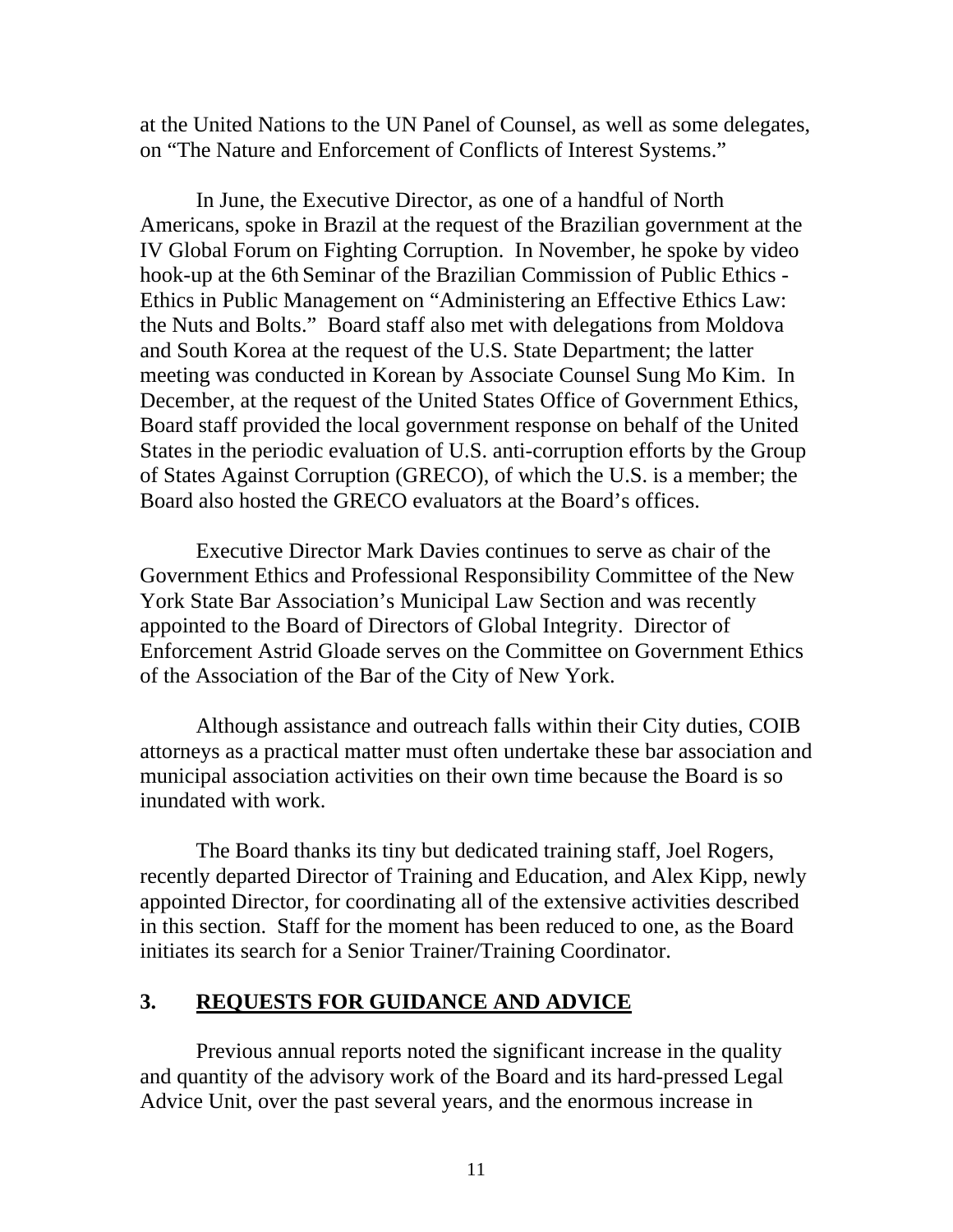productivity. Exhibit 4 summarizes those gains, which continued in 2005, reaching record levels of advice output.

The 2000 and 2001 annual reports stressed that the Board was reaching the maximum limits of gains in productivity, especially in the Legal Advice Unit, and that, without more attorneys, it risked becoming overwhelmed. That fear was realized in 2002 when requests for written advice skyrocketed to 691 requests, a 28% jump over 2001, and telephone requests increased to 2410, a 46% increase over 2001. As a result, as shown in Exhibit 5, despite producing a record 505 pieces of written advice in 2002, at the end of 2002 the Legal Advice Unit faced a backlog of 184 pending requests for advice, the highest in the history of the Board, compared to only 40 pending requests at the beginning of 2002.

Since 2002, requests for written advice have abated slightly, as detailed in Exhibit 6, essentially returning to the already high levels prior to 2002. In 2005, the Board received 515 written requests for advice, compared to 691, 559, and 535 for 2002, 2003, and 2004, respectively. At the same time, however, telephone requests for advice continued to surge to yet another record high in 2005. In 2005, the Board's staff handled 2,926 phone calls, a 77% increase over 2001 (and 11% over 2004, the previous record high). Telephone advice provides the first line of defense against conflicts of interest violations and thus remains one of the Board's highest priorities, but such calls consume an enormous amount of staff time, sometimes hours a day, and therefore sharply limit the attorney time available for drafting written advice and advisory opinions.

While written requests and telephone calls continued to pour in, the Board issued 543 pieces of legal advice in 2005, another record high. As summarized in Exhibit 7, these 543 written responses included 241 staff advice letters, 223 waiver letters signed by the Chair on behalf of the Board, 76 Board letters and orders reflecting Board action, and three public Advisory Opinions. The three Advisory Opinions were as follows:

(1) Some City agency heads proposed to pay members of their staffs a portion of their compensation in the form of payments from not-forprofit organizations typically closely affiliated with the City agencies, sometimes as explicit supplements to the staff members' City salaries for their regular City work and sometimes as compensation for additional or overtime services that they provide to the City or directly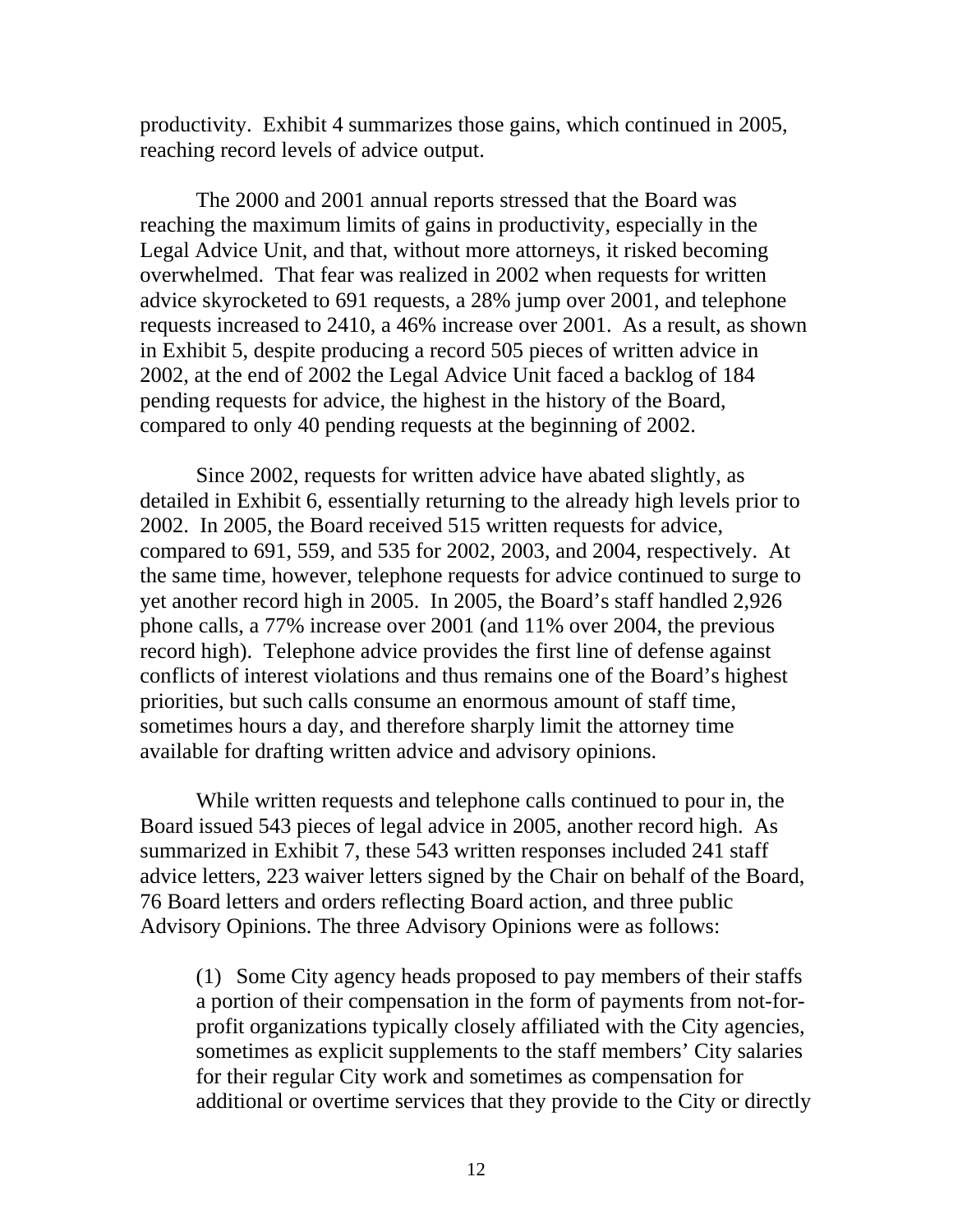to the not-for-profit organizations. In Advisory Opinion No. 2003-4 the Board set forth the requirements and procedures governing fundraising by public servants on behalf of such not-for-profits, so that the question here concerned one proposed use of the funds raised: to supplement the compensation of City employees. The Board determined that it would violate Chapter 68, absent a waiver from the Board, for City employees to receive compensation from any person or entity other than the City for performing their City work, whether such compensation is denominated overtime pay, a salary supplement, a bonus, or payment for consulting work. The Board will consider applications for such waivers on a case-by-case basis, provided that the applicant has also submitted the written approval of the agency head.

(2) Charter schools are not "firms" within the meaning of Charter Section  $2604(a)(1)(b)$ , so that public servants need not apply for Board waivers in order to work at a charter school; and charter schools are not "private interests" for the purposes of Charter Section 2604(b)(6) and are not "not-for-profit corporations" for the purposes of Section 2604(c)(6), so that a public servant who works at or volunteers for a charter school may communicate with the City on behalf of the charter school.

(3) Community board members do not violate Chapter 68 by voting at the community board concerning the rezoning of a large area in which they own homes, provided that they disclose their ownership interest on the minutes of the community board and to the Board.

(Indexes to the Board's advisory opinions since 1990 are annexed to this report.)

The Board's record level of output in 2005 was achieved despite having one of its three Legal Advice Unit positions vacant for six months during the year. As a result, the Board reduced its backlog of written requests from 191 matters to 127 matters. The Board anticipates that it will continue in 2006 to steadily and responsibly reduce this backlog.

In order to help address its mandate to advise public servants in a timely manner about the requirements of the conflicts of interest law, the Legal Advice Unit has relied on the services of part-time volunteers and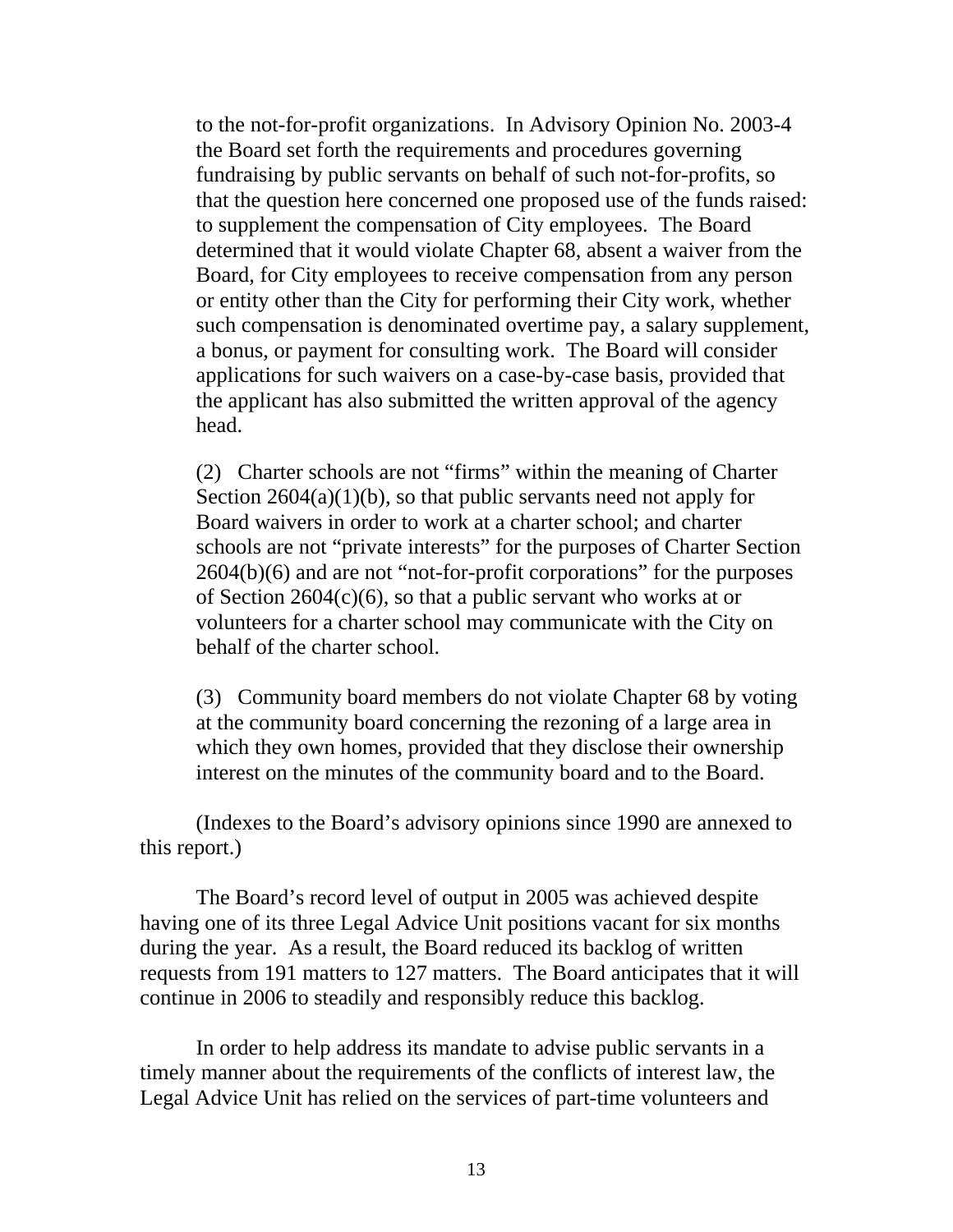student interns. Over the year, five law student interns, one volunteer lawyer, and two high school student interns worked part-time for the Legal Advice Unit. These people contributed substantially to the Board's output. Nonetheless, the average age of pending requests for advice at year-end increased from 8 months in 2004 to 12 months in 2005, far above the 18 *day* figure at the beginning of 2002.

The Board's appreciation for the Legal Advice Unit's substantial increase in productivity and decrease in backlog, excellent results achieved under considerable pressure, go to Deputy Executive Director and General Counsel Wayne Hawley and his superb staff, including Deputy Counsel Jessica Hogan and Associate Counsel Sung Mo Kim, who joined the staff in mid-year, replacing Jesse Zigmund, as well as to the Board's volunteer retired attorney Bernard Belkin.

The Board continues to distribute its formal advisory opinions to public servants and the public and to make them available on Lexis and Westlaw. Working with the Training and Education Unit, the Legal Advice Unit has also developed a large e-distribution list, so that new advisory opinions and other important Board documents are being e-mailed to a large network of people, including the legal staff of most City agencies. In an important cost-saving measure, the Board has discontinued the distribution of these materials by mail. Working in cooperation with New York Law School's Center for New York City Law, the Board has added its advisory opinions to the Internet, where they are now available free of charge to all in full-text searchable form (http://www.citylaw.org/cityadmin.php).

#### **4. ADMINISTRATIVE RULES**

 In December of 2005, the Board published a notice of opportunity to comment on a proposed amendment to its rule setting the dollar amount for the definition of "ownership interest." The Charter requires the Board to amend this rule every four years to account for inflation. The proposed amendment will increase the dollar amount from \$35,000 to \$40,000. The full text of the Board's rules may be found on the Board's website (http://www.nyc.gov/html/conflicts/downloads/pdf2/rules.2.04.pdf).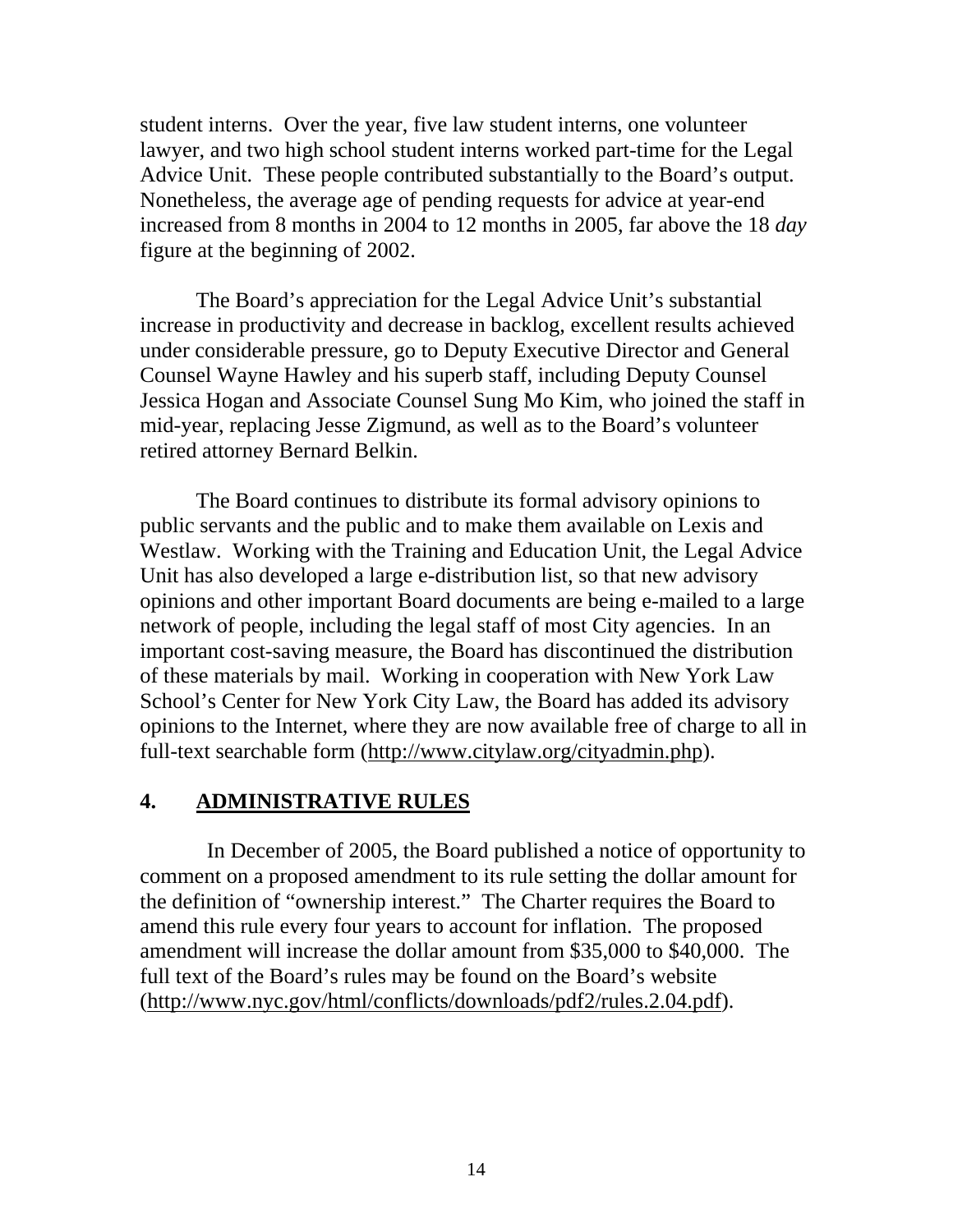### **5. ENFORCEMENT**

2005 was a remarkably productive year for the Enforcement Unit. In the face of a record high number of new cases and the loss of a senior attorney, the unit concluded and published twelve dispositions, resulting in the imposition of \$37,050 in fines against those who violated the conflicts of interest law. The number of cases published by the Board in 2005 reflects a 100% increase over the number published in 2004.

The twelve formal dispositions published by the Board in 2005 are matters of public record. They were as follows:

- (1) The Board and the Human Resources Administration ("HRA") concluded a settlement involving Benson Asemota, an HRA management auditor, who solicited a job with an HRA vendor that he audited. Asemota, as part of his HRA duties, conducted internal audits of HRA vendors and facilitated audits of HRA vendors by other HRA employees. During a conversation with a vendor that he oversaw as part of his official duties, Asemota expressed interest in being considered for employment with the vendor. Asemota also received from the same vendor information regarding an organization to which he later applied for a job. Asemota admitted that he sought a job with a City vendor while he was actively considering, directly concerned with, or personally participating in the vendor's dealings with the City, and that he misused his official position for private gain. Asemota paid a fine of \$500 to the Board and forfeited six days annual leave, which is equivalent to approximately \$1,000, for a total fine of \$1,500. *COIB v. Benson Asemota*, COIB Case No. 2003- 788 (2005).
- (2)The Board concluded a settlement with former HRA Agency Chief Contracting Officer ("ACCO") Richard Bonamarte. While Bonamarte served as ACCO at HRA, he was involved in every stage of awarding to Wildcat Services Corporation ("Wildcat") an Employment Services Placement contract with HRA. He left HRA to serve as a Vice President at Wildcat; and, as a Wildcat employee, he worked on issues concerning the same contract that he had worked on as ACCO at HRA. In addition, Bonamarte contacted HRA on behalf of Wildcat within one year of leaving City service. Bonamarte acknowledged that he violated the New York City Charter's post employment provisions and was fined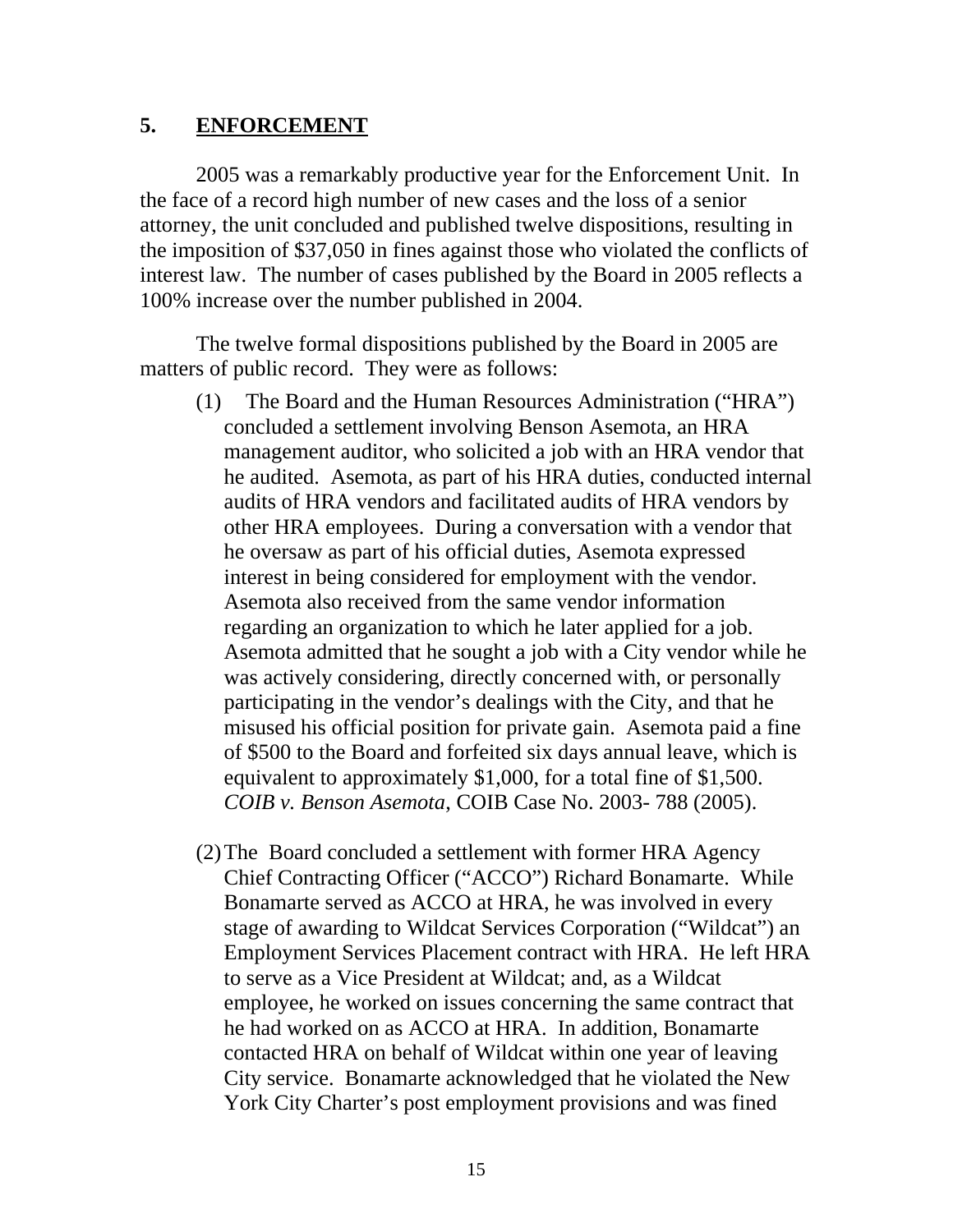\$3,000. *COIB v. Richard Bonamarte*, COIB Case No. 2002-782 (2005).

- (3) In *COIB v. Daniel Carroll,* COIB Case No. 2005-151 (2005), the Board and the Department of Design and Construction ("DDC") concluded a settlement with DDC Project Manager Daniel Carroll. Carroll admitted that from January 2004 to September 2004, he made or received over 2,000 personal calls on his DDC telephone. These calls were mostly conference calls related to Carroll's private business. Carroll also admitted that he used City resources to produce business flyers on which he listed his DDC telephone number. Carroll acknowledged that his conduct violated the City's conflicts of interest law, which prohibits public servants from misusing City time and resources for any non-City purpose, and agreed to pay a fine of \$3,000 to the Board and to serve a 25-day suspension without pay, which was worth another \$3,000.
- (4) The Board concluded a settlement with Eduardo Genao, formerly a Department of Education ("DOE") Local Instructional Superintendent in Region 2, who used a DOE computer to e-mail his brother's resume to all principals in Region 2, including principals whom he supervised. Genao's brother was offered an interview because of the e-mail Genao circulated among the principals in Region 2 but did not pursue the employment opportunity. Genao acknowledged that his conduct violated the New York City conflicts of interest law, which prohibits public servants from misusing City time and resources for any non-City purpose and from using their City position to benefit someone with whom the public servant is associated. The City Charter includes a brother among those persons associated with a public servant. The Board fined Genao \$1,000, a disposition that took into account the facts that Genao tried to recall his e-mail when advised that someone had complained and that he self-reported his conduct to the Board. *COIB v. Genao*, COIB Case No. 2004-515 (2005).
- (5) In *COIB v. Martin Guttman*, COIB Case No 2004-214 (2005), the Board fined former DOE Assistant Principal Martin Guttman \$2,800 for engaging in financial relationships with his subordinates and for misusing City resources. Guttman, who had a private tax preparation business, prepared income tax returns, for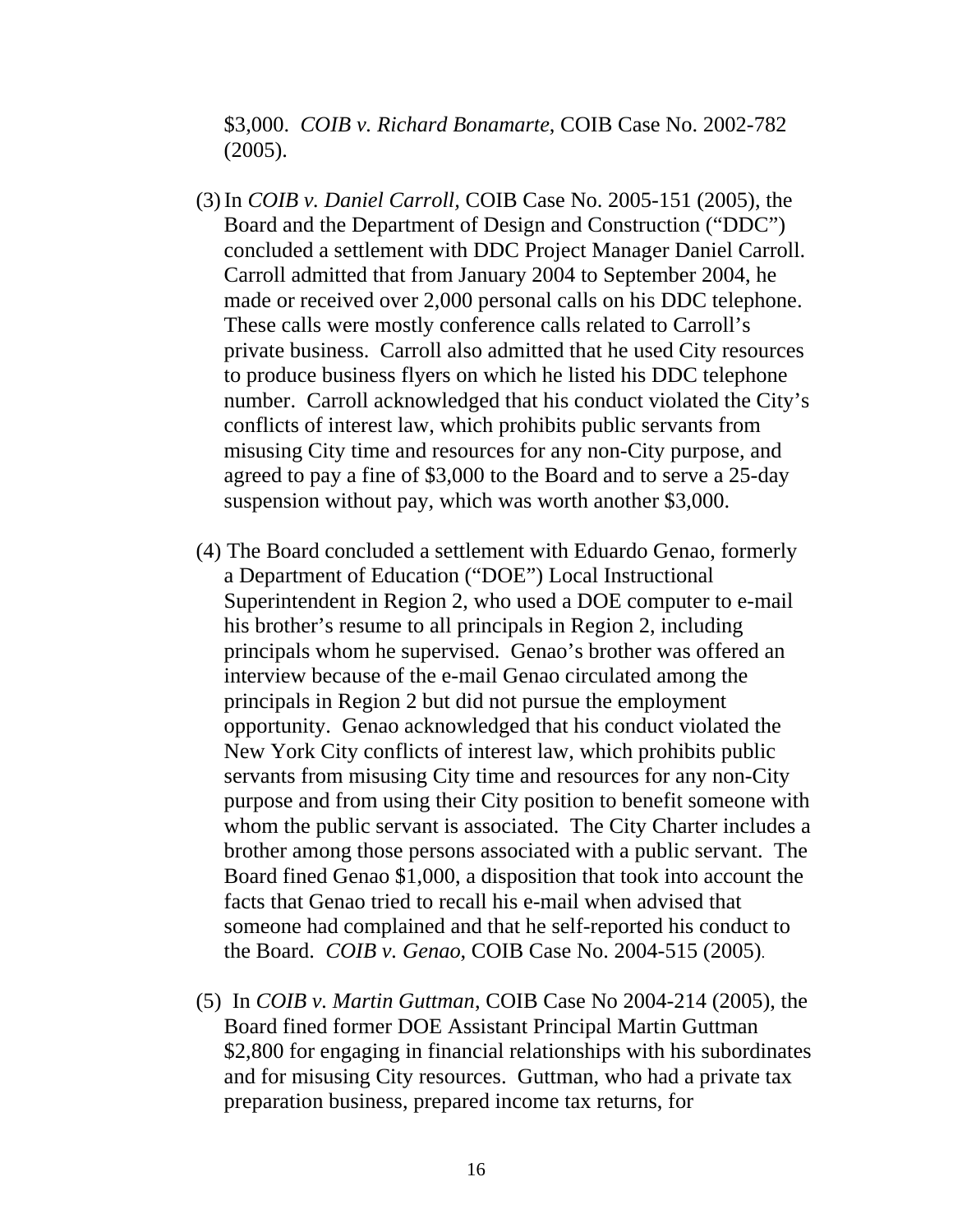compensation, for his DOE subordinates and also gave the fax number of the DOE school at which he worked to his private clients in order for them to send their tax information to him.

- $(6)$  &  $(7)$  Bruce Hoffman, formerly Director of Procurement at the DOE Office of School Food and Nutrition Services ("OSFNS"), and Vincent Romano, formerly Deputy Chief of the OSFNS, admitted that during their employment at DOE they accepted valuable gifts from DOE vendors. Hoffman and Romano each admitted accepting a laptop computer that cost over \$2,400, as well as tickets, dinners, and gifts of meat from DOE vendors. Hoffman and Romano each paid a fine of \$4,000. *COIB v. Bruce Hoffman*, COIB Case No. 2004-082 (2005) and *COIB v. Vincent Romano*, COIB Case No. 2004-082a (2005).
- (8) The Board issued a public warning letter to Jane Paley-Price, a volunteer member of the New York City Board of Correction ("BOC"), who co-owned a firm that was engaged in business dealings with the New York City Department of Correction ("DOC"). The business consisted of updating an inspirational film previously produced by the firm and producing a videotape of 9-11 memorial services. The firm offered to produce the videotape at no charge to DOC and only billed for the work after certain DOC employees declined the offer. The public servant disclosed to BOC the company's work for DOC. The Board articulated for the first time that the agency served by BOC members is both BOC and DOC and concluded that "business dealings with the city" may exist despite the absence of a profit and that ignorance of Chapter 68 provides no excuse for failure to comply with its requirements. Under the particular circumstances of the case, the Board determined that no further action was required in the matter, beyond the issuance of the public warning letter. *In Re Jane Paley-Price,* COIB Case No. 2003-096 (2005).
- (9) In *COIB v. Rivington Power*y, COIB Case No. 2004-466 (2005), the Board fined Rivington Powery, a former school custodian at the Department of Education ("DOE"), \$1,000 for using personnel and equipment paid for by DOE for his private business. Powery acknowledged that he directed his custodial secretary, who was paid with DOE funds, to type and edit documents, using DOE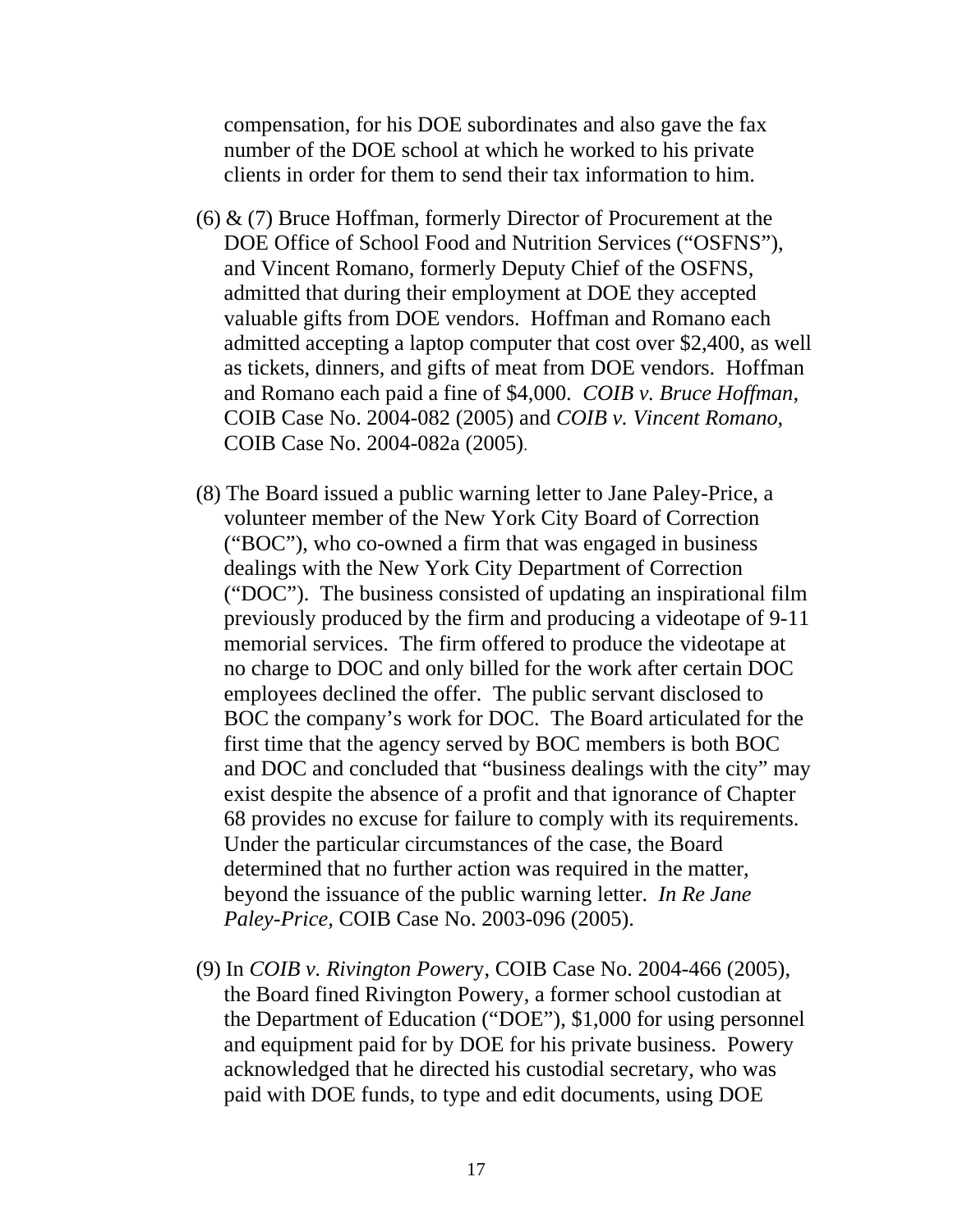equipment, related to his private business. Powery's secretary performed this work during times when she was required to work on matters relating to custodial services for the school. Powery also used a DOE telephone in the custodian's office during his DOE workday to make telephone calls related to his private business.

- (10) The Board fined Department of Sanitation ("DOS") electrical engineer Roy Thomas \$2,000 for using City time and his DOS computer to store and maintain inspection reports and client files related to his private building inspection and consulting services business. Thomas maintained on his DOS computer folders that contained files relating to his private business for each year from 1995 to 2002. Each of the eight folders contained an average of one hundred and thirty-seven files, which files Thomas edited on a regular basis, sometimes during his City workday. Thomas acknowledged that his conduct violated the City's conflicts of interest law, which prohibits public servants from misusing City time and resources for any non-City purpose. The Board fined Thomas \$2,000 after taking into consideration his forfeiture of \$3,915 worth of leave time to DOS in an agency disciplinary proceeding. *COIB v. Roy Thomas*, COIB Case No. 2003-127 (2005).
- (11) The Board concluded a settlement with George Trica, a Fire Department ("FDNY") fire safety inspector who was moonlighting for a hotel in New York City as a watch engineer. In his official FDNY capacity, Trica inspected the hotel at which he was moonlighting. He also administered on-site exams to hotel employees, including his hotel supervisor, and determined that they were qualified to serve as fire safety directors of the hotel. Trica acknowledged that he violated conflicts of interest law provisions that prohibit a public servant from having an interest in a firm that has business dealings with his agency, from having any financial interest in conflict with the proper discharge of his official duties, and from using his City position to benefit himself or a person or firm with which he is associated. The Board fined Trica \$4,000. *COIB v. George Trica*, COIB Case No. 2004-418 (2005).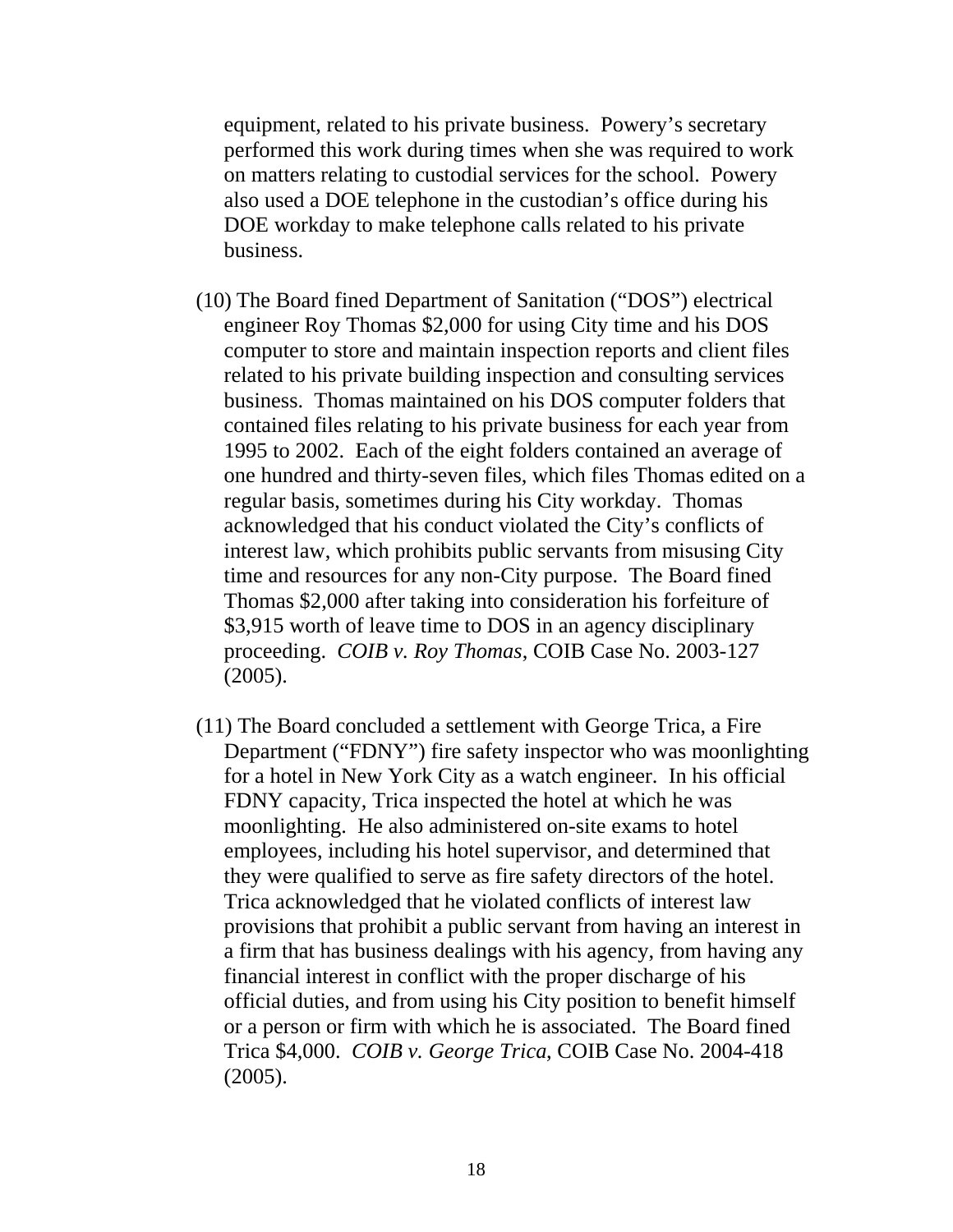(12) The Board fined Conrad Vazquez, Director of the Emergency Service Department at the New York City Housing Authority ("NYCHA"), \$1,750 for selling his car to one of his subordinates. In a three-way settlement in which NYCHA was involved, Vazquez also forfeited four days of annual leave that he accrued at NYCHA, which is equivalent to approximately \$1,600. Vazquez acknowledged that his conduct violated the New York City conflicts of interest law, which prohibits public servants from entering into financial relationships with other public servants who are their subordinates or their superiors and from inducing or causing another public servant to engage in conduct that violates the conflicts of interest law. *COIB v. Conrad Vazquez*, COIB Case No. 2004-321 (2005).

The Board's "Summaries of Enforcement Cases" provides a useful digest of the Board's enforcement results from 1990 to date. This document is available on the City's Intranet and on the Board's website (http://www.nyc.gov/ethics - then "Enforcement Cases," then "Enforcement Case Summaries") for use by all City workers and members of the public as an easy reference guide to cases the Board has prosecuted. The dispositions themselves, like the Board's advisory opinions, are available on the City Law website free of charge to all in full-text searchable form (http://www.citylaw.org/cityadmin.php).

The Enforcement Unit continued to utilize the "three-way settlement" procedure in resolving cases that overlap with disciplinary proceedings brought by other City agencies, such as the Human Resources Administration in *Asemota,* the Department of Design and Construction in *Carroll*, and the New York City Housing Authority in *Vazquez.* The Enforcement Unit also continued to prosecute cases involving former public servants, as it is empowered to do by the Charter. For example, in the *Powery*, *Genao*, *Hoffman*, *Romano*, and *Guttman* cases, the Board imposed fines against former public servants for conduct that occurred while they were public servants. Prosecution of such cases is an important reminder to public servants that they cannot insulate themselves from enforcement of the conflicts of interest law by resigning quietly in the face of an investigation or charges. The Board also prosecutes cases against former public servants for conduct that occurs after they leave City service. Thus, in *Bonamarte*, the Board fined a former public servant for violating the Charter's postemployment provisions, which prohibit public servants from appearing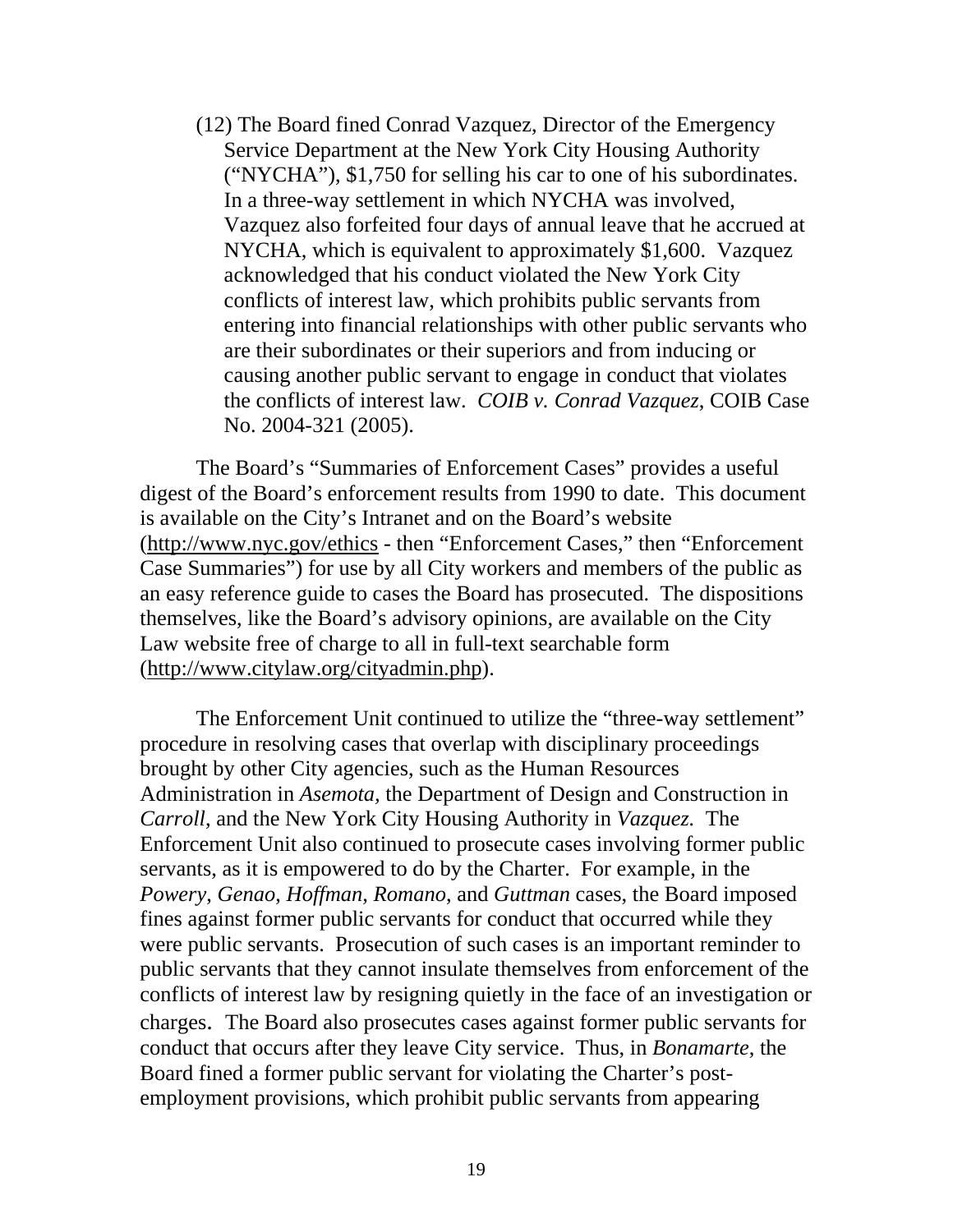before their former City agency within one year after leaving City service and working on the same particular matter, upon leaving City service, that they worked on personally and substantially while public servants. Former public servants must comply with the post-employment provisions of the conflicts of interest law after they leave public service, or face a Board enforcement action.

In addition to working on complaints arising out of Chapter 68, the Enforcement Unit continued to assist the Legal Advice Unit in rendering telephone advice to public servants and members of the public who contact the Board daily. The Enforcement Unit also devoted considerable time to other matters that were not directly related to enforcement of the City's conflicts of interest laws but that went towards fulfilling the agency's broader mandate to promote public confidence in government and protect the integrity of government decision-making. For example, the unit participated in training and education efforts by conducting classes and seminars for public servants.

Exhibits 8 and 9 show that in 2005 the Board received 370 new complaints, a 21 % increase over the number of complaints it had received in 2004. The increased number of complaints that the unit received, coupled with the loss of a senior attorney in 2005, resulted in a backlog in certain areas. For example, in 2005, the Board disposed of 234 complaints, a 12% decrease over 2004. The Board also referred 110 matters to DOI for investigation, a 29% decrease over 2004. One should note, however, that, as the Enforcement Unit lacked one attorney for almost eleven months in 2005, the dispositions per attorney (productivity) actually increased 13%, from 67 dispositions per attorney in 2004 to 76 in 2005.

As Exhibit 10 shows, the fines imposed in 2005, including those fines made payable in part to other agencies in three-way settlements, amounted to \$42,650 (\$37,050 of which was collected by the Board). Included in this figure is \$10,000 paid to the City by Anthony Serra, former Bureau Chief of the City's Department of Correction ("DOC"), for violation of the conflicts of interest law. In March 2005, Serra plead guilty in State Supreme Court to grand larceny and violation of the City's conflict of interest law, a Class A misdemeanor. Serra admitted that, while serving as a high-ranking DOC official, he used his subordinates to work on construction projects at his home and improperly used his influence to recruit subordinates to work as "volunteers" in a poll watching operation in primary election campaigns.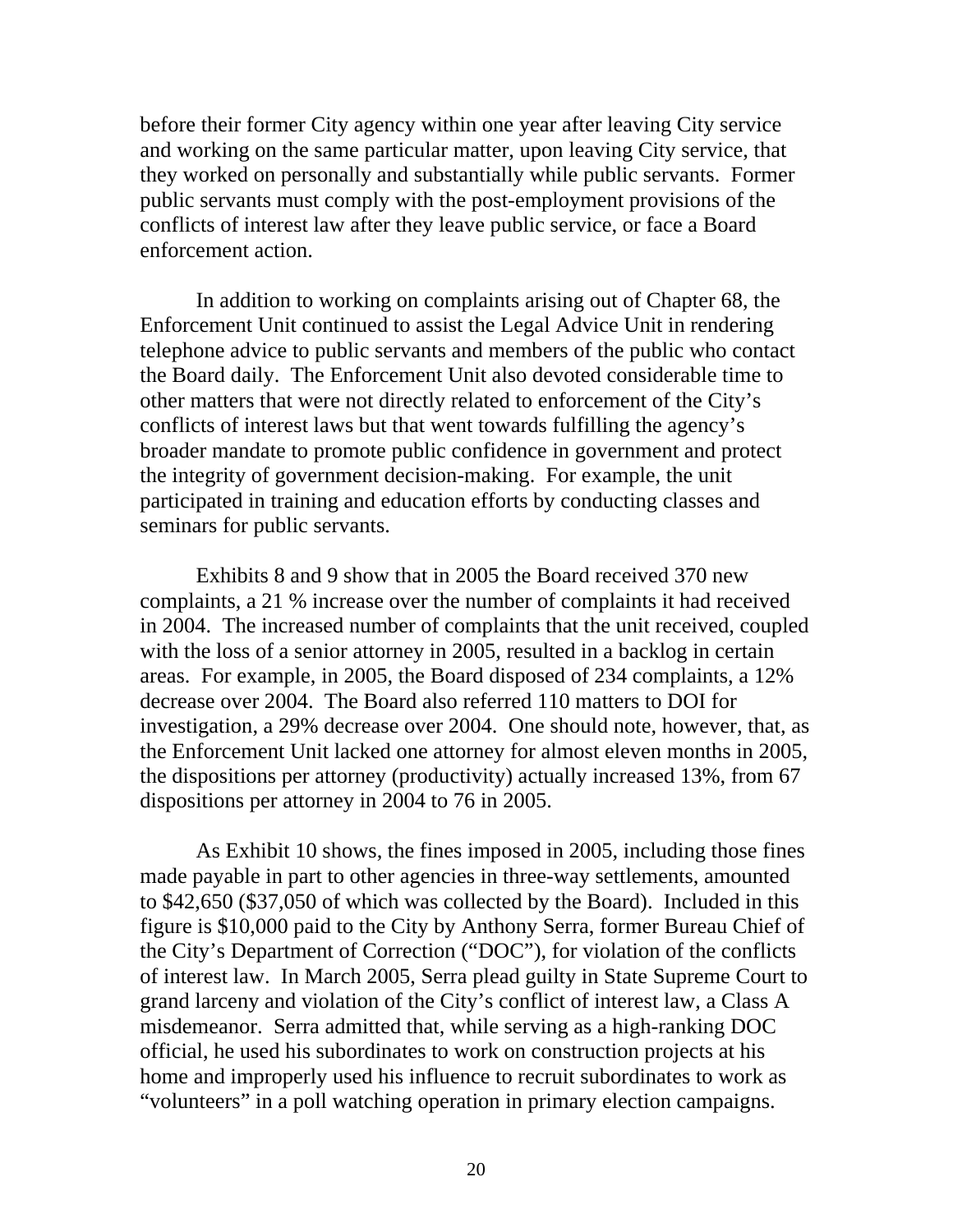Serra was sentenced to a term of one year in jail and was required to pay to the City \$75,000 in restitution, \$10,000 of which reflected payment for violating the City's conflicts of interest law.

Total fines imposed by the Board for substantive violations of Chapter 68 from 1990 through 2005 have amounted to \$283,275.

While the deterrent effect of fines is important, some of the Board's most important work includes censure letters and private warning letters carrying no fine. Furthermore, fines alone cannot fully reflect the time and cost savings to the City when investigations by the Department of Investigation ("DOI") and enforcement by the Board put a stop to the waste of City resources by City employees who abuse City time and resources for their own gain. Nor do fines show the related savings from disciplinary proceedings based on DOI's findings and Board enforcement actions that result in termination, demotion, suspension, and forfeiture of leave time.

The Board thanks the Enforcement Unit staff for their continued excellence under pressure, including Astrid Gloade, Director of Enforcement; Marie Louise Victor, Associate Counsel; Susan Bronson, Assistant Counsel; and Varuni Bhagwant, Litigation Coordinator. The Board welcomes Vanessa Legagneur, Assistant Counsel, to its Enforcement Unit. The Board also extends sincere thanks to DOI Commissioner Rose Gill Hearn and Special Commissioner for the New York City School District Richard J. Condon, and their entire staffs, for the invaluable work of DOI and the Special Commissioner in investigating and reporting on complaints received by the Board.

### **6. FINANCIAL DISCLOSURE**

City employees continue to show an excellent compliance record in filing mandated annual financial disclosure reports. As detailed in Exhibit 11, the overall compliance rate with the financial disclosure law, set forth in section 12-110 of the New York City Administrative Code, exceeds 96%. This superb record must be attributed in large part to the excellent work of the Financial Disclosure Unit: Deputy Director of Financial Disclosure Joanne Giura-Else; Holli Hellman, Senior Financial Disclosure Analyst; Veronica Martinez Garcia, Assistant to the unit; and Michelle Burgos, Financial Disclosure Assistant. The Board also hired a new Director in early 2005, Felicia A. Mennin, who also serves as the Board's Litigation Counsel.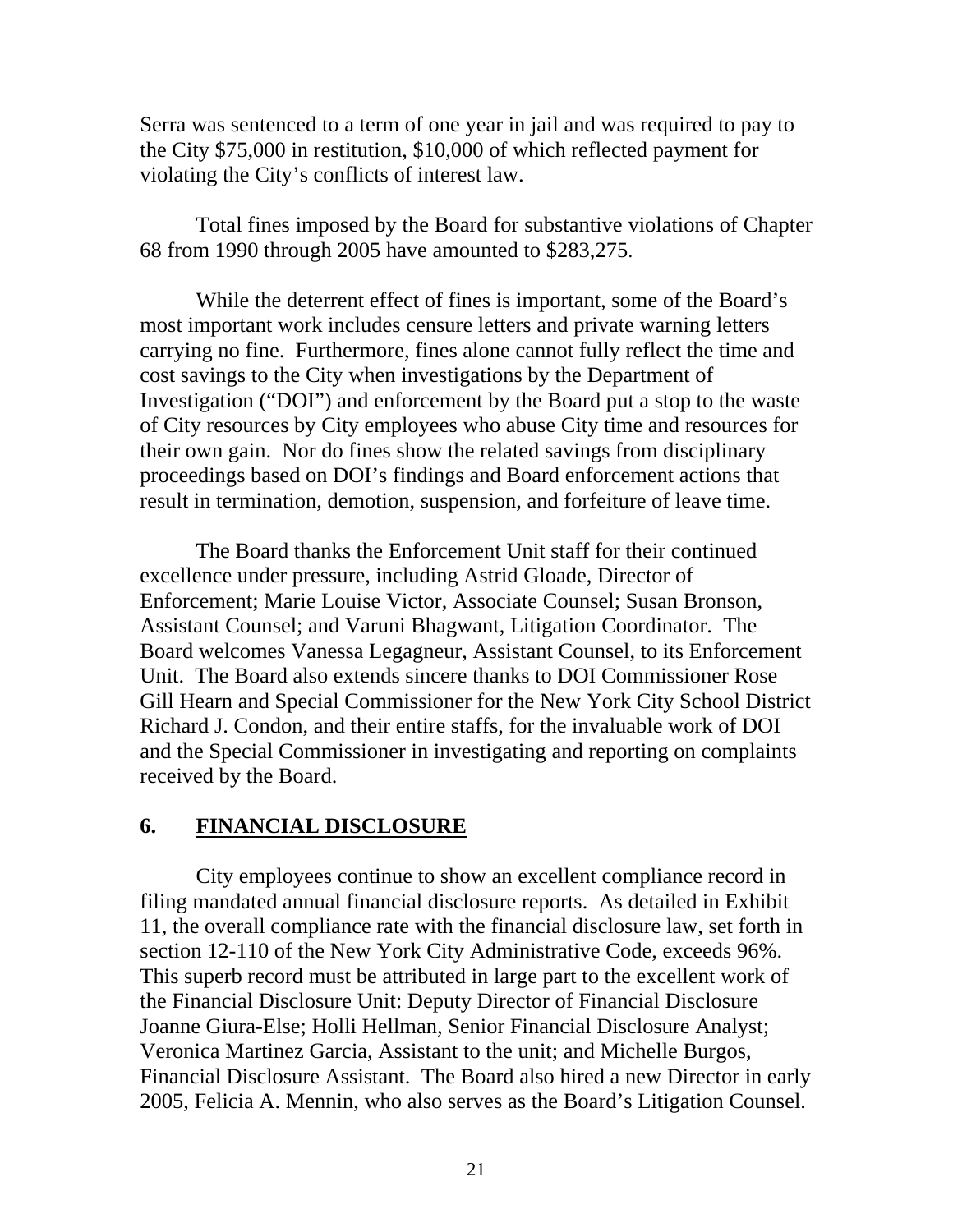#### **Financial Disclosure Amendments**

The Board continues its efforts to reduce the length and scope of the required disclosure form – an amendment to the financial disclosure law that would require State legislation. As the Board has repeatedly stated, the current financial disclosure form is far too long and invasive for most public servants. Such a burdensome form makes financial disclosure unnecessarily difficult for both the filers and the COIB. It may even drive good citizens out of public service, particularly as members of boards and commissions. For most public servants, a short form, consisting of approximately six questions and four pages, would suffice to provide all *material* information necessary for the public to assess potential conflicts of interest. However, the scope of the current form is mandated by State law, so State law must be amended before the Board can adopt a shorter financial disclosure form. The Board hopes that, with the support of the Administration, the City Council, unions, and civic groups, it may convince the State legislature and the Governor to enact legislation authorizing the Board to reduce the scope of the financial disclosure form for most City filers. Exhibit 12 sets out a draft bill that would implement this proposal. Exhibit 13 provides one possible version of a reduced financial disclosure form.

With the enactment of the Public Authorities Accountability Act of 2005 (2005 N.Y. Laws ch. 766), this effort to authorize the Board to reduce the scope of the City's financial disclosure form has taken on added significance and urgency. This new State law appears to require a significantly greater number of individuals to file financial disclosure reports, by mandating annual financial disclosure by members and certain staff of City-affiliated public authorities, public benefit corporations, industrial development agencies and authorities, and not-for-profit corporations, as well as the affiliates of all such entities. This State mandate would mean, for example, that board members of City-affiliated not-forprofit corporations must file the City's lengthy financial disclosure form with the Conflicts of Interest Board. Such a requirement may adversely affect the willingness of individuals to serve as board members of such notfor-profit corporations.

In February 2005, City Council Member Helen Sears, at the request of the Mayor, introduced before the City Council a bill drafted by the Board and staff to make certain technical amendments to the financial disclosure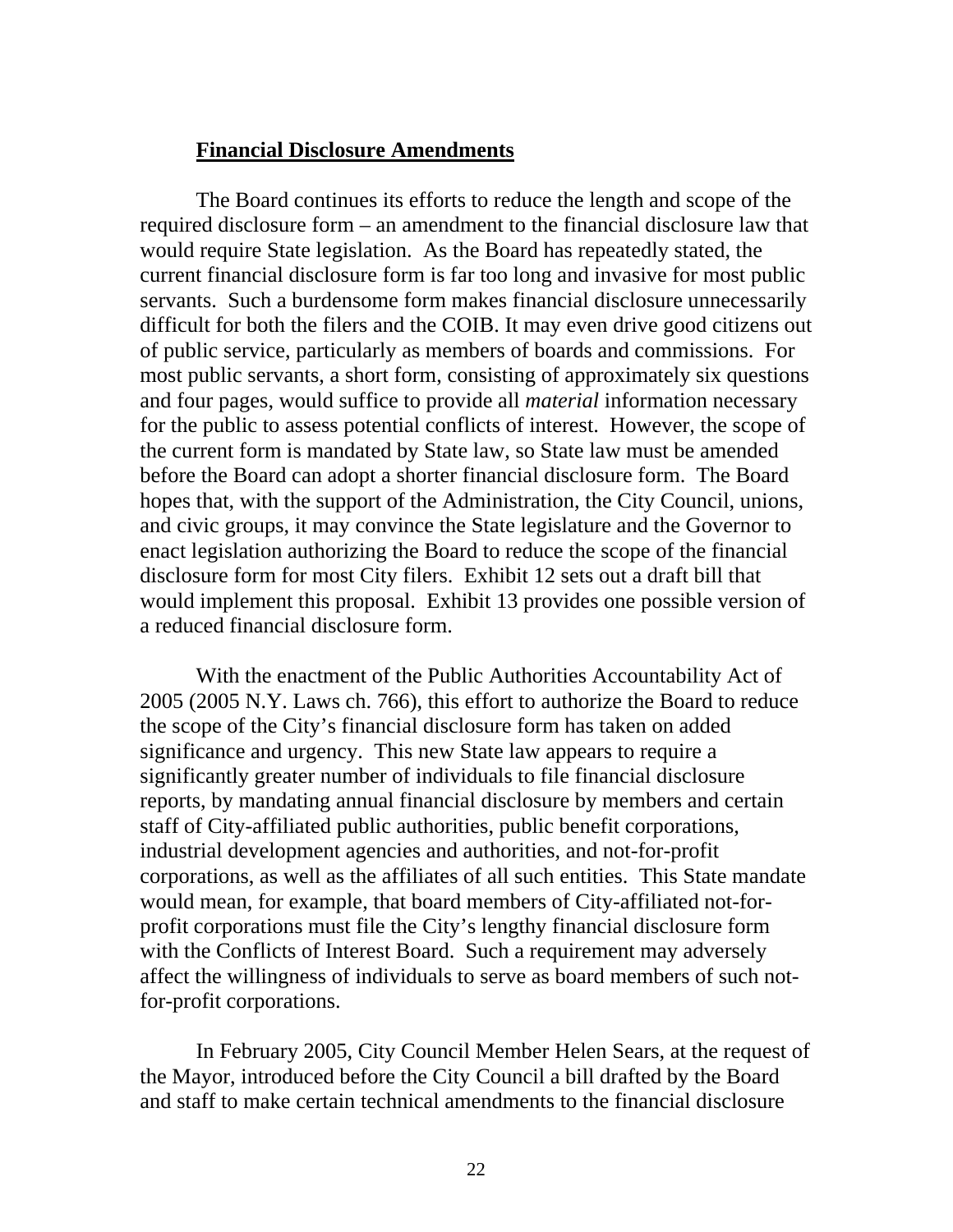law; to conform that law to the recent amendments to State law relating to financial disclosure, such as the inclusion of tax assessors and the Housing Development Corporation; and to conform the financial disclosure law to Board practices, such as permitting a filer whose privacy request the Board has denied 10 days in which to challenge that denial. In addition, to remedy confusion among filers, the proposed amendment specifies that direct payments by non-governmental entities for the travel expenses of City employees traveling on official City business would be reportable as a reimbursement, not as a gift. Despite the lack of any opposition, no action was taken on the bill in 2005. The Board anticipates the bill's reintroduction, with a few additional changes, in early 2006.

As a result of an amendment to State law, Board staff developed a short form financial disclosure report which 145 City Tax Assessors filed with the Board for the first time in May 2005.

#### **Electronic Filing of Financial Disclosure Reports**

In 2004, the Board finally achieved the beginning of a Citywide electronic financial disclosure system ("EFD"). Having financial disclosure reports filed electronically is a project on which the Board has been working since 1994. The effort was resurrected in 2003, and Local Law 43 of 2003 authorized such filing as of January 1, 2004, and made it mandatory for all filers as of January 1, 2006. Accordingly, the Board instituted pilot electronic filing programs in 2004 and 2005. The Board's staff worked closely with the Department of Information Technology and Telecommunications ("DoITT") and the Department of Investigation ("DOI") to implement the electronic filing system. In December 2004, 100 filers from five agencies (including two members of the Board itself) voluntarily participated in the Board's electronic financial disclosure filing pilot.

During the spring of 2005, staff, in coordination with DOI executives, Senior Counsel from the Law Department, and senior managers from DoITT developed security features protecting against a filer's ability to repudiate a finalized form, as well as protecting the filer against efforts to tamper with a finalized form. Financial disclosure staff presented these innovations as well as the other features of the new electronic system to an audience of over sixty during the Board's annual Ethics in New York City Government Seminar in May. The presentation also considered evidentiary implications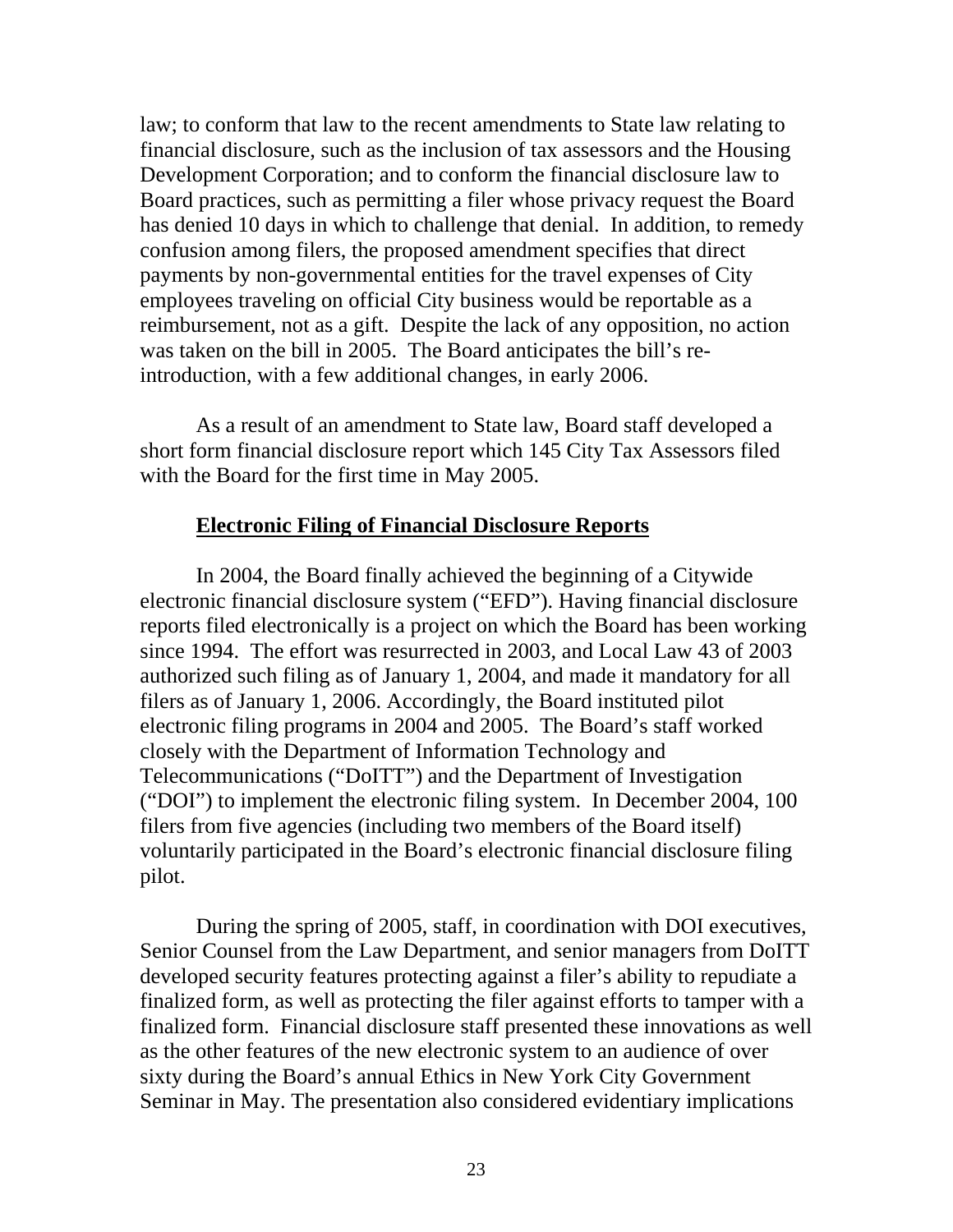arising from use of the new electronic filing system as well as the impact of the State's Electronic Signatures Act, and staff was pleased to be joined in the presentation by a senior representative of the New York County District Attorney's Office.

Phase 2 of the implementation of electronic filing took place in the summer of 2005 and included 600 filers from approximately 25 City agencies. Financial disclosure staff participated in training sessions for the DoITT helpdesk and, along with the DoITT Senior Program manager for the EFD project, provided hands-on training for the each of the financial disclosure liaisons for the agencies participating in the summer 2005 EFD pilot program. By mid-2006, all of the approximately 8,000 City employees required to file financial disclosure reports will do so electronically.

Electronic filing offers considerable advantages over manual filing, not only for the COIB but also for the filers and City agencies. EFD will relieve the Financial Disclosure Unit staff of the extremely burdensome chore of receiving, checking, and filing thousands of lengthy paper report forms and will allow the Board to devote its scarce financial disclosure staff resources to reviewing reports for conflicts of interest, as mandated by both City and State law. Beginning in the second year, an electronic filer will need only to update his or her prior year's report, an effort that for most filers will require only a few minutes. No longer will filers need to file a completely new report every year. In addition, electronic filing is more secure and confidential than paper filings and will also eliminate the use of social security numbers; and, since the EFD application rejects incomplete reports, filers no longer face the embarrassment of filing an incomplete report or the wasted time and effort in obtaining and filing an amendment form to correct the omission. By 2008, filers will be notified electronically, and thus virtually instantly, when a reporter or member of the public views their report, instead of receiving a card in the mail the day after the article about them appears in the newspaper, as is the case with manual filing. The electronic system results in greater efficiency for the filer's agency as well. Liaisons in City agencies will no longer be required to pick up hundreds of blank financial disclosure reports from the COIB, distribute them to every filer in the agency, and collect, alphabetize, batch, and deliver to the COIB all of the completed reports; instead, the agency financial disclosure liaison will need to distribute only a small, sealed envelope to each filer.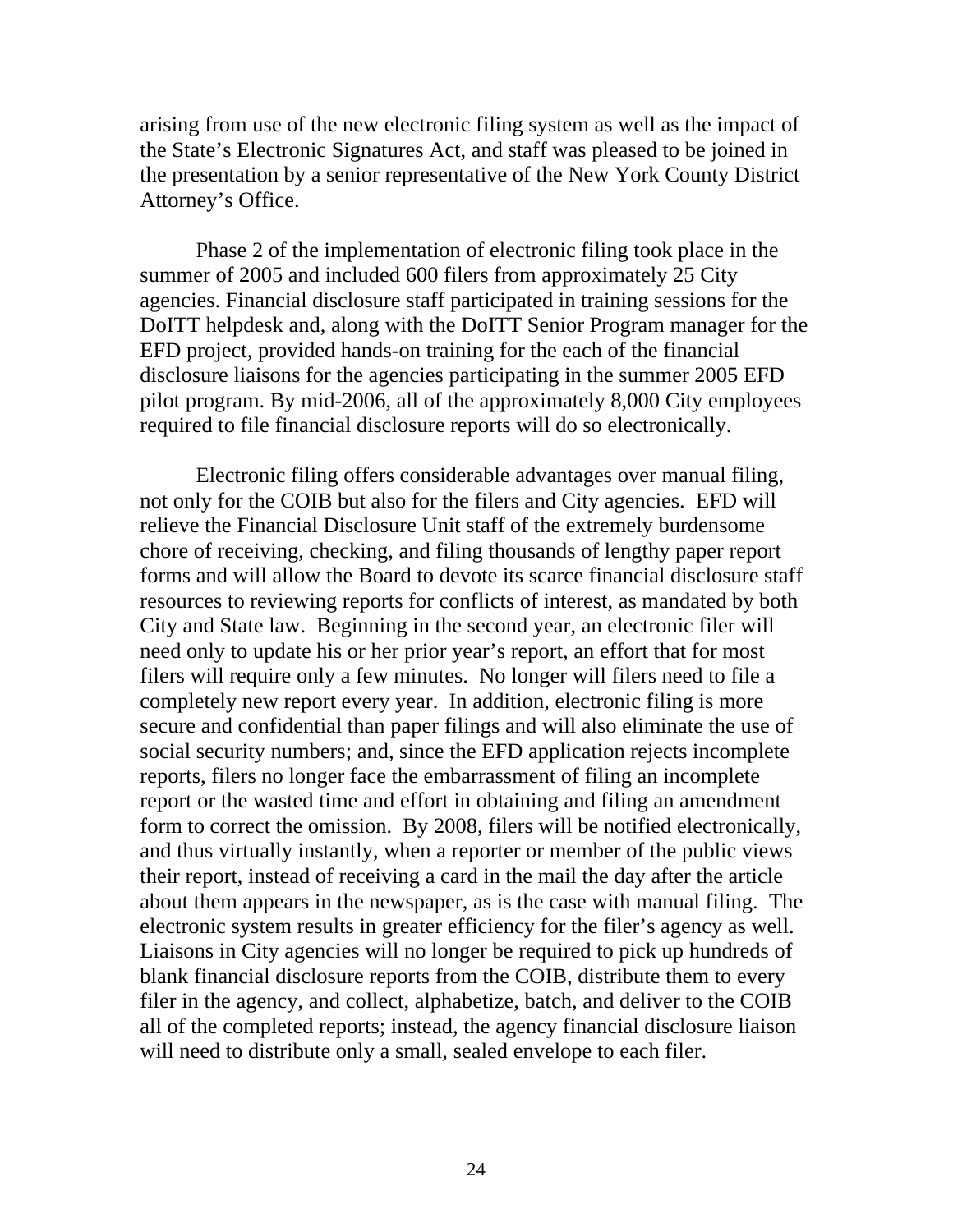### **Elections**

Elections for City Council seats were held in November 2005. COIB financial disclosure staff worked closely with the Board of Elections and the Campaign Finance Board to notify candidates of their filing requirements with the COIB. Approximately 80% of those required to file did in fact file. Local Law 43 of 2003 prohibits candidates from receiving public matching funds until a certification of compliance has been received from the Board. A certification of compliance certifies that the candidate has filed all required financial disclosure reports with the Conflicts of Interest Board and fulfilled any other obligations required of the individual by the City's financial disclosure law. Staff issued certifications of compliance to 158 candidates.

# **Financial Disclosure Late Fines and Litigation**

During 2005, the Board collected \$19,675 in late filing fines. Since the Board assumed responsibility for financial disclosure in 1990, the Board has collected \$470,248 in financial disclosure fines.

 With the addition of a Director to the unit, staff was freed up to turn their attention to a backlog of enforcement matters which had languished because of the lack of resources. Using new procedures prior to the initiation of administrative proceedings, which are costly and time consuming, the unit undertook to collect financial disclosure reports and/or late fines from delinquent City employees who had failed to file required financial disclosure reports for calendar years 2002 and 2003, or who had filed their reports late but had failed to pay their late fine. In this way, staff was able to collect fines and reports from 45 public servants who were not in compliance with the financial disclosure law.

Staff was constrained to spend considerable time fully preparing for the administrative trials of two recalcitrant elected officials who ignored repeated notifications to file their 2004 financial disclosure reports. On the eve of trial, each appeared before Board staff with completed reports and paid substantial fines in the amounts of \$5,000 and \$1,000, respectively.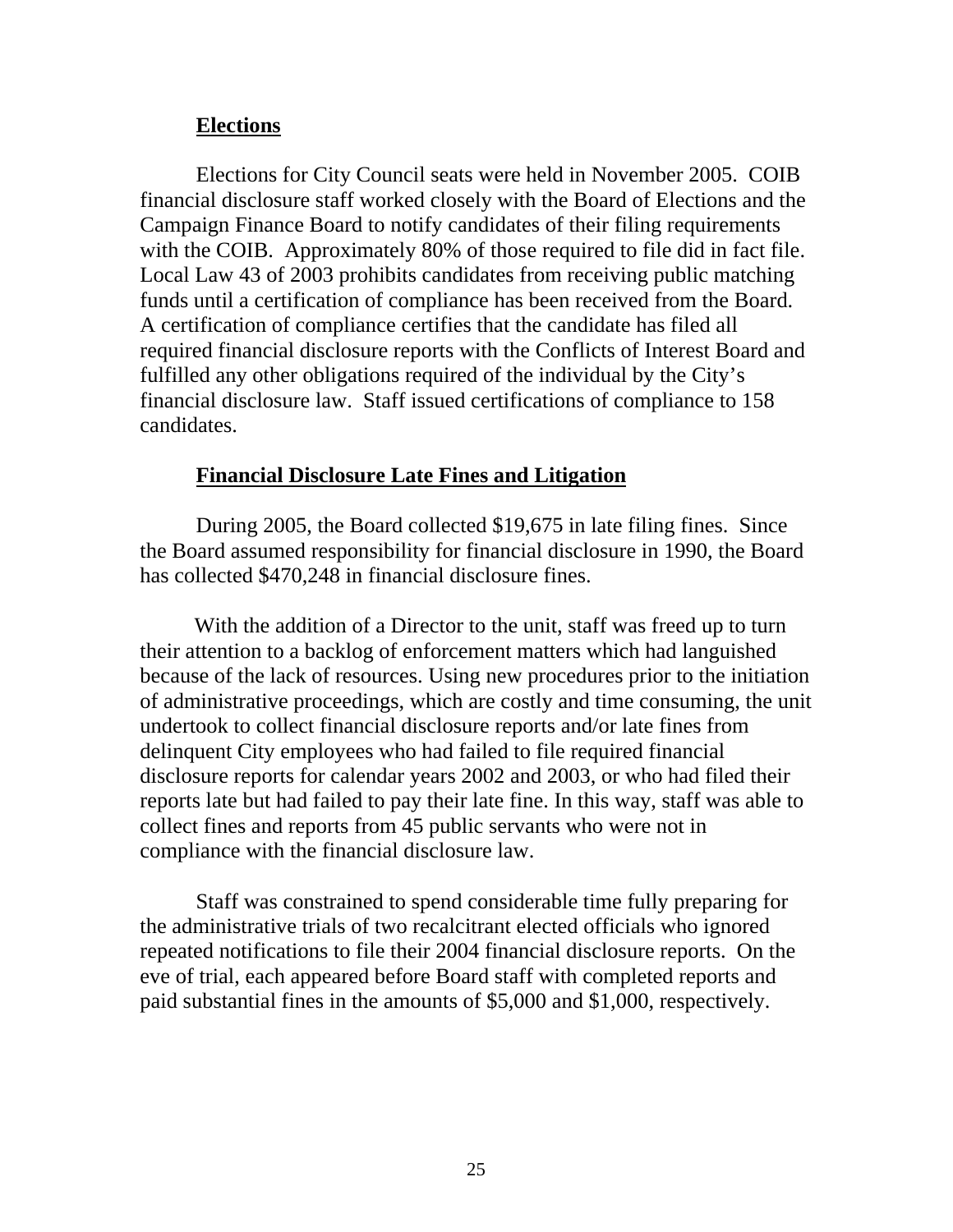# **7. BUDGET, ADMINISTRATION, AND INFORMATION TECHNOLOGY**

The Board thanks its Director of Administration, Ute O'Malley, for her perseverance in the face of increasing administrative burdens, particularly those occasioned by the departure of her longtime deputy, Myrna Mateo. The Board also thanks its Director of Information Technology, Christopher Lall, who single-handedly keeps the Board's computer and other technology resources running, has provided the Board with the technical expertise necessary to implement electronic financial disclosure filing, and obtained for the Board capital funding to upgrade its IT infrastructure and supervised the implementation of that upgrade.

After years of repeated budget and staff cuts, the Board received a slight reprieve in 2005 when a Legal Advice attorney position was restored, albeit for only one year. At year-end, the Board was hopeful that both this position and the two trainer positions would be baselined in the fiscal year 2007 budget.

In addition, the Board desperately needs restoration of the Deputy Director of Enforcement line. The Board was compelled to use that line for Director of Financial Disclosure position, whose line had been abolished in the 2002 budget cuts. Without a Financial Disclosure Director, the Board could not have implemented the unfunded electronic filing mandate. But the lack of a Deputy Enforcement Director has severely undermined the ability of the Enforcement Unit to meet the ever-surging enforcement caseload, a caseload that has tripled since 2001, with no increase in staff.

Similarly, as noted above, the Legal Advice Unit, despite having produced in 2005 the greatest number of opinions in the history of the Board, still faces a significant backlog of requests for advice, in large part because of the surge in telephone requests for advice (an increase of almost 77% since 2001). As a result, public servants must wait longer to receive answers to their conflicts of interest questions.

Accordingly, the Board's highest priorities remain, first, baselining the Legal Advice attorney and two trainer positions; second, restoring the Deputy Director of Enforcement line and adding a Legal Advice attorney; third, enacting a Charter amendment granting the Board budget protection. This last priority has been at the top of the Board's list of legislative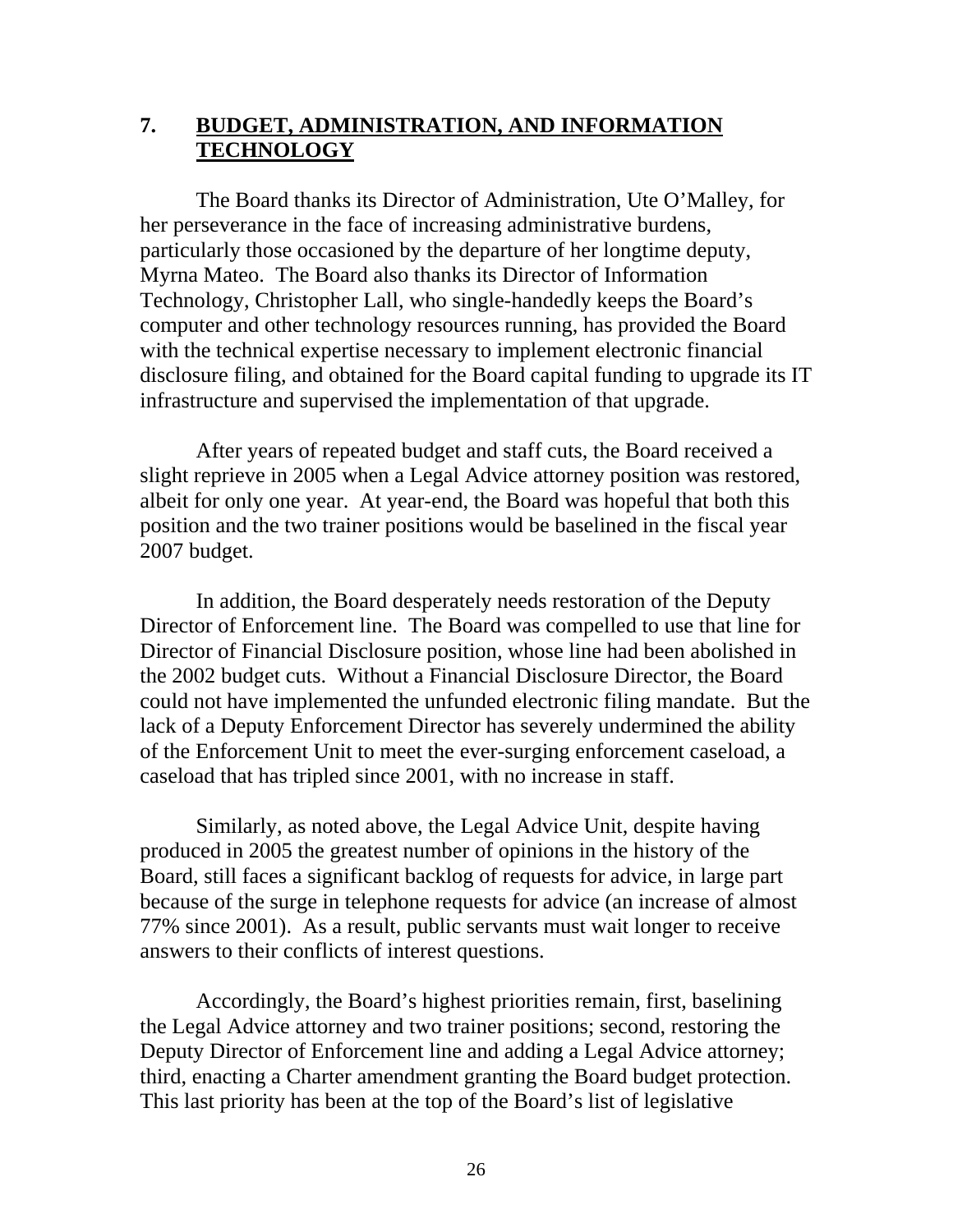priorities for many years. Virtually alone among City agencies, the Board has the power to fine and sanction violations of the law by the very public officials who set its budget, in itself an unseemly conflict that can only undermine the Board's independence in the eyes of the public and of public servants. That circumstance should finally be rectified through a Charter amendment removing the Board's budget from the discretion of the public officials who are subject to the Board's jurisdiction.

The Board has sponsored many other long-pending initiatives for Charter amendments, such as obtaining investigative authority, making ethics training mandatory for all City employees, and adding the remedy of disgorgement of ill-gotten gains to the Board's enforcement powers. As discussed above, the Board also seeks State authority to amend the scope of the financial disclosure form. These initiatives are set out in Exhibit 12, in the form of proposed State legislation.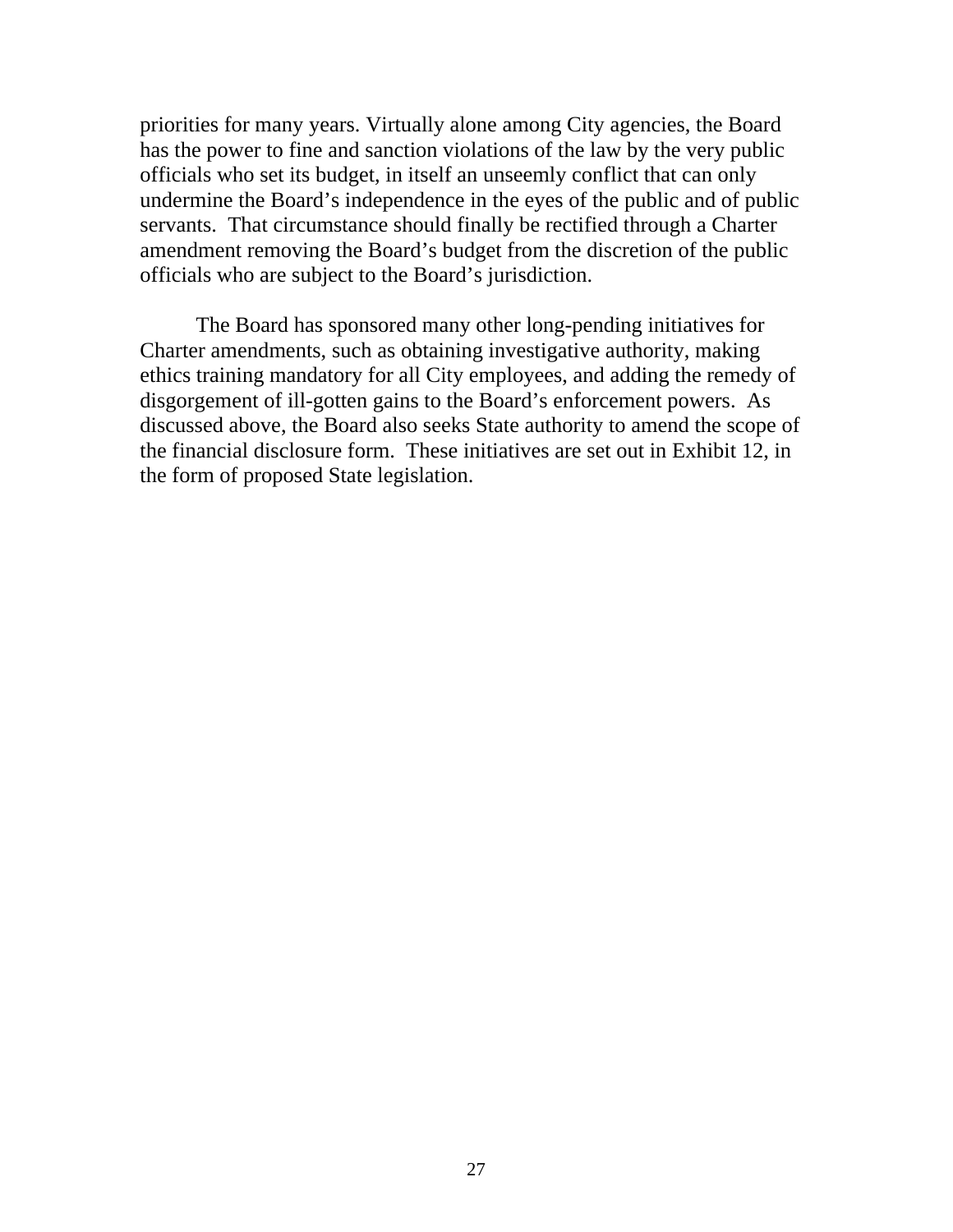# **EXHIBIT 1 MEMBERS AND STAFF OF THE CONFLICTS OF INTEREST BOARD AS OF DECEMBER 31, 2005**

*Members*

Steven B. Rosenfeld, Chair

Monica Blum Angela Mariana Freyre Andrew Irving *(beginning March 2005)* Jane W. Parver Bruce A. Green *(until March 2005)* 

#### *Staff*

*Executive* Mark Davies, Executive Director  *Legal Advice*  Wayne G. Hawley, Deputy Executive Director & General Counsel Jessica Hogan, Deputy Counsel Sung Mo Kim *(beginning Sept. 2005)*  Jesse Zigmund, Attorney Intern *(until March 2005) Enforcement* Astrid B. Gloade, Director of Enforcement Marie Louise Victor, Associate Counsel Susan Bronson, Assistant Counsel Vanessa Legagneur, Assistant Counsel *(beginning Nov. 2005)*  Varuni Bhagwant, Litigation Coordinator *Training and Education* Joel A. Rogers, Director of Training and Education *(until Dec. 2005)*  Alex Kipp, Director of Training and Education *(beginning Jan. 2006) Financial Disclosure* Felicia A. Mennin, Director of Financial Disclosure & Litigation Counsel Joanne Giura-Else, Deputy Director of Financial Disclosure Holli R. Hellman, Senior Financial Disclosure Analyst Veronica Martinez Garcia, Administrative Assistant Michelle Burgos, Financial Disclosure Assistant *Administrative* Ute O'Malley, Director of Administration Myrna Mateo, Deputy Director of Administration *(until Sept. 2005) Information Technology* Christopher M. Lall, Director of Information Technology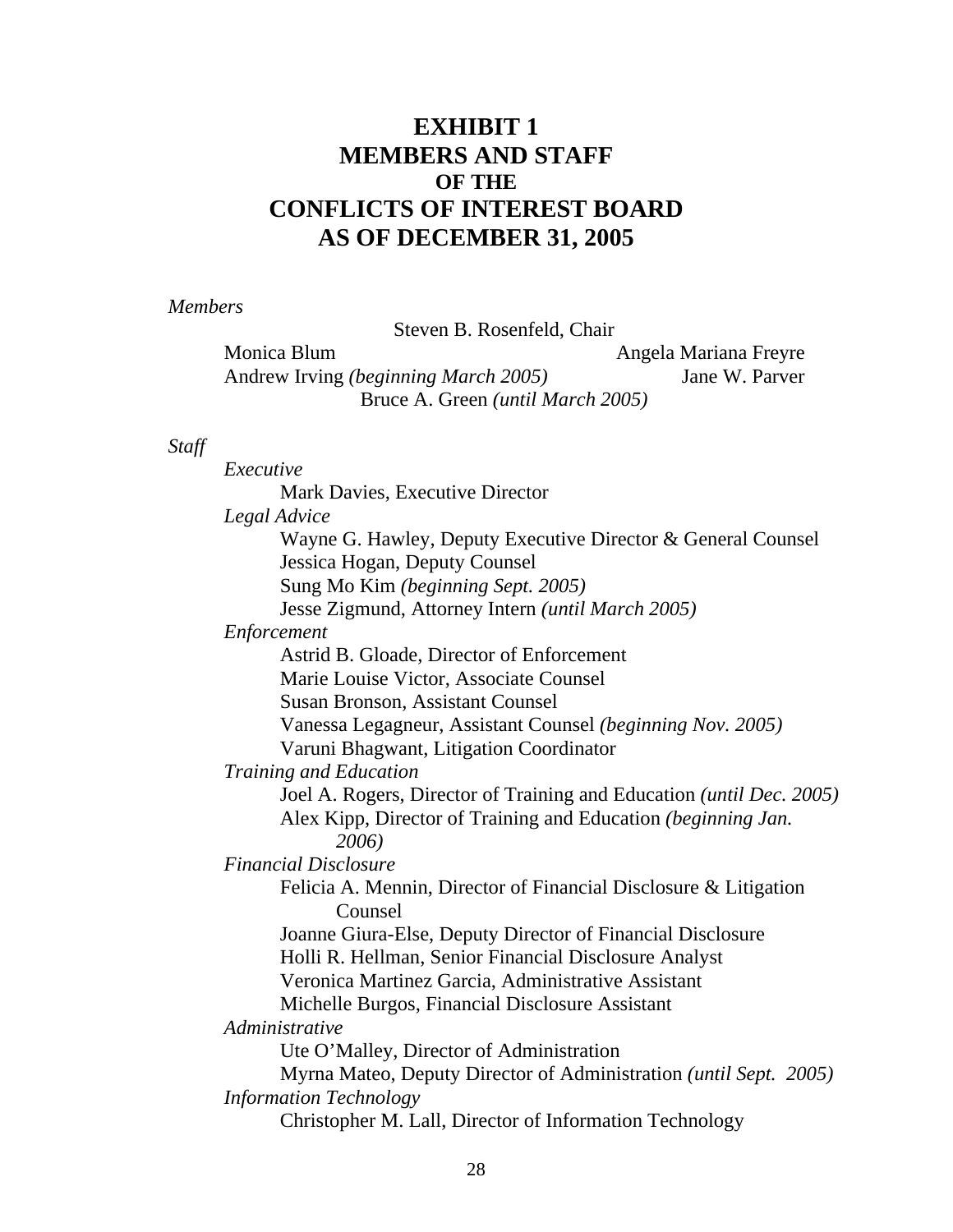# **EXHIBIT 2 TRAINING AND EDUCATION CLASSES ON CHAPTER 68**

| Year     | <b>Department of Ed Classes</b> | <b>Other Agency Classes</b> | <b>Total Classes</b> <sup>1</sup> |
|----------|---------------------------------|-----------------------------|-----------------------------------|
| 1995     | $\boldsymbol{0}$                | 24                          | 24                                |
| 1996     | $\boldsymbol{0}$                | 30                          | 30                                |
| 1997     | $\boldsymbol{0}$                | 90                          | 90                                |
| 1998     | 10                              | 53                          | 63                                |
| 1999     | 23                              | 69                          | 92                                |
| 2000     | 221                             | 156                         | 377                               |
| 2001     | 116                             | 74                          | 190                               |
| 2002     | 119                             | 167                         | 286                               |
| $2003^2$ | 43                              | 139                         | 182                               |
| 2004     | 119                             | 169                         | 288                               |
| 2005     | 80                              | 162                         | 242                               |

<sup>&</sup>lt;sup>1</sup> These totals do not include classes conducted by agency training/legal staff under COIB's "Train the Trainer" program nor briefings set up and conducted exclusively by DOI.

 $2^2$  As a result of layoffs, the Board had no Training and Education Unit and therefore no training and education classes from May 15, 2003, to October 15, 2003.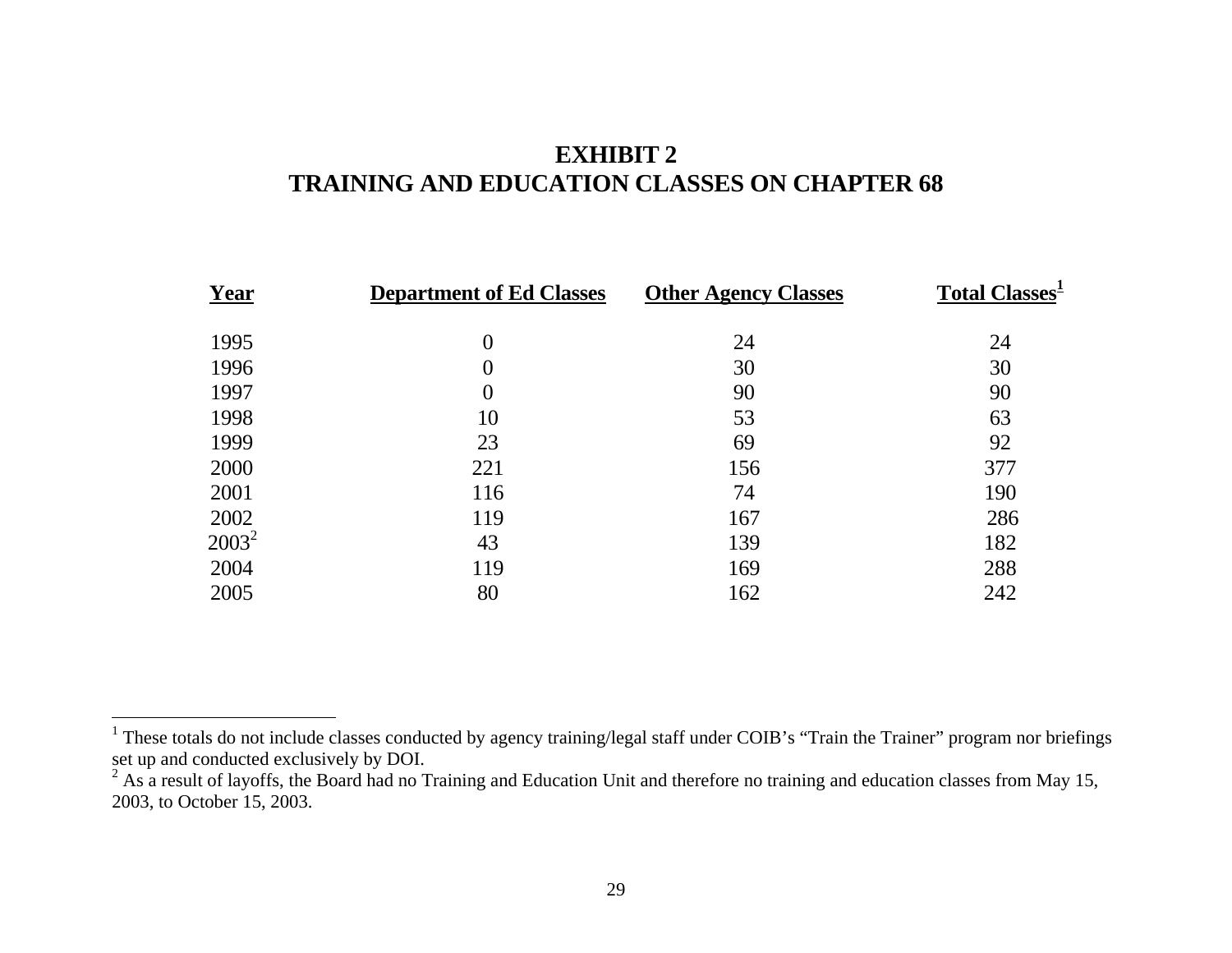# **EXHIBIT 3 COIB TRAINING CLASSES BY AGENCY**

#### **Agencies that held ten or more classes are in bold**

*Agencies that held three to nine classes are in italics*  Agencies that held one or two classes are not separately listed

| 1999                            | 2000                             |                                  | 2002                             | $2003^1$                         | 2004                             | 2005                             |
|---------------------------------|----------------------------------|----------------------------------|----------------------------------|----------------------------------|----------------------------------|----------------------------------|
| <b>Bd.</b> of Education         | <b>Bd.</b> of Education          | <b>Bd.</b> of Education          | <b>Buildings</b>                 | Correction                       | <b>Buildings</b>                 | <b>Parks</b>                     |
| <b>DCAS</b>                     | <b>Buildings</b>                 | <b>DCAS</b>                      | Correction                       | <b>Education</b>                 | <b>DCAS</b>                      | <b>Finance</b>                   |
| <b>Finance</b>                  | <b>DEP</b>                       | <b>Finance</b>                   | <b>DCAS</b>                      | <b>DOHMH</b>                     | <b>Education</b>                 | <b>DCA</b>                       |
| Correction                      | <b>DOT</b>                       | <b>HPD</b>                       | <b>Education</b>                 | <b>HRA</b>                       | <b>DHS</b>                       | <b>DYCD</b>                      |
| <b>DOT</b>                      | <b>Finance</b>                   | <b>DEP</b>                       | <b>Finance</b>                   | <b>NYCERS</b>                    | <b>HRA</b>                       | <b>DOB</b>                       |
| Sanitation                      | Parks                            | <b>DDC</b>                       | <b>Sanitation</b>                | <b>Buildings</b>                 | <b>DCLA</b>                      | <b>Education</b>                 |
| School Const.                   | <b>Sanitation</b>                | <b>FIRE</b>                      | <b>SCA</b>                       | <b>DCAS</b>                      | <b>DFTA</b>                      | DDC                              |
| Auth.                           | Correction                       | <b>DOITT</b>                     | ACS                              | <b>DHS</b>                       | <b>Finance</b>                   | <b>HRA</b>                       |
|                                 | <b>DCAS</b>                      | Sanitation                       | City Planning                    | <b>DYCD</b>                      | <b>DOHMH</b>                     | <b>TLC</b>                       |
|                                 | DDC                              | Transportation                   | DDC                              | Finance                          | <b>DOITT</b>                     | <b>DOITT</b>                     |
|                                 | <b>DOI</b>                       |                                  | <b>DEP</b>                       | Law                              | <b>NYCERS</b>                    | <b>DCAS</b>                      |
|                                 | EDC                              |                                  | <b>DOT</b>                       |                                  |                                  | Community Boards                 |
|                                 | Health                           |                                  | Health                           |                                  |                                  | HHC                              |
|                                 | HPD                              |                                  | <b>HPD</b>                       |                                  |                                  | <b>HPD</b>                       |
|                                 | <b>HRA</b>                       |                                  | <b>NYCERS</b>                    |                                  |                                  | DOC                              |
|                                 | <b>NYPD</b>                      |                                  | Parks                            |                                  |                                  | <b>DOHMH</b>                     |
|                                 | $TLC$                            |                                  | Transportation                   |                                  |                                  | Comptroller                      |
|                                 |                                  |                                  |                                  |                                  |                                  |                                  |
|                                 |                                  |                                  |                                  |                                  |                                  |                                  |
| <b>Agencies Holding</b>         | <b>Agencies Holding</b>          | <b>Agencies Holding</b>          | <b>Agencies Holding</b>          | <b>Agencies Holding</b>          | <b>Agencies Holding</b>          | <b>Agencies Holding</b>          |
| One or Two                      | One or Two                       | One or Two                       | One or Two                       | One or Two                       | One or Two                       | One or Two                       |
| Classes: 15                     | Classes: 22                      | Classes: 14                      | Classes: 29                      | Classes: 12                      | Classes: 27                      | Classes: 17                      |
|                                 |                                  |                                  |                                  |                                  |                                  |                                  |
| <b>Total Classes:</b><br>$92^2$ | <b>Total Classes:</b><br>$377^2$ | <b>Total Classes:</b><br>$190^2$ | <b>Total Classes:</b><br>$286^2$ | <b>Total Classes:</b><br>$182^2$ | <b>Total Classes:</b><br>$288^2$ | <b>Total Classes:</b><br>$242^2$ |
|                                 |                                  |                                  |                                  |                                  |                                  |                                  |
|                                 |                                  |                                  |                                  |                                  |                                  |                                  |
|                                 |                                  |                                  |                                  |                                  |                                  |                                  |
|                                 |                                  |                                  |                                  |                                  |                                  |                                  |

<sup>&</sup>lt;sup>1</sup> As a result of layoffs, the Board had no Training and Education Unit and therefore no training and education classes from May 15, 2003, to October 15, 2003.<br><sup>2</sup> These totals do not include classes conducted by agency exclusively by DOI. 2008. The set of the set of the set of the set of the set of the set of the set of the set of the set of the set of the set of the set of the set of the set of the set of the set of the set of the set o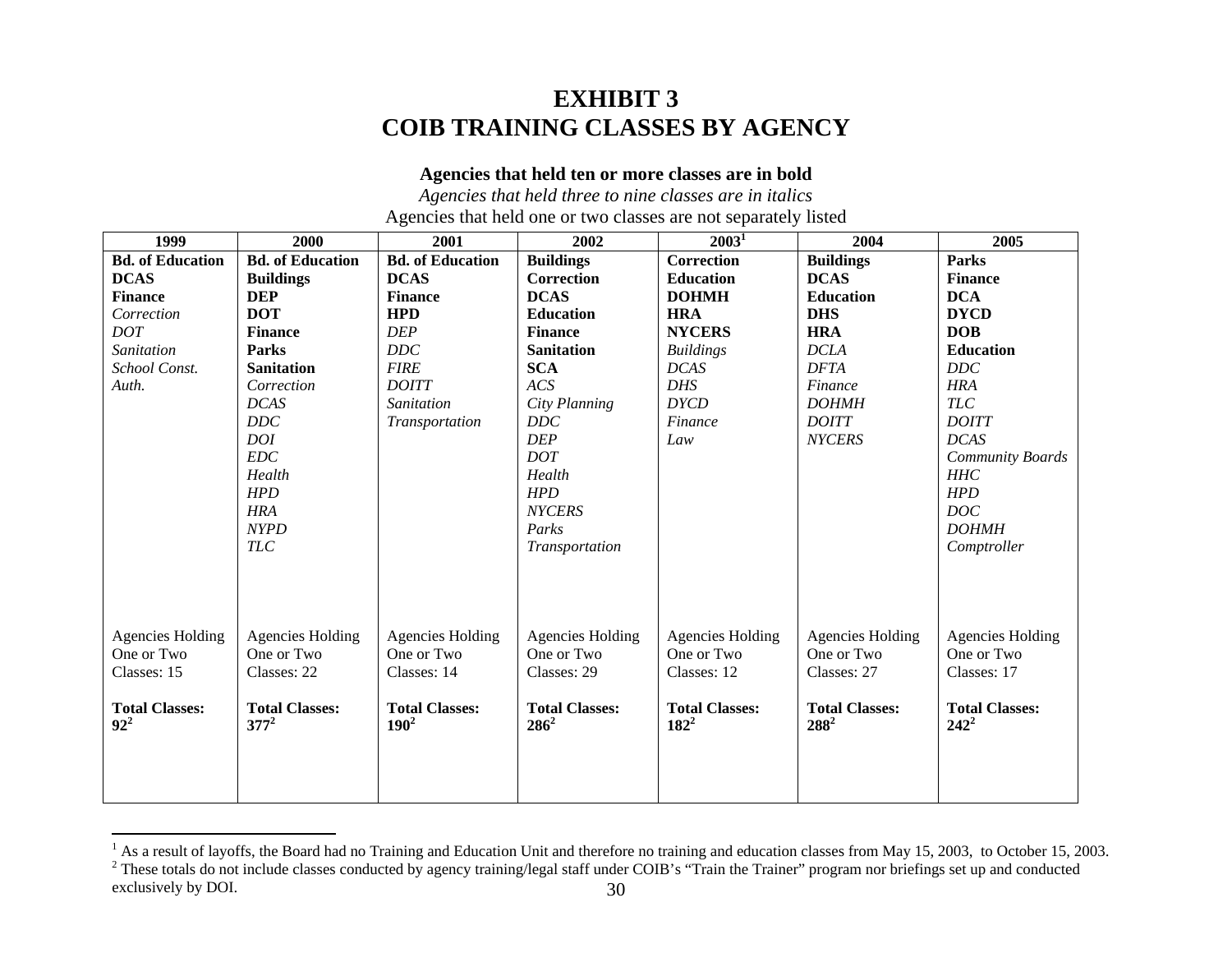# **EXHIBIT 4 REINVIGORATING AN ETHICS BOARD AND THE NEED FOR BUDGET PROTECTION CONFLICTS OF INTEREST BOARD: 1993, 2001, 2004, 2005**

| <b>Agencywide</b>             | 1993                                        | 2001                      | 2004                       | 2005                            |
|-------------------------------|---------------------------------------------|---------------------------|----------------------------|---------------------------------|
| Adopted Budget (Fiscal Year)  | \$1,132,000 (FY94)                          | \$1,698,669 (FY02)        | \$1,533,852 $(FY05)^1$     | \$1,543,283 $(FY06)^2$          |
| Staff (budgeted)              | 26                                          | $23^{3/5}$                | $19^{4}$                   | $19^{5}$                        |
| Availability of materials     | Hard copy only                              | Virtually all ethics      | 2002: Added to website all | Website visitors increased      |
|                               |                                             | publications on website;  | advisory opinions & all    | to 243,193                      |
|                               |                                             | opinions & enforcement    | enforcement decisions      |                                 |
|                               |                                             | decisions on Westlaw &    | 2004: Redesigned website   |                                 |
|                               |                                             | Lexis; $24/7$ audiotext & |                            |                                 |
|                               |                                             | faxback services          |                            |                                 |
| <b>Legal Advice</b>           | 1993                                        | 2001                      | 2004                       | 2005                            |
| <b>Staff</b>                  | $6\frac{1}{2}$ (4- $\frac{1}{2}$ attorneys) | 4 (3 attorneys)           | 4 (3 attorneys)            | 3 attorneys                     |
| Telephone requests for advice | $\Omega$                                    | 1,650                     | 2,633                      | $2,926 (+11\%)$                 |
| Written requests for advice   | 321                                         | 539                       | 535                        | $515(-4%)$                      |
| Issued opinions, letters,     |                                             |                           |                            |                                 |
| waivers, orders               | 266                                         | 501                       | $470^{6}$                  | 543 $(+16%)$                    |
| Opinions, etc. per attorney   | 53                                          | 167                       | 157                        | 181 $(+15%)$                    |
| Pending requests at year end  | 151                                         | 40                        | 191                        | 127 (-34%)                      |
| Median age of pending         |                                             |                           |                            |                                 |
| requests at year-end          | $8-1/2$ months                              | 18 days                   | 8 months                   | 12 months                       |
| <b>Enforcement</b>            | 1993                                        | 2001                      | 2004                       | 2005                            |
| <b>Staff</b>                  | $\frac{1}{2}$                               | 5 (4 attorneys)           | 5 (4 attorneys)            | $4$ (3 attorneys <sup>'</sup> ) |
| Complaints received           | 29                                          | 124                       | 307                        | $370 (+21%)$                    |
| <b>Dispositions</b>           | 38                                          | 154                       | 266                        | $234 (-12\% ^8)$                |
| Dispositions imposing fines   |                                             | 10                        | 6                          | $11 (+83%)$                     |
| Public censure letters        | $\overline{0}$                              | $\overline{2}$            | $\Omega$                   |                                 |
| Fines collected               | \$500                                       | \$20,450                  | \$8,450                    | \$37,050                        |
| Referrals to DOI              | 19                                          | 49                        | 156                        | $110(-29%)$                     |
| Reports from DOI              | $\gamma$                                    | 43                        | 93                         | $117 (+26%)$                    |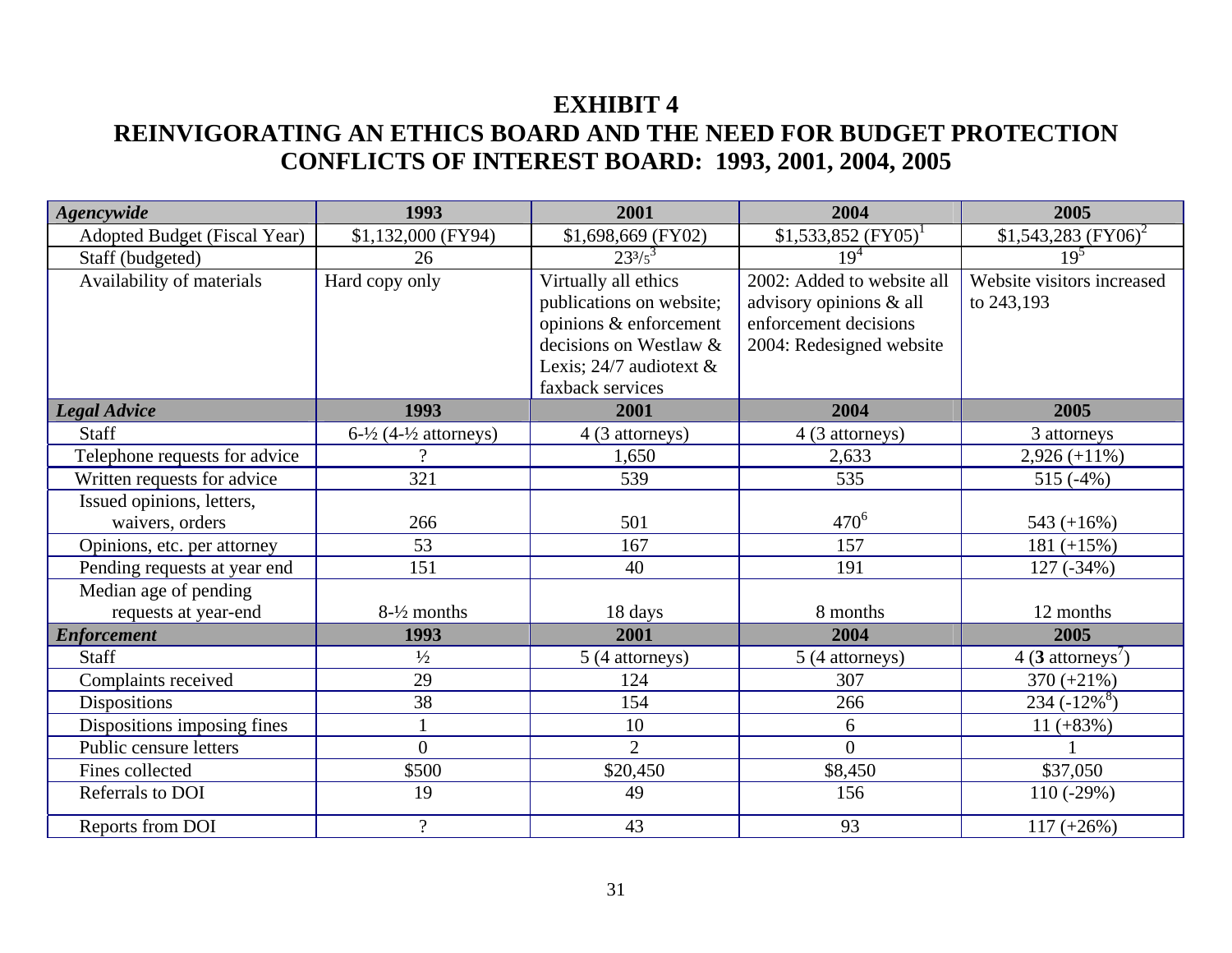| <b>Training and Education</b> | 1993                      | 2001                           | 2004                            | 2005                       |
|-------------------------------|---------------------------|--------------------------------|---------------------------------|----------------------------|
| Staff                         |                           | $4^{3}/5^{1}$                  | 2                               | $\overline{2}$             |
| Training sessions             | 10                        | 190                            | 288                             | 242                        |
|                               |                           | 24 agencies; CLE               | 38 agencies                     | 34 agencies                |
|                               |                           |                                | Trained entire DOB; train       | Brown Bag lunches; class   |
|                               |                           |                                | the trainer lunches;            | for vendors; training for  |
|                               |                           |                                | citywide CLE classes            | new community board        |
|                               |                           |                                |                                 | members                    |
| Ethics newsletter             | None                      | <b>Ethical Times</b>           | Reinstituted Ethics Times       | Reconstituted quarterly    |
|                               |                           | (Quarterly)                    | (discontinued in 2003)          | <b>Ethical Times</b>       |
| Videotapes                    | None                      | 3 half-hour training           | Template for agency-            |                            |
|                               |                           | films; 2 PSA's                 | specific videotapes             |                            |
| Board of Education training   | None                      | 116 training sessions;         | Expanded training to            | Extended training to       |
|                               |                           | BOE leaflet, booklet,          | Chancellor's staff, central     | <b>Aspiring Principals</b> |
|                               |                           | videotape                      | staff, ROC's, senior            |                            |
|                               |                           |                                | administrators                  |                            |
| Electronic training           | None                      | Computer game show;            | 2002: Game show added           | "Ownership Tree" on        |
|                               |                           | Crosswalks appearances         | 2004: PSA's on                  | website                    |
|                               |                           |                                | commercial radio stations       |                            |
| Publications                  | 6                         | Over 50                        | Over 50                         | Over 50                    |
|                               | Poster, Chapter 68, Plain | Ethics & Financial             | Monthly column in <i>Public</i> | Monthly column in The      |
|                               | Language Guide, Annual    | Disclosure Laws &              | <i>Employees Press</i> ; new    | Chief (replacing PEP); new |
|                               | Reports                   | Rules; leaflets; Myth of       | leaflets (e.g., on              | leaflets                   |
|                               |                           | the Month (CHIEF               | <b>Community Education</b>      |                            |
|                               |                           | LEADER); Plain                 | Councils); revised and          |                            |
|                               |                           | Language Guide; Board          | updated all leaflets            |                            |
|                               |                           | of Ed pamphlet; outlines       |                                 |                            |
|                               |                           | for attorneys; CityLaw,        |                                 |                            |
|                               |                           | NY Law Journal, NYS            |                                 |                            |
|                               |                           | Bar Ass'n articles;            |                                 |                            |
|                               |                           | chapters for ABA,              |                                 |                            |
|                               |                           | NYSBA, & international         |                                 |                            |
|                               |                           | ethics books; Annual           |                                 |                            |
|                               |                           | Reports; poster;<br>newsletter |                                 |                            |
|                               |                           |                                |                                 |                            |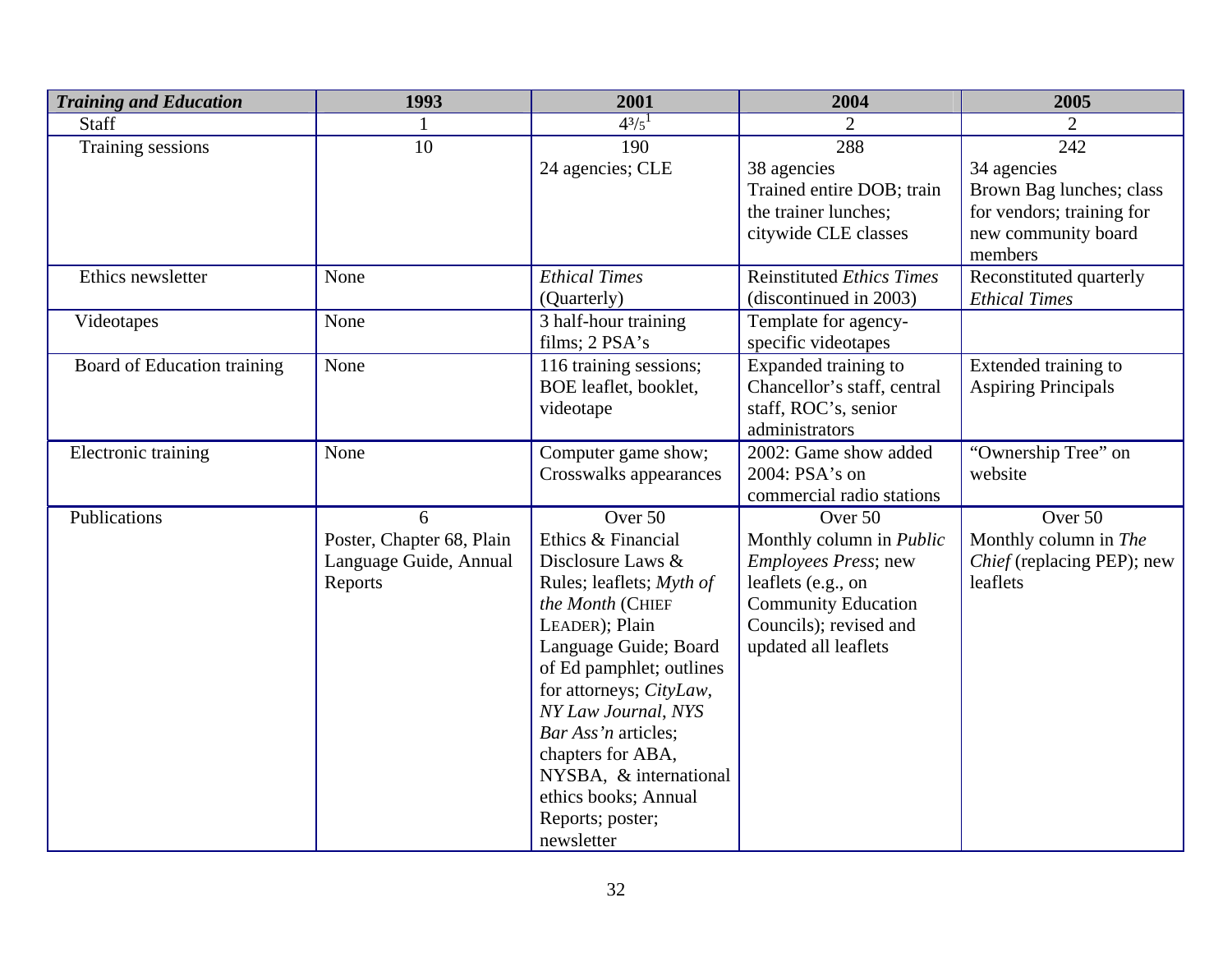| <b>Financial Disclosure</b>    | 1993     | 2001           | 2004                      | 2005                        |
|--------------------------------|----------|----------------|---------------------------|-----------------------------|
| <b>Staff</b>                   | 12       |                |                           |                             |
| 6-year compliance rate         | 99%      | 98.6%          | 97.6%                     | 96.6%                       |
| Fines collected                | \$36,051 | \$31,700       | \$15,075                  | \$19,675                    |
| Reports reviewed for           | 12,000   | 400            | 400                       | 400                         |
| completeness (mandated         |          |                |                           |                             |
| by Charter & NYS law)          |          |                |                           |                             |
| Reports reviewed for conflicts | 350      | 38             | 200                       | 200                         |
| (mandated by law)              |          |                |                           |                             |
| Electronic filing              | None     | In development | Pilot filing (100 filers) | Phase 2 filing (600 filers) |

 $\overline{a}$ 

6 The Legal Advice Unit lost its longtime Special Counsel and lacked an attorney for two months in 2004 before hiring an attorney intern.

7 From January to November 21, 2005, the Board had only three enforcement attorneys.

<sup>1</sup> Of the Board's total FY05 budget, only \$1,390,852 was baselined. The remaining \$143,000 was restored by the Council for FY2005 only.

<sup>&</sup>lt;sup>2</sup> Of the Board's total FY06 budget, only \$1,350,283 is baselined. Of the remaining \$193,000, \$143,000 was restored by the Council for FY2006 only and \$50,000 was added by the administration for FY2006 only.

<sup>3</sup> The part-time  $(3/5)$  position, a senior trainer, was not part of the Board's budgeted headcount of 23.

<sup>4</sup> Of the 19 positions, only 17 were baselined.

<sup>5</sup> Of the 19 positions, only 16 were baselined.

<sup>8</sup> The Enforcement Unit lacked one attorney for almost 11 months in 2005. Dispositions per attorney actually *increased* from 67 in 2004 to 76 in 2005.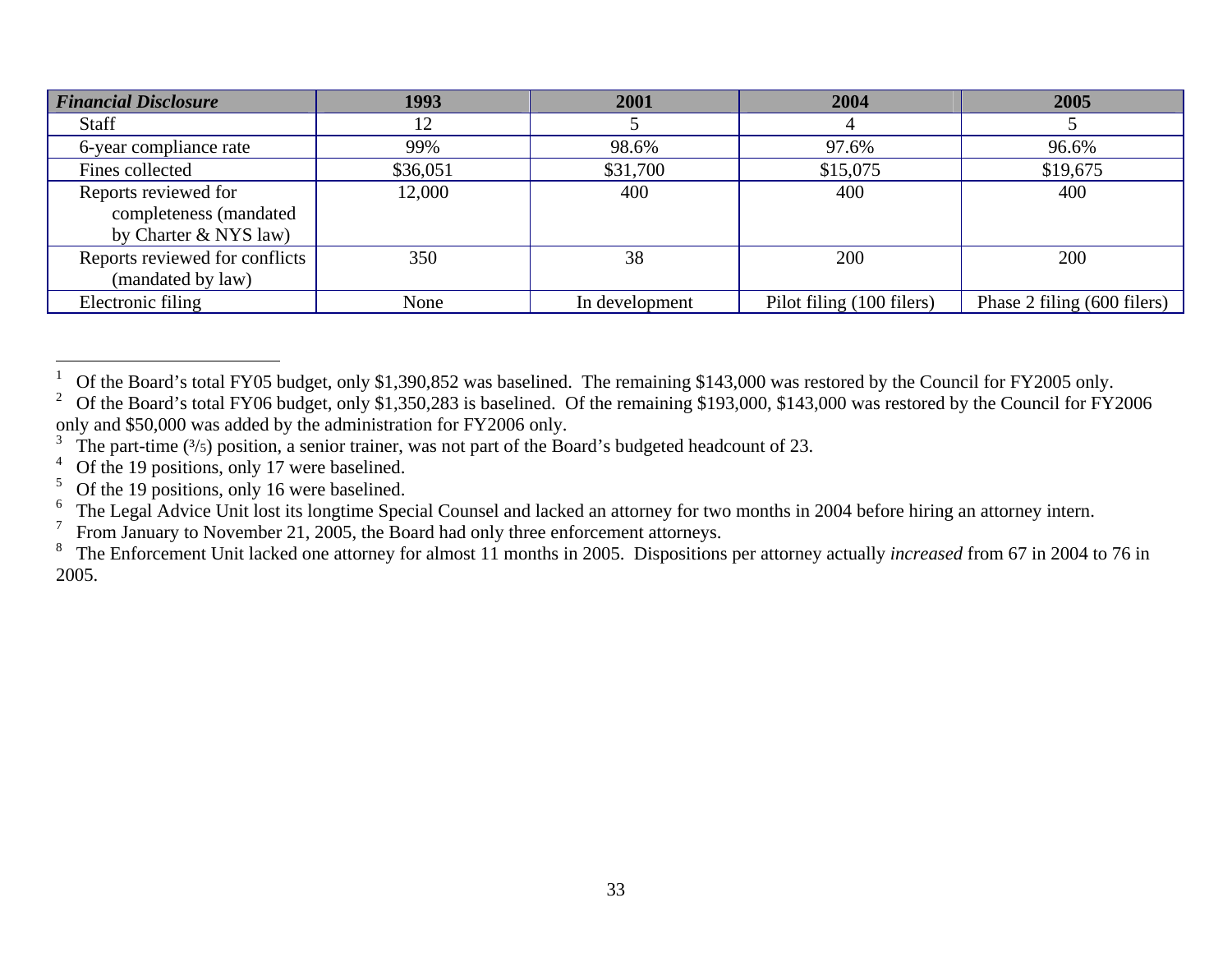# **EXHBIT 5 LEGAL ADVICE WORKLOAD: 1993 TO 2005**

|                             | 1993              | 2001        | 2002                  | 2003                   | 2004                  | 2005                  |
|-----------------------------|-------------------|-------------|-----------------------|------------------------|-----------------------|-----------------------|
|                             |                   |             | (Increase v.<br>2001) | (Increase v.<br>2002)  | (Increase v.<br>2003) | (Increase v.<br>2004) |
| <b>Staff</b>                | 5 attorneys       | 3 attorneys | 3 attorneys           | 3 attorneys            | 3 attorneys           | 3 attorneys           |
|                             |                   |             |                       |                        |                       |                       |
| Telephone requests for      |                   |             |                       |                        |                       |                       |
| advice                      | N/A               | 1,650       | $2,410 (+46%)$        | $2,342(-3%)$           | $2,633 (+12\%)$       | $2,926 (+11\%)$       |
| Written requests for advice | 321               | 539         | 691 $(+28%)$          | 559 (-19%)             | 535 $(-4%)$           | $515(-4%)$            |
| Issued opinions, letters,   |                   |             |                       |                        |                       |                       |
| waivers, orders             | 266               | 501         | 505                   | 535 $(+6%)$            | 470 $(-12\%)^1$       | 543 $(+16%)$          |
| Opinions, etc. per attorney |                   |             |                       |                        |                       |                       |
| (productivity)              | 53                | 167         | 168                   | $178 (+6\%)$           | $157 (-12\%)$         | $181 (+15%)$          |
| Pending written requests    |                   |             |                       |                        |                       |                       |
| at year end                 | 151               | 40          | 184                   | $160(-13%)$            | $191 (+19\%)$         | 127 (-34%)            |
| Median age of pending       |                   |             |                       |                        |                       |                       |
| requests at year end        | $8^{-1}/2$ months | 18 days     | $3-1/2$ months        | $5-\frac{1}{2}$ months | 8 months              | 12 months             |

The Legal Advice Unit lost its longtime Special Counsel and lacked an attorney for two months in 2004 before hiring an attorney intern.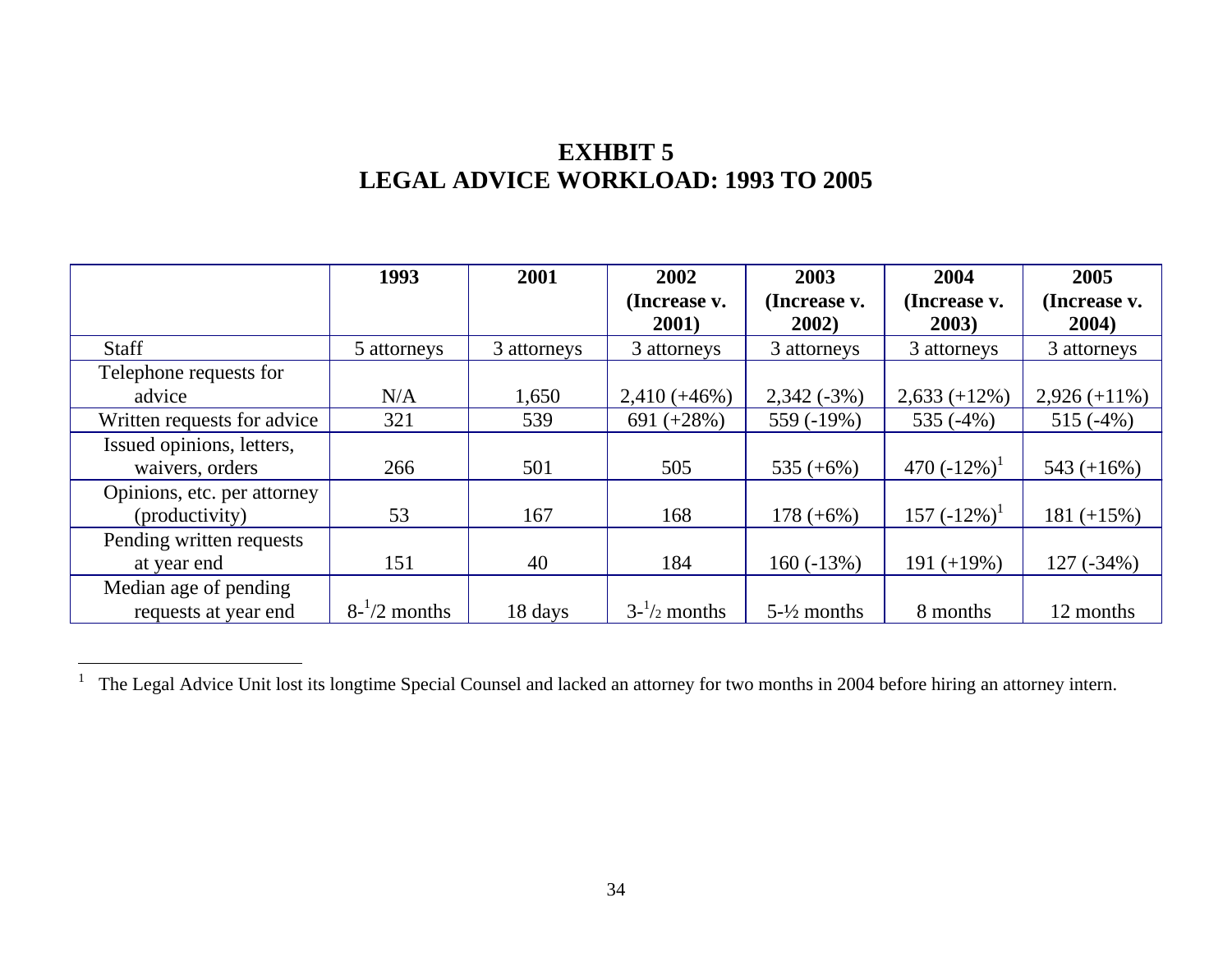# **EXHIBIT 6 REQUESTS FOR ADVICE ON CHAPTER 68**

| Year | <b>Requests Received</b> |
|------|--------------------------|
| 1996 | 359                      |
| 1997 | 364                      |
| 1998 | 496                      |
| 1999 | 461                      |
| 2000 | 535                      |
| 2001 | 539                      |
| 2002 | 691                      |
| 2003 | 559                      |
| 2004 | 535                      |
| 2005 | 515                      |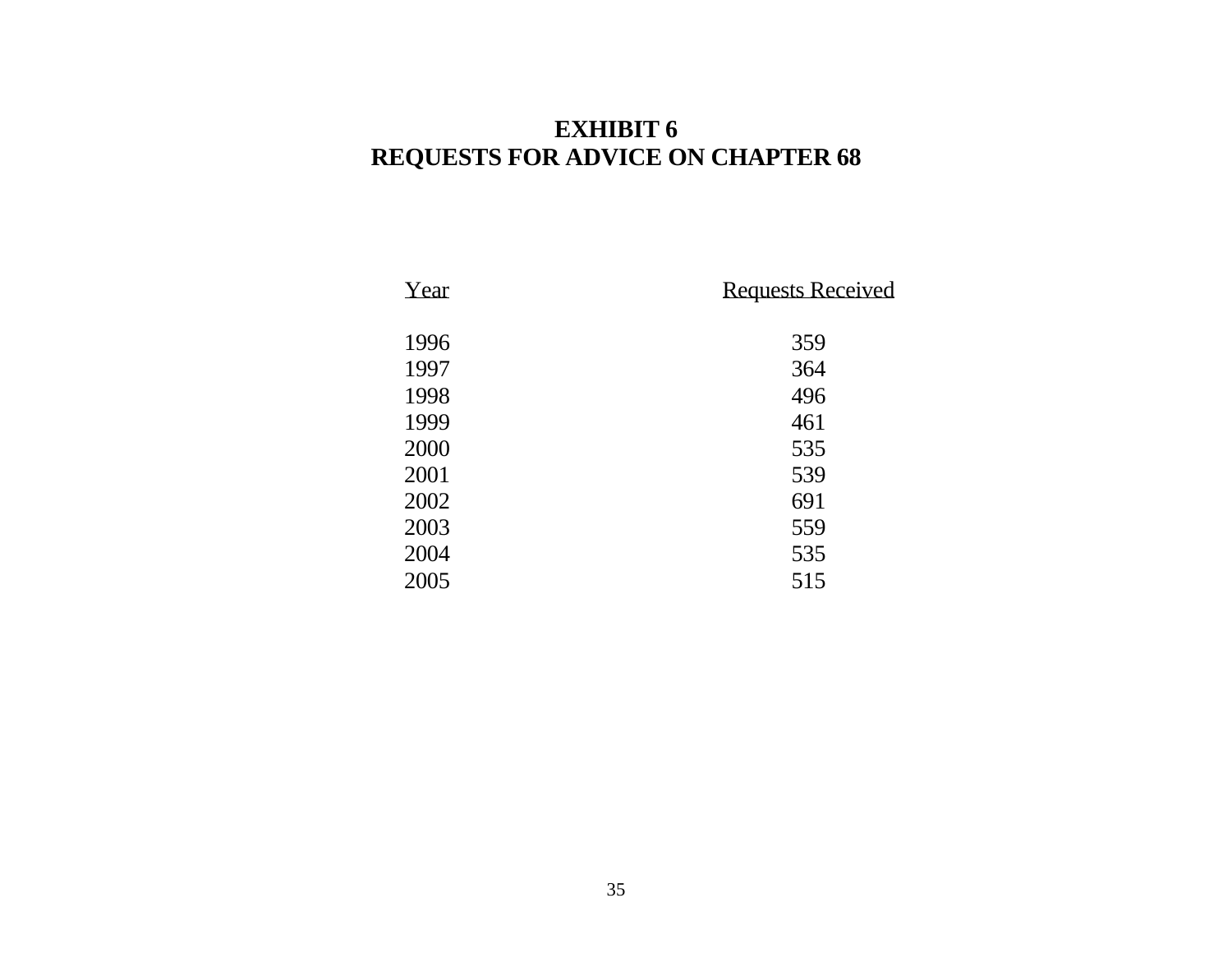# **EXHIBIT 7 RESPONSES TO REQUESTS FOR ADVICE ON CHAPTER 68**

| Year | <b>Staff Letters</b> | Waivers/<br>$(b)(2)$ Letters | Board Letters,<br>Orders, Opinions | Total |
|------|----------------------|------------------------------|------------------------------------|-------|
| 1996 | 212                  | 49                           | 25                                 | 286   |
| 1997 | 189                  | 116                          | 24                                 | 329   |
| 1998 | 264                  | 111                          | 45                                 | 420   |
| 1999 | 283                  | 152                          | 28                                 | 463   |
| 2000 | 241                  | 179                          | 52                                 | 472   |
| 2001 | 307                  | 148                          | 46                                 | 501   |
| 2002 | 332                  | 147                          | 26                                 | 505   |
| 2003 | 287                  | 165                          | 83                                 | 535   |
| 2004 | 252                  | 157                          | 61                                 | 470   |
| 2005 | 241                  | 223                          | 79                                 | 543   |
|      |                      |                              |                                    |       |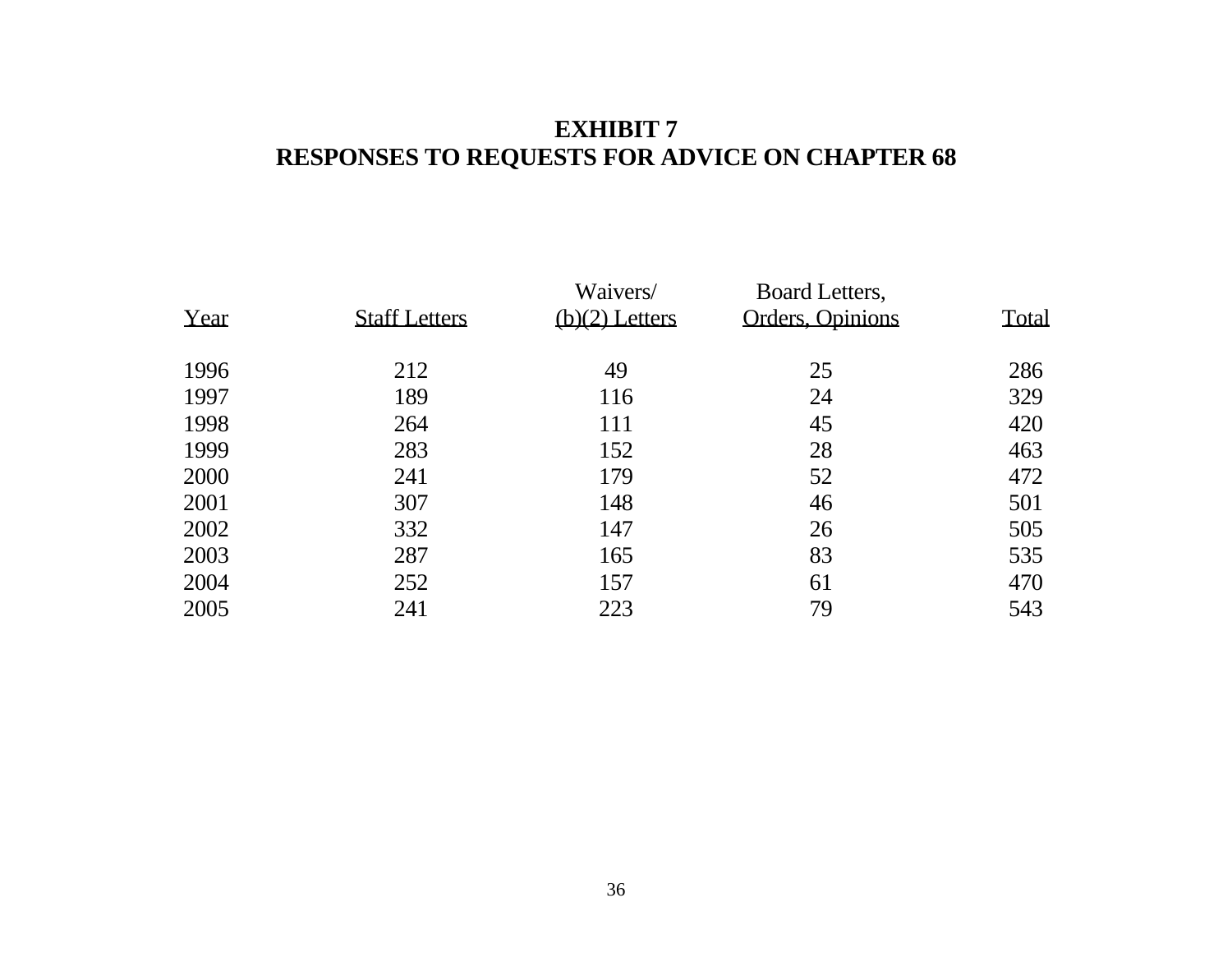# **EXHIBIT 8 ENFORCEMENT CASES (CHAPTER 68)**

|                                | 1990           | 1991           | 1992           | 1993           | 1994           | 1995           | 1996            | 1997           |                |                | 1998 1999 2000 |     | 2001 2002 2003 2004 2005 |                |                 |                |
|--------------------------------|----------------|----------------|----------------|----------------|----------------|----------------|-----------------|----------------|----------------|----------------|----------------|-----|--------------------------|----------------|-----------------|----------------|
| <b>New Complaints Received</b> | 8              | 20             | 22             | 29             | 31             | 29             | 50              | 64             | 63             | 81             | 148            | 124 | 221                      |                | 346 307         | 370            |
| <b>Dispositions</b>            | 2              | 6              | 25             | 38             | 4 <sup>1</sup> | 33             | 32              | 54             | 76             | 83             | 117            | 152 | 179                      |                | 243 266         | $234^2$        |
| Dispositions Imposing Fines 0  |                | $\overline{0}$ | $\sim$ 1       | $\sim$ 1       | $\overline{2}$ | $\sim$ 1       | $\sim$ 1 $\sim$ | 2              | 9              | $\overline{4}$ | 10             | 9   | 6                        | $\overline{3}$ | $6\overline{6}$ | - 11           |
| <b>Public Censure Letters</b>  | $\overline{0}$ | $\overline{0}$ | $\overline{0}$ | $\overline{0}$ | $\overline{0}$ | $\overline{0}$ | $\sim$ 1        | $\overline{0}$ | $\overline{0}$ | $\overline{0}$ | 2              | 2   | $\overline{0}$           | $\overline{0}$ | $\overline{0}$  | $\blacksquare$ |

<sup>&</sup>lt;sup>1</sup> The Board lacked an enforcement attorney during much of 1994.<br><sup>2</sup> The Enforcement Unit lacked one attorney for almost 11 months in 2005. Dispositions per attorney actually *increased* from 67 in 2004 to 76 in 2005.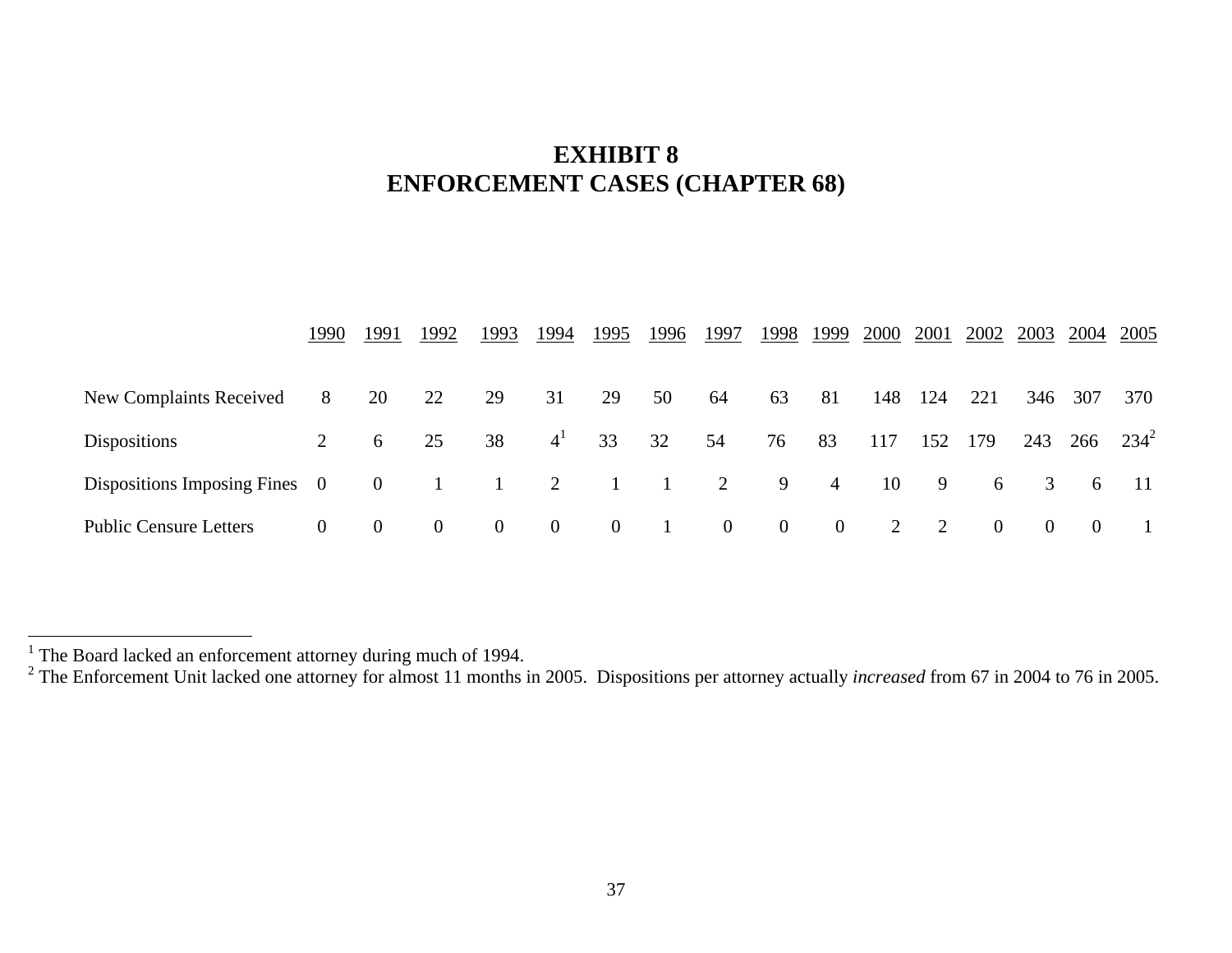# **EXHIBIT 9 ENFORCEMENT WORKLOAD: 1993 to 2005**

|                        | 1993                   | 2001            | 2002                  | 2003                  | 2004                  | 2005                             |
|------------------------|------------------------|-----------------|-----------------------|-----------------------|-----------------------|----------------------------------|
|                        |                        |                 | (Increase v.<br>2001) | (Increase v.<br>2002) | (Increase v.<br>2003) | (Increase v.<br>2004)            |
| <b>Staff</b>           | $\frac{1}{2}$ attorney | 5 (4 attorneys) | 5 (4 attorneys)       | 5 (4 attorneys)       | 5 (4 attorneys)       | $4(3 \text{ attempts}^{\prime})$ |
| Complaints received    | 29                     | 124             | $221 (+78%)$          | $346 (+57%)$          | $307(-11\%)$          | $370 (+21\%)$                    |
| <b>Dispositions</b>    | 38                     | 154             | $179 (+16\%)$         | $243 (+36\%)$         | $266 (+9%)$           | $234(-12\%)$                     |
| Dispositions           |                        |                 |                       |                       |                       |                                  |
| imposing fines $3$     |                        | 10              | 6                     | 3                     | 6                     | $11 (+83%)$                      |
| Public censure letters |                        | ◠               | $\Omega$              |                       | $\Omega$              |                                  |
| <b>Fines Collected</b> | \$500                  | \$20,450        | \$15,300              | \$6,500               | \$8,450               | \$37,050                         |
|                        |                        | $\$105,766$ in  |                       |                       |                       |                                  |
|                        |                        | 2000)           |                       |                       |                       |                                  |
| Referrals to DOI       | 19                     | 49              | $84 (+71\%)$          | $136 (+62\%)$         | $156 (+15%)$          | $110(-29%)$                      |
| Reports from DOI       | റ                      | 43              | $74 (+72%)$           | $62(-16%)$            | $93 (+50\%)$          | $117 (+26%)$                     |

The Samuary to November 21, 2005, the Board had only three enforcement attorneys.<br><sup>1</sup> From January to November 21, 2005, the Board had only three enforcement attorneys.<br><sup>2</sup> The Enforcement Unit lacked one attorney for almo in 2005.

 $3$  The amounts of the fines assessed and collected vary from year to year, depending on when lengthy litigation involving complex or multiple violations is concluded.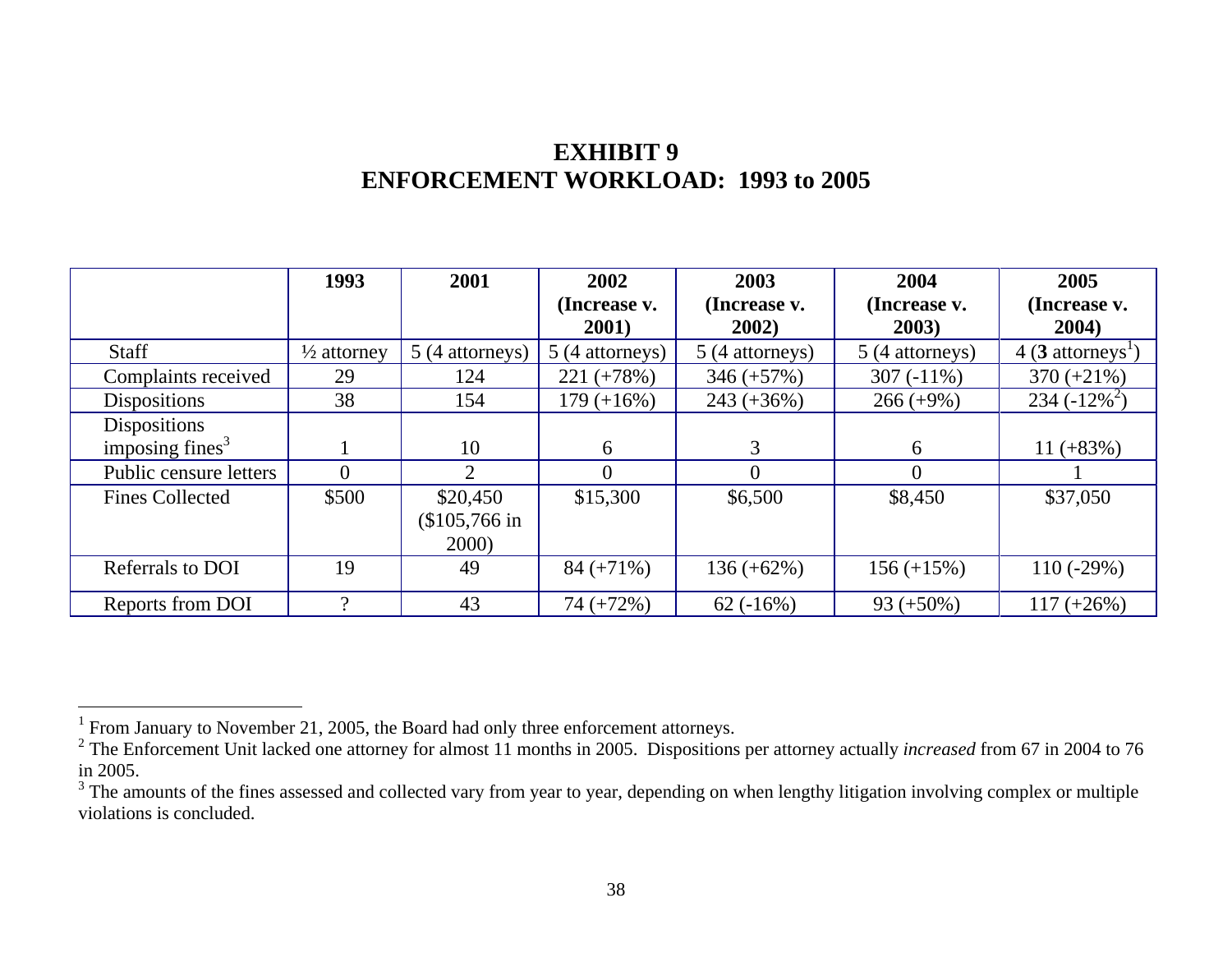# **EXHIBIT 10 ENFORCEMENT FINES**

| <b>DATE</b> | <b>CASE NAME OR NUMBER</b> | <b>AMOUNT</b> |
|-------------|----------------------------|---------------|
| 11/16/05    | Guttman                    | 2,800         |
| 11/16/05    | Trica                      | 4,000         |
| 7/23/05     | Serra <sup>1</sup> T       | 10,000        |
| 6/30/05     | Carroll*                   | 6,000         |
| 6/7/05      | Romano                     | 4,000         |
| 5/25/05     | Hoffman                    | 4,000         |
| 4/20/05     | Asemota*                   | 1,500         |
| 4/7/05      | Powery                     | 1,000         |
| 3/11/05     | Vasquez*                   | 3,350         |
| 3/3/05      | Genao                      | 1,000         |
| 2/15/05     | Thomas <sup>2</sup>        | 2,000         |
| 2/15/05     | Bonamarte                  | 3,000         |
| 12/28/04    | Berkowitz                  | 3,500         |
| 10/04       | McKen*                     | 900           |
| 10/30/04    | Fraser                     | 500           |
| 6/25/04     | Campbell                   | 2,000         |
| 6/2/04      | Fleishman <sup>3*</sup>    | 7,300         |
| 3/8/04      | Andersson                  | 1,000         |
| 4/9/03      | Arriaga*                   | 3,500         |
| 3/31/03     | Adams                      | 1,500         |
| 1/9/03      | Mumford*                   | 7,500         |
| 7/30/02     | Blake-Reid*                | 8,000         |
| 7/2/02      | Cottes                     | 500           |
| 6/26/02     | Silverman                  | 500           |
| 4//1/02     | Smith                      | 3,000         |
| 2/28/02     | Kerik                      | 2,500         |
| 2/26/02     | Loughran                   | 800           |
| 12/18/01    | King                       | 1,000         |
| 11/16/01    | Hill-Grier                 | 700           |
| 9/28/01     | Denizac*                   | 4,000         |
| 8/16/01     | Moran*                     | 2,500         |
| 7/17/01     | Capetanakis                | 4,000         |
| 7/26/01     | Rieue                      | 2,000         |
| 6/13/01     | Steinhandler               | 1,500         |
| 5/24/01     | Camarata                   | 1,000         |
| 4/19/01     | Peterson                   | 1,500         |
| 3/5/01      | Finkel                     | 2,250         |
| 10/25/00    | Hoover                     | 8,500         |
| 10/16/00    | Turner                     | 6,500         |
| 8/15/00     | Paniccia                   | 1,500         |
| 8/7/00      | Chapin                     | 500           |
| 7/24/00     | Lizzio                     | 250           |
| 6/6/00      | Rosenberg                  | 1,000         |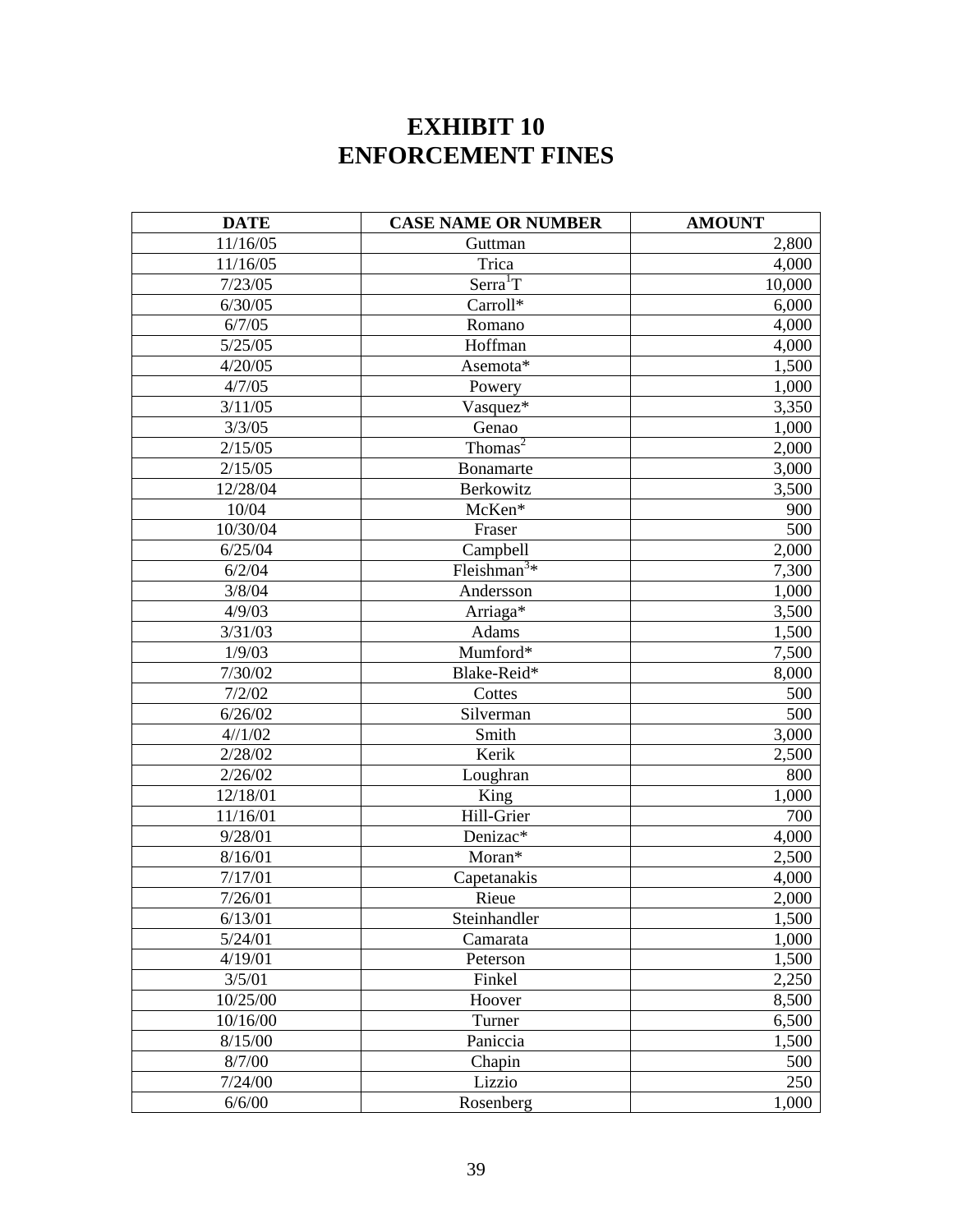| 5/3/00   | Sullivan                         | 625    |
|----------|----------------------------------|--------|
| 4/27/00  | Vella-Marrone                    | 5,000  |
| 4/4/00   | Carlin                           | 800    |
| 1/7/00   | Rene*                            | 2,500  |
| 11/23/99 | Davila                           | 500    |
| 11/22/99 | McGann                           | 3,000  |
| 7/1/99   | <b>Sass</b>                      | 20,000 |
| 2/3/99   | Ludewig                          | 7,500  |
| 10/15/98 | Morello <sup>4</sup>             | 6,000  |
| 9/17/98  | Katsorhis                        | 84,000 |
| 7/15/98  | Weinstein $\overline{5}$         | 5,000  |
| 6/29/98  | Fodera                           | 3,100  |
| 6/24/98  | Wills                            | 1,500  |
| 6/24/98  | Hahn                             | 1,000  |
| 6/24/98  | Harvey <sup><math>6</math></sup> | 200    |
| 5/14/98  | Cioffi                           | 100    |
| 4/30/98  | Holtzman                         | 7,500  |
| 1/8/98   | Ross                             | 1,000  |
| 6/17/97  | Quennell                         | 100    |
| 3/11/96  | Matos <sup>7</sup>               | 1,000  |
| 7/6/95   | Baer                             | 5,000  |
| 1/28/94  | <b>Bryson</b>                    | 500    |
| 1/14/94  | McAuliffe                        | 2,500  |
| 4/9/93   | Ubinas                           | 500    |

 **TOTAL: \$283,275** 

<sup>\*</sup>Indicates fines made payable in part to other agencies in three-way settlements.

<sup>&</sup>lt;sup>1</sup> This fine was paid to the Board as part of a guilty plea by Anthony Serra, former Bureau Chief of the City's Department of Correction. Serra pled guilty in New York State Supreme Court to Grand Larceny and violation of the City's conflicts of interest law. This case is not included in the count of COIB enforcement dispositions.

 $2 \text{ In addition to paying a fine to the Board, Mr. Thomas, in a separate disciplinary.}$ 

proceeding at his agency, forfeited \$3,915 worth of leave time.

<sup>3</sup> Includes restitution in the amount of \$1,300.

 $4$  As a result of departmental charges arising out of the same matter, Mr. Morello resigned from the New York City Fire Department and forfeited his entire accrued leave balances, worth \$93,105. Therefore, this case actually represented nearly \$100,000 in penalties recovered by the City.

<sup>5</sup> Includes a \$1,250 fine and forfeited annual leave worth \$3,750.

 $6$  This fine was forgiven due to extreme financial hardship.

<sup>&</sup>lt;sup>7</sup> This fine was reduced to \$250 on proof of financial hardship one year following the settlement of the matter, pursuant to the terms of the settlement.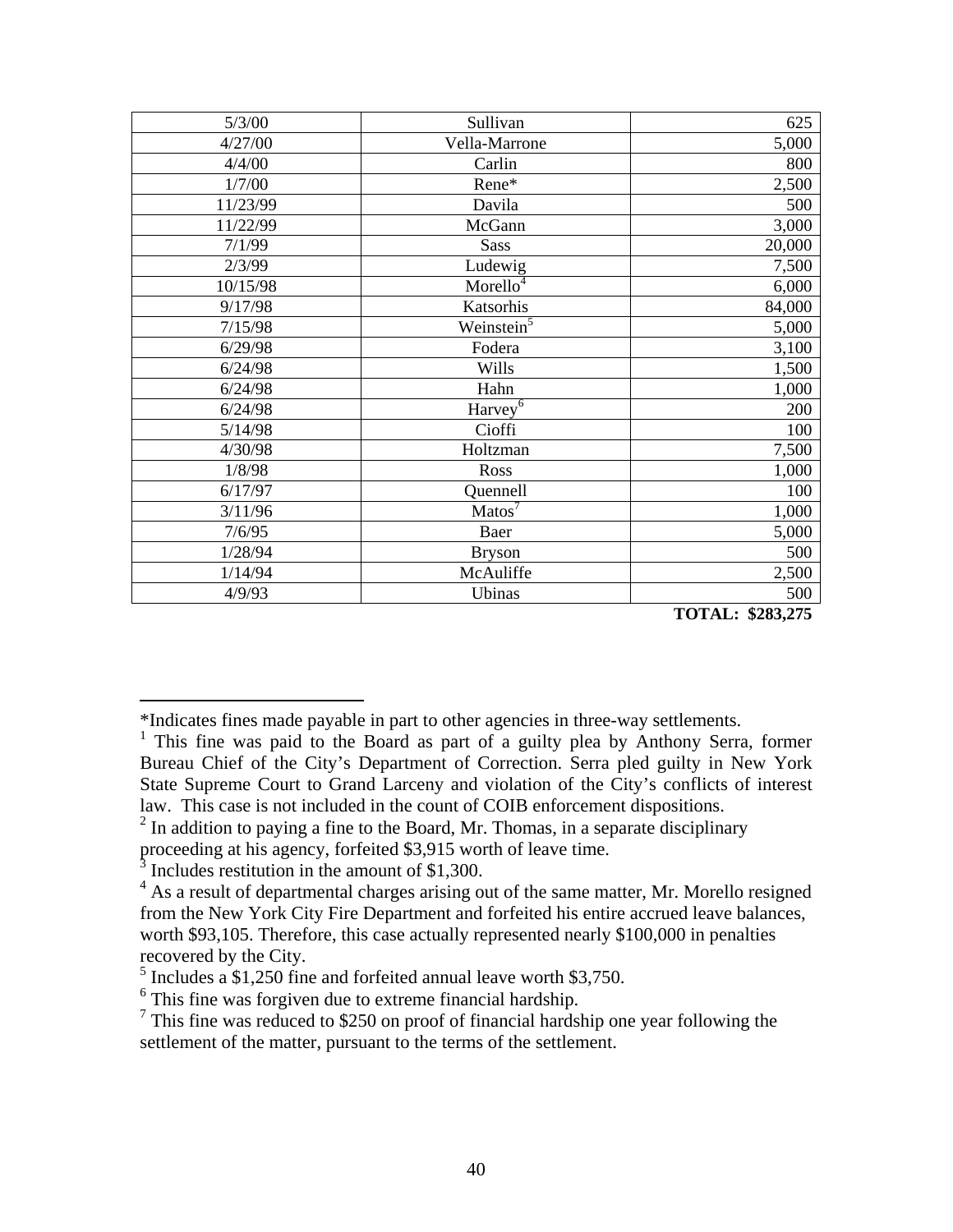# **EXHIBIT 11 FINANCIAL DISCLOSURE REPORTS**

| Calendar<br>Year<br>(TCY.") | Number of<br>Reports<br>Required<br>for C.Y. | Reports<br>Filed<br>for C.Y. | Compliance<br>Rate<br>for C.Y. | Number of<br>Fines<br>Waived<br>for C.Y. | Number of<br><b>Fines Paid</b><br>for C.Y. | Amount of<br><b>Fines Paid</b><br>for C.Y. |                | Current<br>Non-Filers<br>for C.Y.<br>Act. Inact. |                  | Current<br>Non-Payers<br>for C.Y.<br>Act. Inact. |
|-----------------------------|----------------------------------------------|------------------------------|--------------------------------|------------------------------------------|--------------------------------------------|--------------------------------------------|----------------|--------------------------------------------------|------------------|--------------------------------------------------|
| 1999                        | 12,386                                       | 12,071                       | 97.5%                          | 246                                      | 309                                        | \$30,900                                   | $\overline{0}$ | 140                                              | $\mathbf{0}$     | 48                                               |
| 2000                        | 12,813                                       | 12,448                       | 97.2%                          | 576                                      | 338                                        | \$34,250                                   | $\overline{0}$ | 267                                              | $\mathbf{0}$     | 59                                               |
| 2001                        | 12,062                                       | 11,773                       | 97.6%                          | 532                                      | 176                                        | \$19,725                                   | $\overline{0}$ | 152                                              | $\overline{0}$   | 33                                               |
| 2002                        | 13,638                                       | 13, 233                      | 97.0%                          | 625                                      | 226                                        | \$24,200                                   | $\overline{2}$ | 254                                              | $\boldsymbol{0}$ | 77                                               |
| 2003                        | $8,096^2$                                    | 7,550                        | 93.3%                          | 365                                      | 62                                         | \$13,700                                   | $\overline{0}$ | 444                                              | $\boldsymbol{0}$ | 28                                               |
| 2004                        | 7,546                                        | 7,194                        | 95.3%                          | 919                                      | 26                                         | \$14,925                                   | 45             | 196                                              | 26               | 24                                               |
| <b>TOTALS</b>               | 66,541                                       | 64,269                       | 96.6%                          | 3,263                                    | 1,137                                      | $$470,248^3$                               | 47             | 1,453                                            | 26               | 269                                              |

<sup>&</sup>lt;sup>1</sup> "Act." indicates current non-filers or non-payers who are current City employees. ("Non-payers" are late filers who have failed to pay their late filing fine.) "Inact." indicates current non-filers or non-payers who are no longer City employees.<br><sup>2</sup> Legal Law 42 of 2002 amonded the financial disclosure law NVC Ad. Code 8.12, 110, to empne other thirt

Local Law 43 of 2003 amended the financial disclosure law, NYC Ad. Code § 12-110, to, among other things, eliminate certain classifications of filers and add others.

<sup>&</sup>lt;sup>3</sup> Includes fines collected for calendar years 1989 through 1997, the reports for which have been discarded pursuant to the Board's retention policy.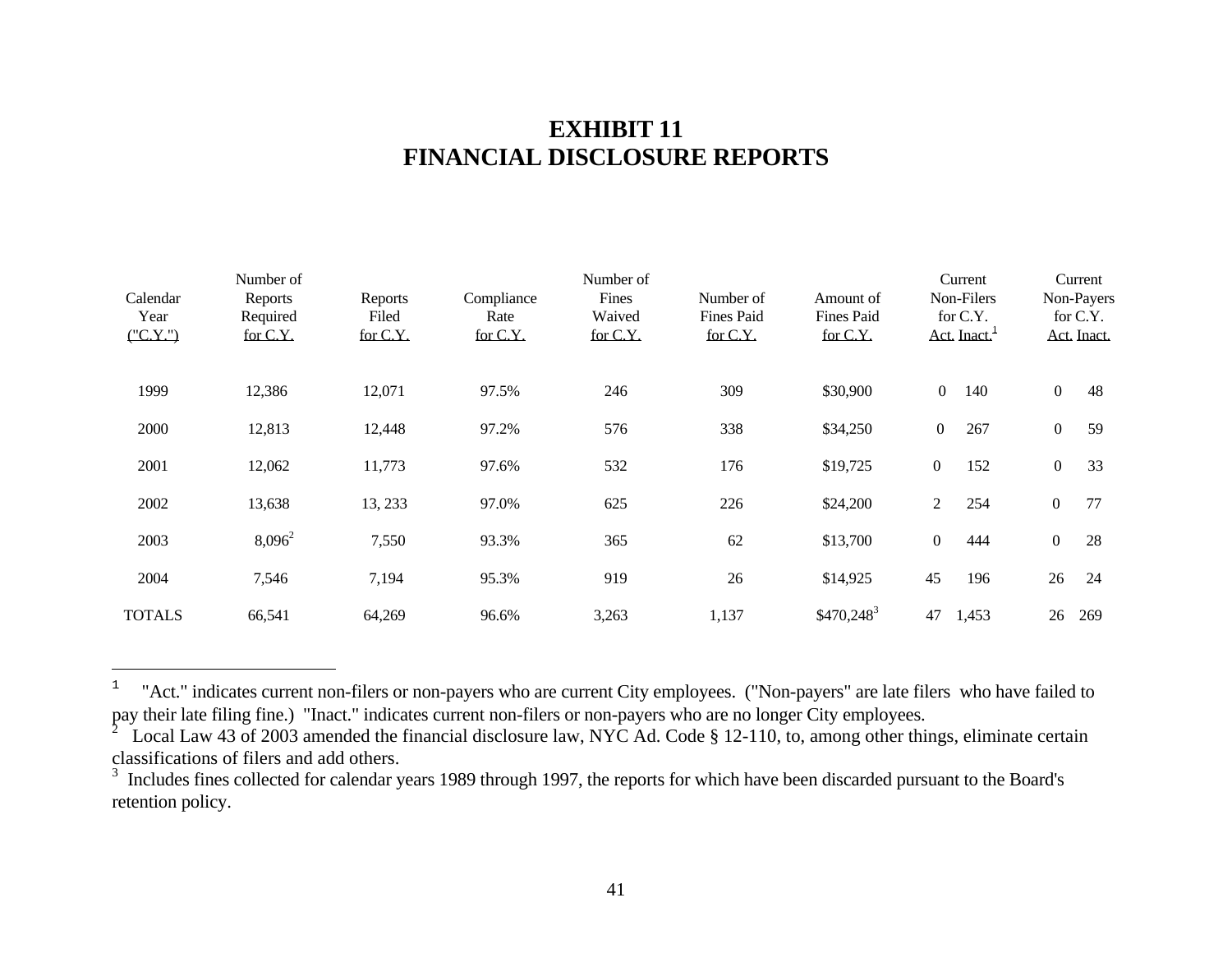| $\mathbf{1}$   | <b>EXHIBIT 12</b>                                                                       |
|----------------|-----------------------------------------------------------------------------------------|
| $\overline{2}$ | <b>NEW YORK CITY CONFLICTS OF INTEREST BOARD</b>                                        |
| 3              | PROPOSED STATE LEGISLATION                                                              |
| $\overline{4}$ | December 2005                                                                           |
| 5              |                                                                                         |
| 6              |                                                                                         |
| $\overline{7}$ | AN ACT to amend the general municipal law, in relation to financial                     |
| 8              | disclosure for any city with a population of one million or more; and to                |
| 9              | amend the charter of the city of New York, in relation to the New York                  |
| 10             | <b>City conflicts of interest board</b>                                                 |
| 11             |                                                                                         |
| 12             | The People of the State of New York, represented in Senate and Assembly, do enact       |
| 13             | <i>as follows:</i>                                                                      |
| 14             |                                                                                         |
| 15             | Section 1. Short title. This act shall be known and may be cited at the "ethics"        |
| 16             | empowerment act of 2005."                                                               |
| 17             |                                                                                         |
| 18             | § 2. Declaration of policy and findings of fact. The legislature hereby finds that      |
| 19             | ethics laws promote both the reality and the perception of integrity in government      |
| 20             | by preventing conflicts of interest before they occur. The effectiveness of these       |
| 21             | laws rests largely upon the effectiveness of the agency enforcing them. The city of     |
| 22             | New York, which first enacted conflicts of interest provisions almost 200 years         |
| 23             | ago, established an ethics board in 1959, perhaps the first of its kind in the nation,  |
| 24             | and in 1989 significantly increased that board's responsibilities, renaming it the      |
| 25             | conflicts of interest board. New York City is the largest city in the state and         |
| 26             | nation, with over 300,000 public servants subject to its conflicts of interest law and  |
| 27             | with a budget greater than that of all but a handful of governments in the country.     |
| 28             | Although current and former administrations and councils of that city have              |
| 29             | expressed support for the work of the board, across-the-board budget cuts in city       |
| 30             | agencies have fallen particularly hard on the board, cutting its permanent staff by     |
| 31             | over a quarter and its budget by over a fifth. In addition, the conflicts of interest   |
| 32             | board, virtually alone among ethics boards in the United States possessing              |
| 33             | enforcement authority, lacks the power to conduct its own investigations but must       |
| 34             | instead rely upon other, mayoral agencies to conduct those investigations,              |
| 35             | undermining the public perception of the board's independence. Furthermore, the         |
| 36             | prevention of conflicts of interest necessitates an effective ethics training program.  |
| 37             | Currently, chapter 68 of the charter requires the board to train all public servants in |
| 38             | the conflicts of interest law but fails to mandate that public servants receive such    |
| 39             | training. As a result, many public servants receive no training in that law, resulting  |
|                |                                                                                         |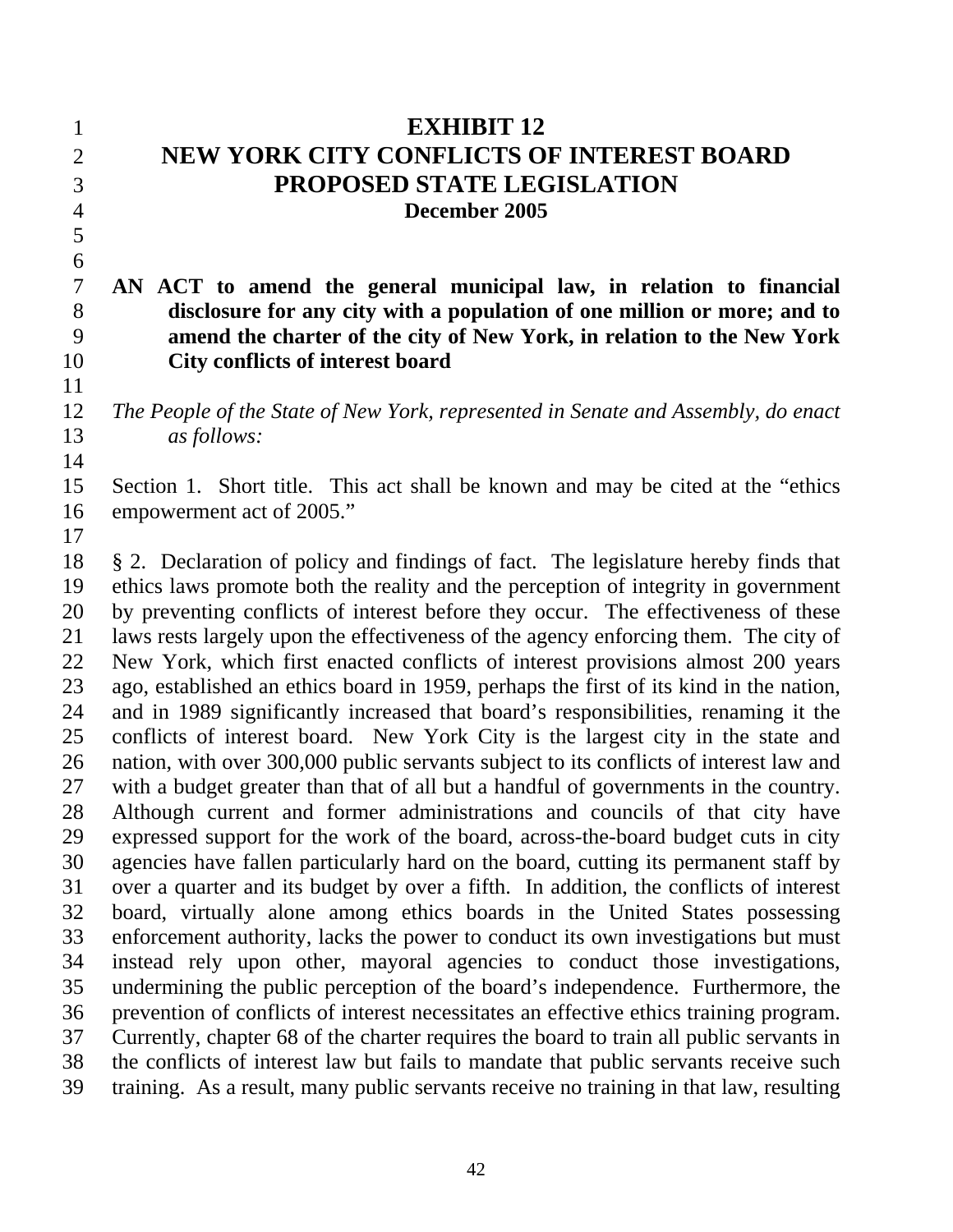40 41 42 43 44 45 46 47 48 49 50 51 52 53 54 55 56 57 58 59 60 61 62 63 64 in unnecessary ethics violations. So, too, while public enforcement reassures the public and complainants that an enforcement matter is being pursued and would perform an educational function by alerting city employees to the requirements of the conflicts of interest law, the confidentiality restrictions upon the board significantly exceed those imposed upon the state ethics commission, discouraging complainants and generating cynicism about the efficacy of the conflicts of interest law. Moreover, the maximum fine for a violation of chapter 68, currently \$10,000, has not been increased since 1989. Finally, inequity results when a violation of the conflicts of interest law produces a profit to the violator that far exceeds the maximum civil fine. Similarly, many public servants, though subject to the board's jurisdiction, may not be fined at all by the board. It is therefore declared that New York City requires an independent agency with the power and resources to enforce effectively the New York City conflicts of interest law and the related financial disclosure law. In particular, the conflicts of interest board of that city requires a guaranteed budget protected against retribution by the very officials the board regulates; investigative authority and subpoena power; mandated conflicts of interest training and education for all public servants of the city; the power to impose civil fines upon all public servants subject to its jurisdiction who commit conflicts of interest law violations; an increase in the maximum civil fine for a violation of the conflicts of interest law; and the authority to seek civil forfeiture of economic benefits received by anyone in violation of that law. The board also requires the authority to modify the scope of the annual statement of financial disclosure for those types of public servants for whom the board finds the current form unnecessarily extensive and to tie the form to the city's conflicts of interest law.

65

66 67 § 3. Paragraph (a) of subdivision (1) of section 811 of the general municipal law is amended to read as follows:

68

69 70 71 72 73 74 75 76 77 78 79 (a) The governing body of each political subdivision may, not later than January first, nineteen hundred ninety-one, and the governing body of any other municipality may at any time subsequent to the effective date of this section, adopt a local law, ordinance, or resolution: (i) wherein it promulgates a form of annual statement of financial disclosure which is designed to assure disclosure by municipal officers and employees, which for the purposes of this section, the definition for which shall be modified so as to also include a city with a population of one million or more, and (in the case of a political subdivision or any other county, city, town or village) which is designed to assure disclosure by local elected officials and/or by local political party officials of such financial information as is determined necessary by the governing body, or (ii) wherein it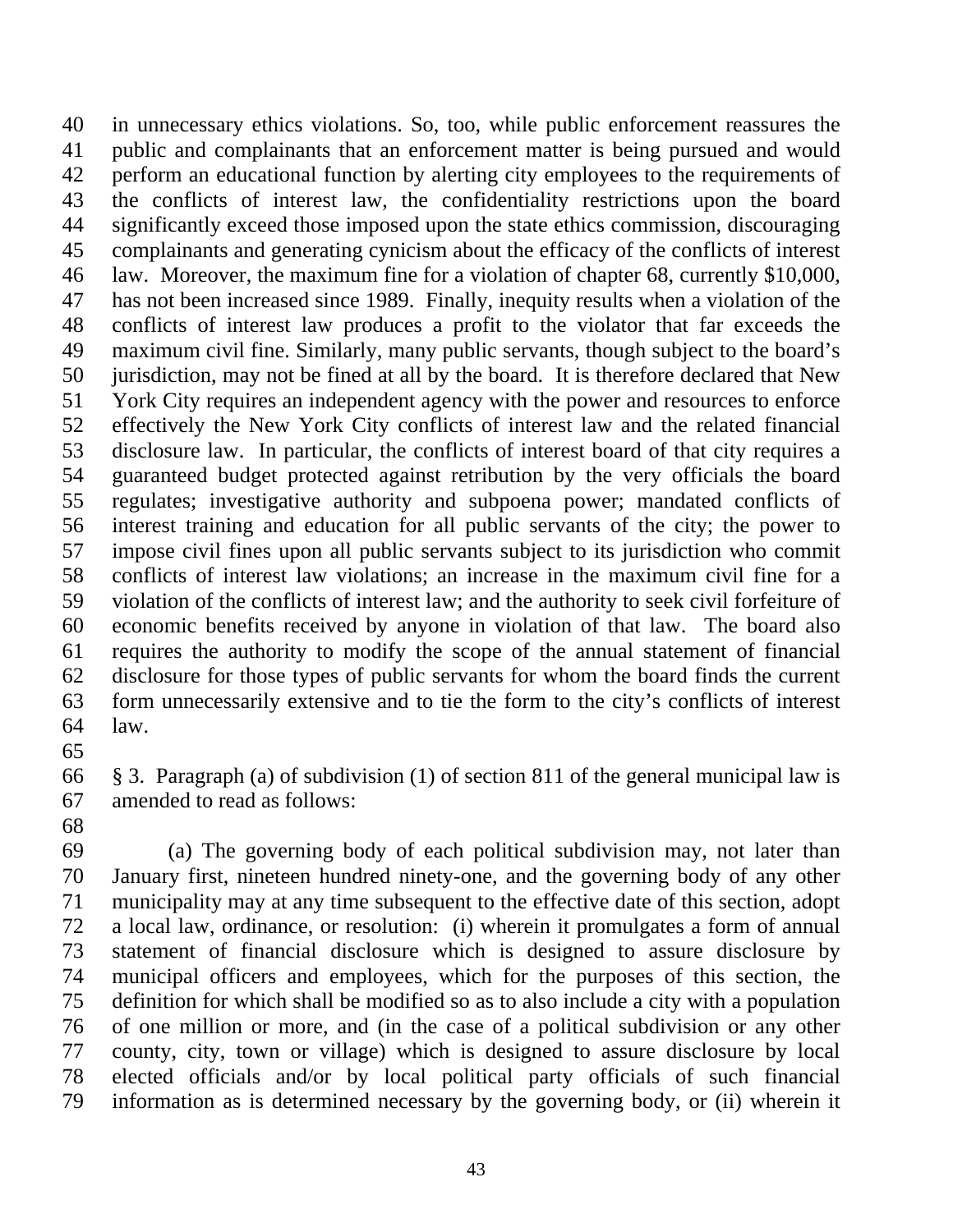resolves to continue the use of an authorized form of annual statement of financial disclosure in use on the date such local law, ordinance or resolution is adopted. In either event, such local law, ordinance or resolution if and when adopted shall specify by name of office or by title or classification those municipal officers and employees and (in the case of a political subdivision or any other county, city, town or village) those local elected officials and/or those local political party officials which shall be required to complete and file such annual statement. In a city with a population of one million or more, such local law, ordinance or resolution shall be at least as stringent in scope and substance as the provisions of 89 section eight hundred twelve of this article, except as otherwise provided by the 80 81 82 83 84 85 86 87 88 90 **conflicts of interest board of any such city**.

91

92 93 § 4. Subdivision (a) of section 2602 of the charter of the city of New York is amended to read as follows:

94

 (a) There shall be a conflicts of interest board**, which shall be an independent non-mayoral agency,** consisting of five members, appointed by the mayor with the 97 advice and consent of the council. The mayor shall designate a chair. The 96 **appropriations available to pay for the expenses of the board during each fiscal year shall not be less than seven thousandths of one percent of the net total expense budget of the city. Not later than three months after the close of each fiscal year, the board shall submit to the mayor and the council a public detailed accounting of all of its expenditures during such fiscal year.**

- 104 105 § 5. Paragraph (2) of subdivision (b) of section 2603 of the charter of the city of New York is amended to read as follows:
- 106

103

107 (2) **Training as to the provisions of this chapter shall be mandatory for all public servants.** The board shall **[provide training to all individuals who become public servants to inform them of the provisions of this chapter, shall]** assist 110 agencies in conducting ongoing training programs, as determined by rule of the 108 109 **board in consultation with the agencies,** and shall make information concerning 112 this chapter available and known to all public servants, with such assistance by the 111 **agency as determined by rule of the board in consultation with the agency**. On or before the tenth day after an individual becomes a public servant, such public servant 115 must [file] sign a written statement [with the board], which shall be maintained in 113 114 **his or her personnel file,** that such public servant has read and shall conform with 117 the provisions of this chapter, **provided, however, that the failure of a public** 116 118 **servant to receive such training or to sign such a statement or to receive a copy** 119 **of this chapter or the failure to maintain the statement on file shall have no**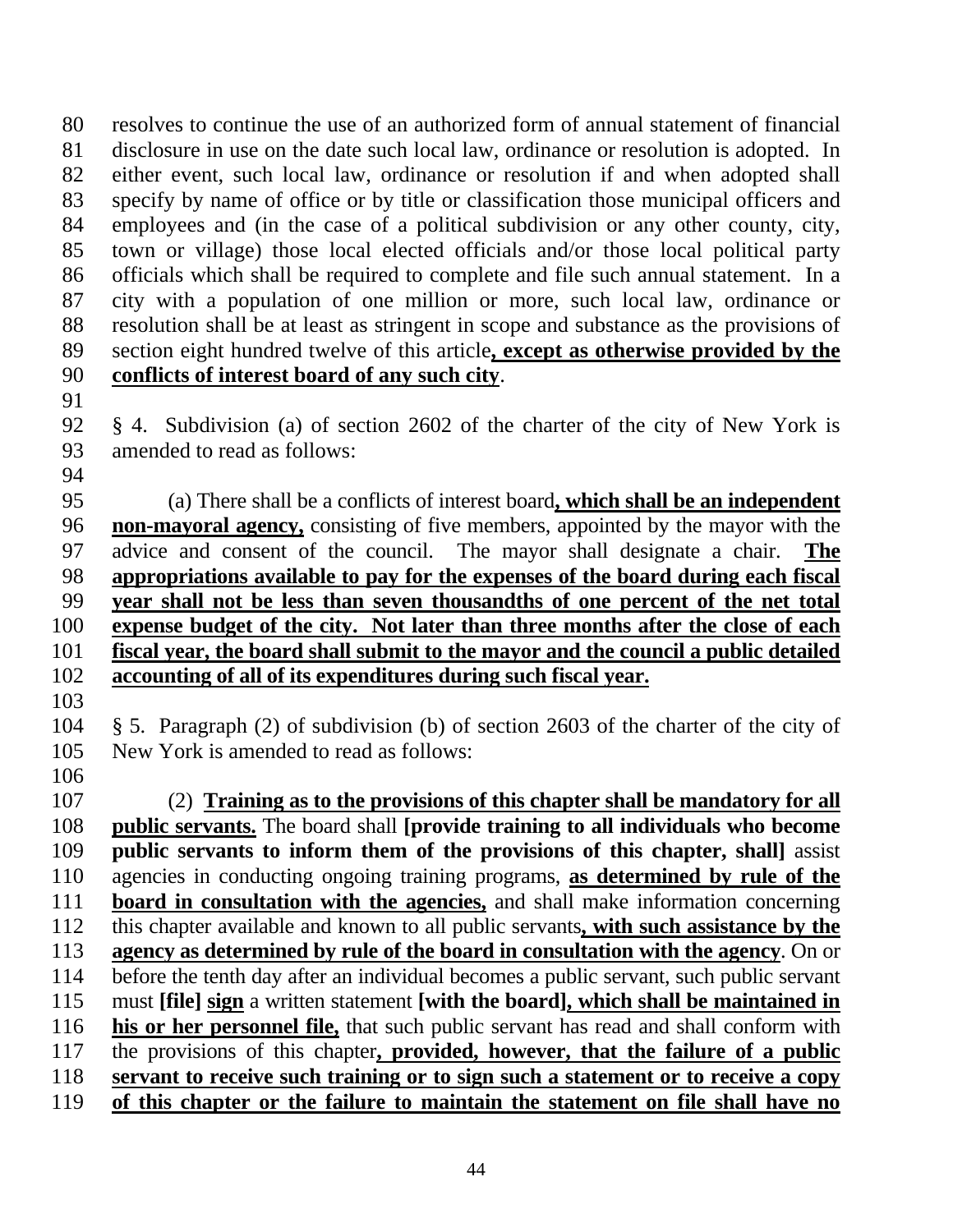| 120 | effect on the duty of compliance with this chapter or on the enforcement of the         |
|-----|-----------------------------------------------------------------------------------------|
| 121 | provisions thereof.                                                                     |
| 122 |                                                                                         |
| 123 | § 6. Paragraph (2) of subdivision (e) of section 2603 of the charter of the city of     |
| 124 | New York is amended to read as follows:                                                 |
| 125 |                                                                                         |
| 126 | (2) Whenever a written complaint is received by the board, it shall:                    |
| 127 | (a) dismiss the complaint if it determines that no further action is required by the    |
| 128 | board; or                                                                               |
| 129 | (b) refer the complaint to the commissioner of investigation if further investigation   |
| 130 | by that agency is required for the board to determine what action is appropriate; or    |
| 131 | (c) make an initial determination that there is probable cause to believe that a public |
| 132 | servant has violated a provision of this chapter; or                                    |
| 133 | (d) refer an alleged violation of this chapter to the head of the agency served by the  |
| 134 | public servant, if the board deems the violation to be minor or if related disciplinary |
| 135 | charges are pending against the public servant, in which event the agency shall         |
| 136 | consult with the board before issuing a final decision; or                              |
| 137 | (e) conduct an investigation; or                                                        |
| 138 | (f) refer the complaint to a law enforcement agency.                                    |
| 139 |                                                                                         |
| 140 | § 7. Paragraph (1) of subdivision (f) of section 2603 of the charter of the city of     |
| 141 | New York is amended to read as follows:                                                 |
| 142 |                                                                                         |
| 143 | (1) The board shall have the power to <b>conduct or</b> direct the department of        |
| 144 | investigation to conduct an investigation of any matter related to the board's          |
| 145 | responsibilities under this chapter. The commissioner of investigation shall, within a  |
| 146 | reasonable time, investigate any such matter and submit a confidential written report   |
| 147 | of factual findings to the board. For the purpose of ascertaining facts in              |
| 148 | <u>connection with any investigation authorized by this chapter, any two members</u>    |
| 149 | or the chair of the board shall have full power to compel the attendance of             |
| 150 | witnesses and the production of books, papers, records, documents, and other            |
| 151 | things. Each member of the board or any agent or employee of the board duly             |
| 152 | designated by the board in writing for such purposes may administer oaths or            |
| 153 | affirmations, and examine such persons as he or she may deem necessary,                 |
| 154 | examine witnesses in a public or private hearing, receive evidence and preside at       |
| 155 | or conduct any such investigation, but subpoenas issued in connection with an           |
| 156 | investigation may be issued only by two members or the chair of the board.              |
| 157 |                                                                                         |
| 158 | § 8. Subdivision (h) of section 2603 of the charter of the city of New York is          |
| 159 | amended to read as follows:                                                             |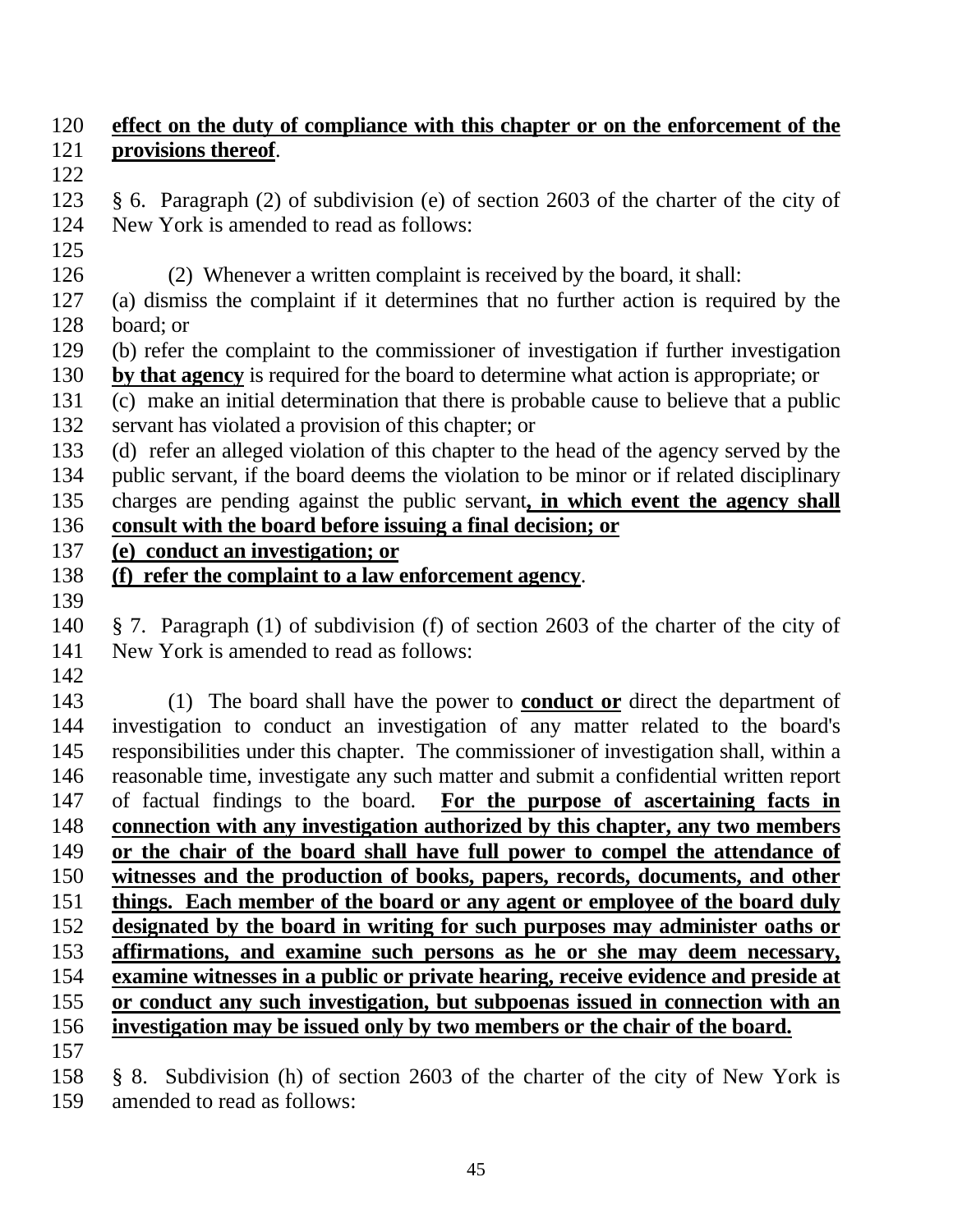161 162 163 (h) Hearings. (1) If the board makes an initial determination, based on a complaint, investigation or other information available to the board, that there is probable cause to believe that the public servant has violated a provision of this 164 chapter, the board shall notify the public servant of its determination in writing. **This notification shall be confidential and shall not be public.** The notice shall contain a statement of the facts upon which the board relied for its determination of probable cause and a statement of the provisions of law allegedly violated. The board shall also inform the public servant of the board's procedural rules. Such public servant 169 shall have a reasonable time to respond, either orally **to board staff** or in writing **to** 165 166 167 168 **the board or, in the board's discretion, orally to the board**, and shall have the right to be represented by counsel or any other person. 170 171

160

172 (2) If, after receipt of the public servant's response **or upon the failure of the public servant to respond within the time permitted by rule of the board**, the board determines that there is no probable cause to believe that a violation has occurred, the 175 board shall dismiss the matter and inform the public servant and the complainant, if 173 174 **any,** in writing of its decision. If, after the consideration of the response by the 177 public servant or the expiration of the time permitted by rule of the board for the 176 **public servant to respond**, the board determines there remains probable cause to believe that a violation of the provisions of this chapter has occurred, the board shall hold or direct a hearing to be held on the record to determine whether such violation has occurred, or **[shall] may** refer the matter to the appropriate agency if the public 178 179 180 servant is subject to the jurisdiction of any state law or collective bargaining agreement which provides for the conduct of disciplinary proceedings, provided that when such a matter is referred to any agency, the agency shall consult with the board 185 before issuing a final decision. Any notification to the public servant that the 181 182 183 184 186 **board has determined there remains probable cause to believe that a violation of**  187 **the provisions of this chapter has occurred shall, upon expiration of the time set**  188 **by rule of the board, be public, except as, and to the extent, otherwise expressly**  189 **provided by the board in its discretion, including upon application by the public**  190 **servant, in the manner and time specified by rule of the board. Any hearing** 191 **conducted by the board or at the direction of the board pursuant to this**  192 **paragraph shall be open to the public, except as, and to the extent, otherwise** 193 **expressly provided by the board in its discretion, including upon application of** 194 **the public servant, in the manner and time specified by rule of the board.** 195 (3) **If the board determines, after a hearing or the opportunity for a hearing,** 196 **that a public servant has not violated any of the provisions of this chapter, it shall issue an order to that effect.** If the board determines, after a hearing or the 197

opportunity for a hearing, that a public servant has violated provisions of this chapter, it shall, after consultation with the head of the agency served or formerly served by 198 199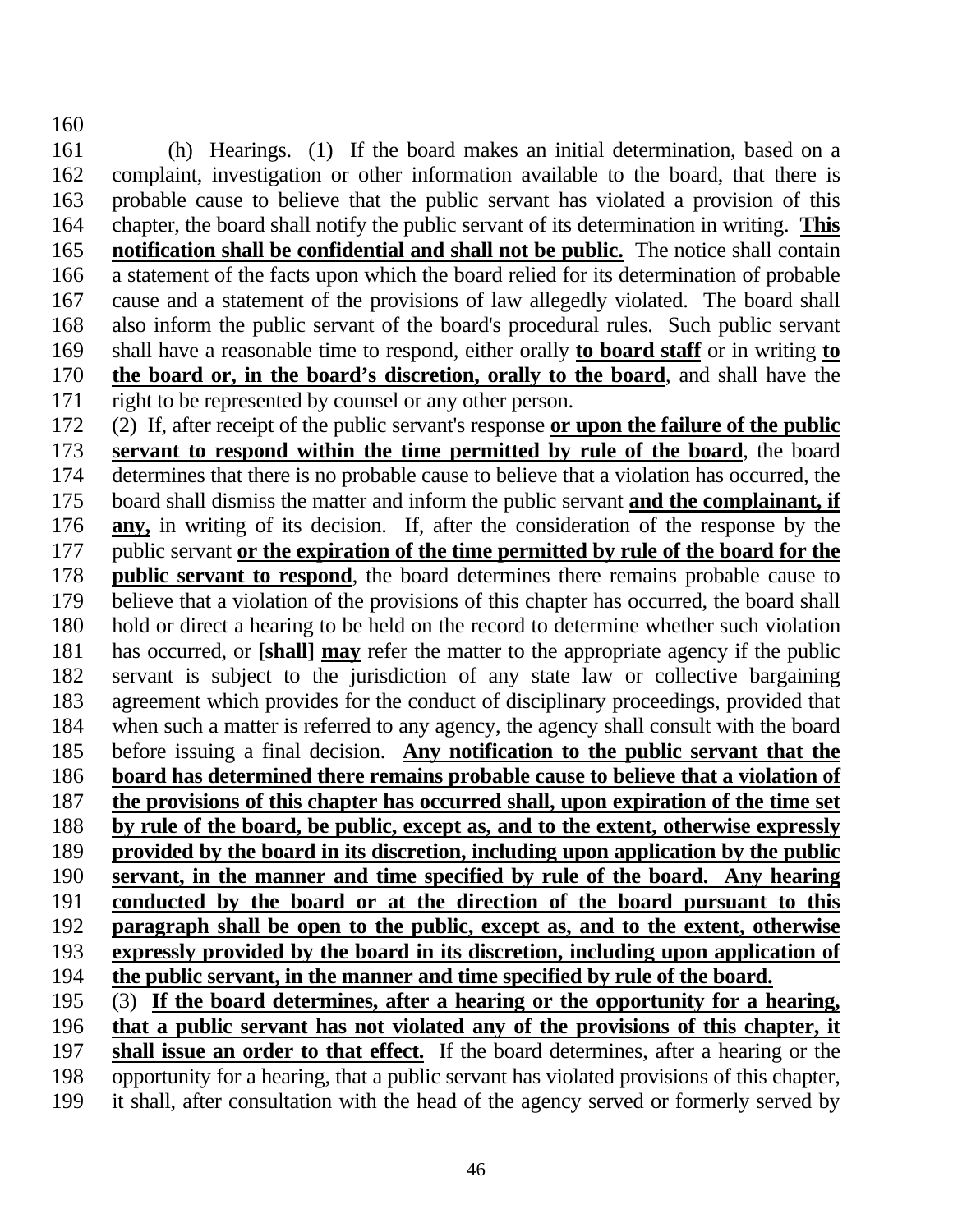the public servant, or in the case of an agency head, with the mayor, issue an order either imposing such penalties provided for by this chapter as it deems appropriate, or recommending such penalties to the head of the agency served or formerly served by the public servant, or in the case of an agency head, to the mayor; provided, however, that the board shall not impose penalties against members of the council, or public servants employed by the council or by members of the council, but may recommend 206 to the council such penalties as it deems appropriate. **[The]** An order **determining** 200 201 202 203 204 205 **that a violation occurred** shall include findings of fact and conclusions of law. When a penalty is recommended, the head of the agency 208 **or the mayor, in the case** 207 209 **of an agency head,** or the council shall report to the board what action was taken**;** 210 **such report shall be public, to the extent permitted by law**. **Orders issued** 211 **pursuant to this paragraph, whether or not they determine that a violation of**  212 **this chapter occurred, shall be public.** 213 **[(4) Hearings of the board shall not be public unless requested by the public** 

214 215 **servant. The order and the board's findings and conclusions shall be made public.]**

**[(5)](4)** The board shall maintain **[an] a public** index of all persons found to be in violation of this chapter, by name, office and date of order. **[The index and the determinations of probable cause and orders in such cases shall be made available for public inspection and copying.]** 216 217 218 219

**[(6)](5)** Nothing contained in this section shall prohibit the appointing officer of a public servant from terminating or otherwise disciplining such public servant, where such appointing officer is otherwise authorized to do so; provided, however, that such action by the appointing officer shall not preclude the board from exercising its powers and duties under this chapter with respect to the actions of any such public servant. 220 221 222 223 224 225 **Nothing contained in this section shall prohibit the board from** 226 **referring any matter to a law enforcement agency at any time.**

**[(7)](6)** For the purposes of this subdivision, the term public servant shall include a former public servant. 227 228

229

230 231 § 9. Subdivision (k) of section 2603 of the charter of the city of New York is amended to read as follows:

232

 (k) **Confidentiality.** Except as otherwise provided in this chapter, the records, reports, memoranda and files of the board shall be confidential and shall not be 235 subject to public scrutiny. The board may, but need not, release such documents 233 234 236 **if their confidentiality is waived by the public servant. Nothing contained in this**  237 **section shall prohibit the board from releasing records, reports, memoranda or**  238 **files of the board to a law enforcement agency, pursuant to subpoena.** 239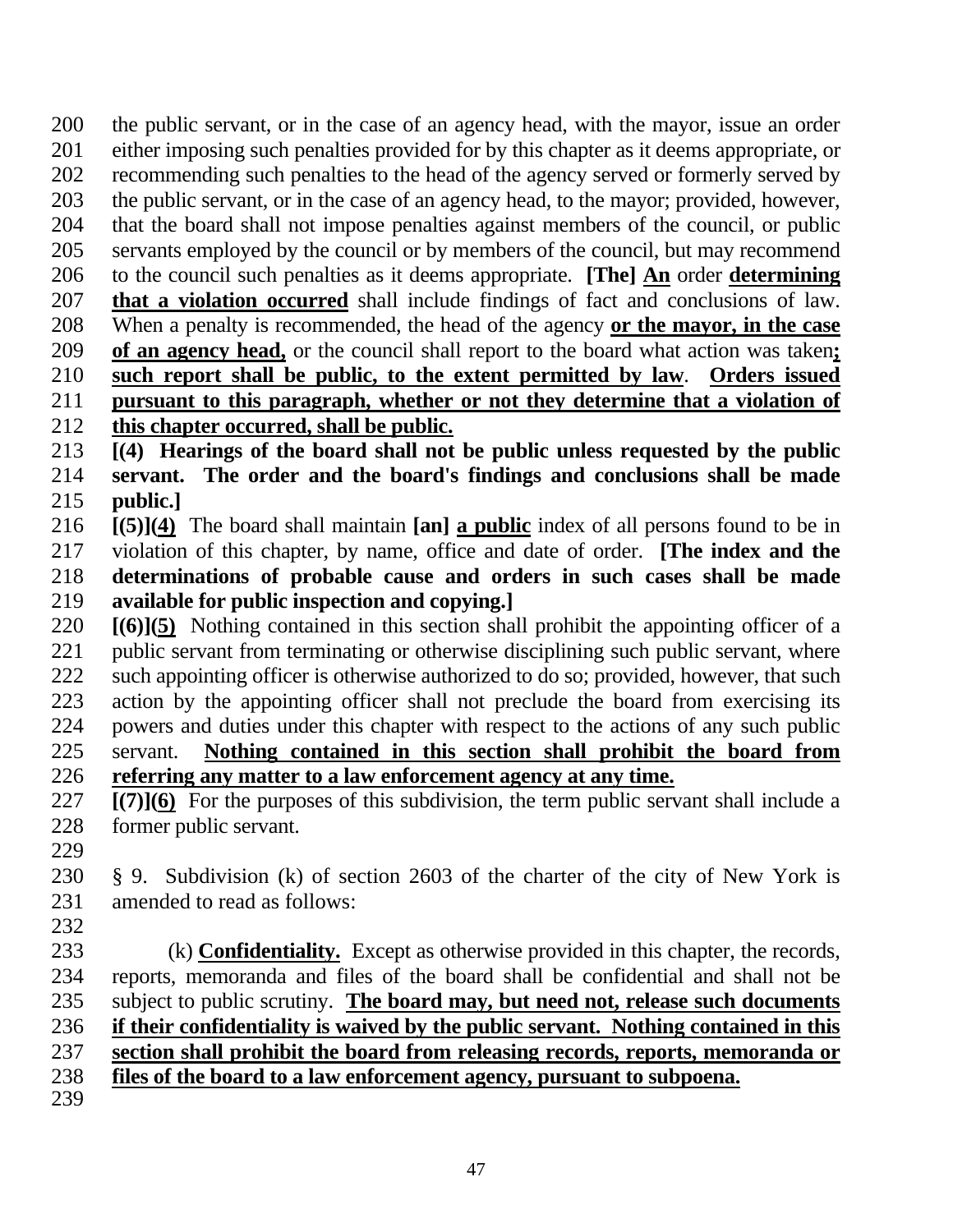§ 10. Subdivision (b) of section 2606 of the charter of the city of New York is amended and a new subdivision (e) is added to read as follows:

 (b) Upon a determination by the board that a violation of section twenty-six hundred four or twenty-six hundred five of this chapter has occurred, the board, after consultation with the head of the agency involved, or in the case of an agency head, with the mayor, **shall have the power** to impose fines of up to **[ten] twenty-five** thousand dollars, and **if applicable,** to recommend to the appointing authority, or person or body charged by law with responsibility for imposing such penalties, suspension or removal from office or employment. 

 **(e) Any entity or person, whether or not a public servant, which or who realizes an economic benefit knowing it to be the result of conduct by a public servant that violates section twenty-six hundred four or twenty-six hundred** 

**five of this chapter shall be liable in a civil action brought by the board in a** 

- **court of appropriate jurisdiction for the value of the benefit.**
- 

257 § 11. This act shall take effect immediately.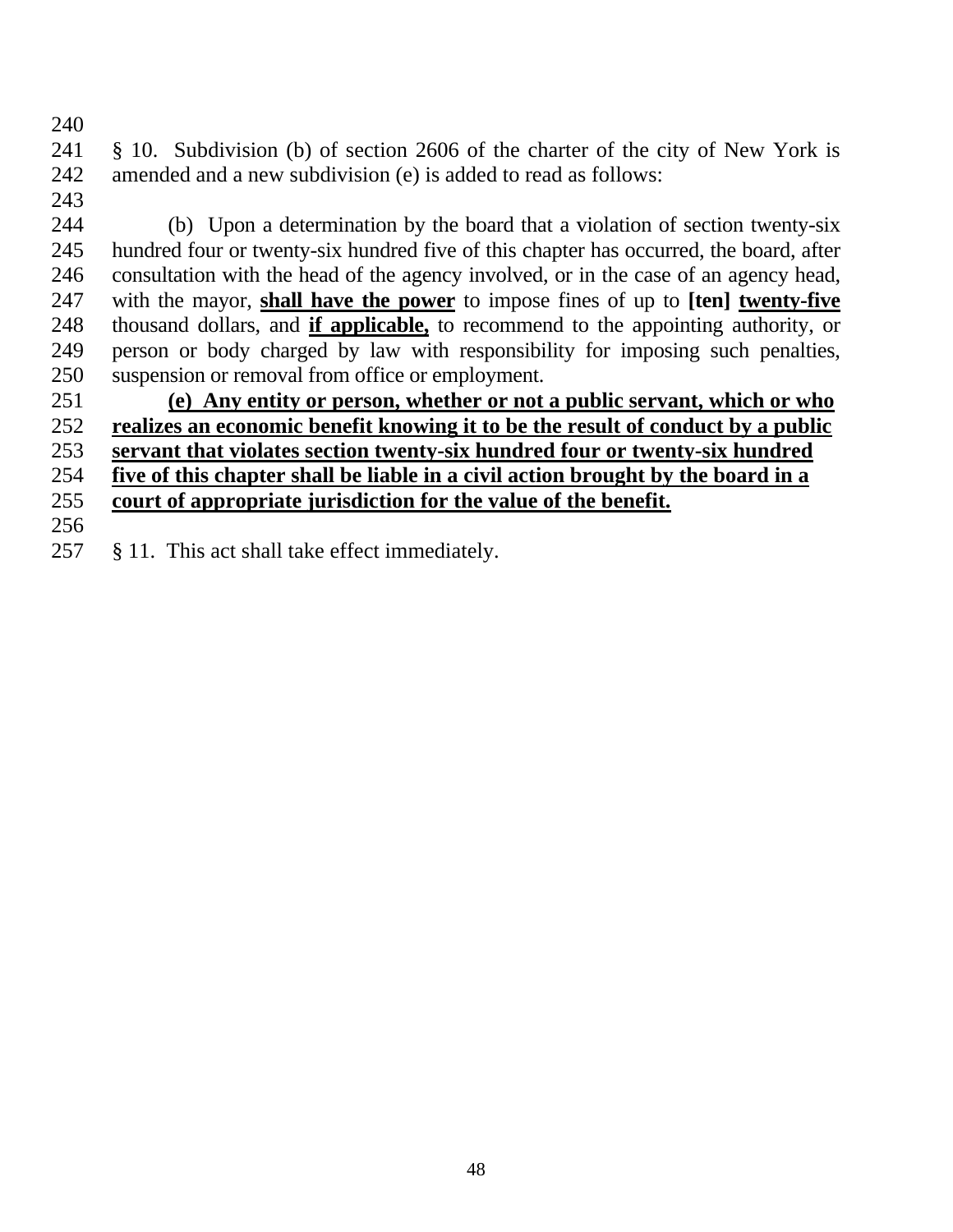# **EXHIBIT 13 POSSIBLE MODIFIED ANNUAL DISCLOSURE FORM PURSUANT TO PROPOSED AMENDMENT TO NYS GEN. MUN. LAW § 811(1)(a)**

### ANNUAL DISCLOSURE STATEMENT FOR CALENDAR YEAR 2006

| <b>Last Name</b> | <b>First Name</b> | Initial              |
|------------------|-------------------|----------------------|
|                  |                   |                      |
| Title            |                   | Department or Agency |
|                  |                   |                      |
|                  |                   |                      |

If the answer to any of the following questions is "none," please so state. Attach additional pages if necessary.

Work Address Work Phone No.

1. **Outside Employers and Businesses.** List the name of every employer or business, other than the City of New York, from which you received more than \$1,000 for services performed or for goods sold or produced, or of which you were a paid member, officer, director, or employee during the year 2003. Do not list individual customers or clients of the business. Do not list businesses in which you were an investor only (they are listed in Question 2 below). Identify the nature of the business and the type of business, such as a partnership, corporation, or sole proprietorship, and list your relationship(s) to the employer or business (*i.e.*, owner, partner, officer, director, member, employee, and/or shareholder). Provide the same information for your relatives. "Relative" means your spouse, registered domestic partner, child, stepchild, brother, sister, parent, stepparent, or a person you claimed as a dependent on your latest income tax return.

| <b>Name of Family</b><br><b>Member</b>          | Relationship<br>to You | <b>Name of Employer Nature of</b><br>or Business | <b>Business</b> |                                   | <b>Type of</b> Relationship<br><b>Business</b> to Business |
|-------------------------------------------------|------------------------|--------------------------------------------------|-----------------|-----------------------------------|------------------------------------------------------------|
| [E.g.: Rose Smith<br><i>[E.g.: John Smith</i> ] | Wife<br>Self           | Monument Realty<br><b>IBM</b>                    | Computers Corp. | Real Estate Partnership Employee] | Pres./Shareholder]                                         |

**\_\_\_\_\_\_\_\_\_\_\_\_\_\_\_\_\_\_\_\_\_\_\_\_\_\_\_\_\_\_\_\_\_\_\_\_\_\_\_\_\_\_\_\_\_\_\_\_\_\_\_\_\_\_\_\_\_\_\_\_\_\_\_\_\_\_\_\_\_\_\_\_** 

**\_\_\_\_\_\_\_\_\_\_\_\_\_\_\_\_\_\_\_\_\_\_\_\_\_\_\_\_\_\_\_\_\_\_\_\_\_\_\_\_\_\_\_\_\_\_\_\_\_\_\_\_\_\_\_\_\_\_\_\_\_\_\_\_\_\_\_\_\_\_\_\_** 

**\_\_\_\_\_\_\_\_\_\_\_\_\_\_\_\_\_\_\_\_\_\_\_\_\_\_\_\_\_\_\_\_\_\_\_\_\_\_\_\_\_\_\_\_\_\_\_\_\_\_\_\_\_\_\_\_\_\_\_\_\_\_\_\_\_\_\_\_\_\_\_\_**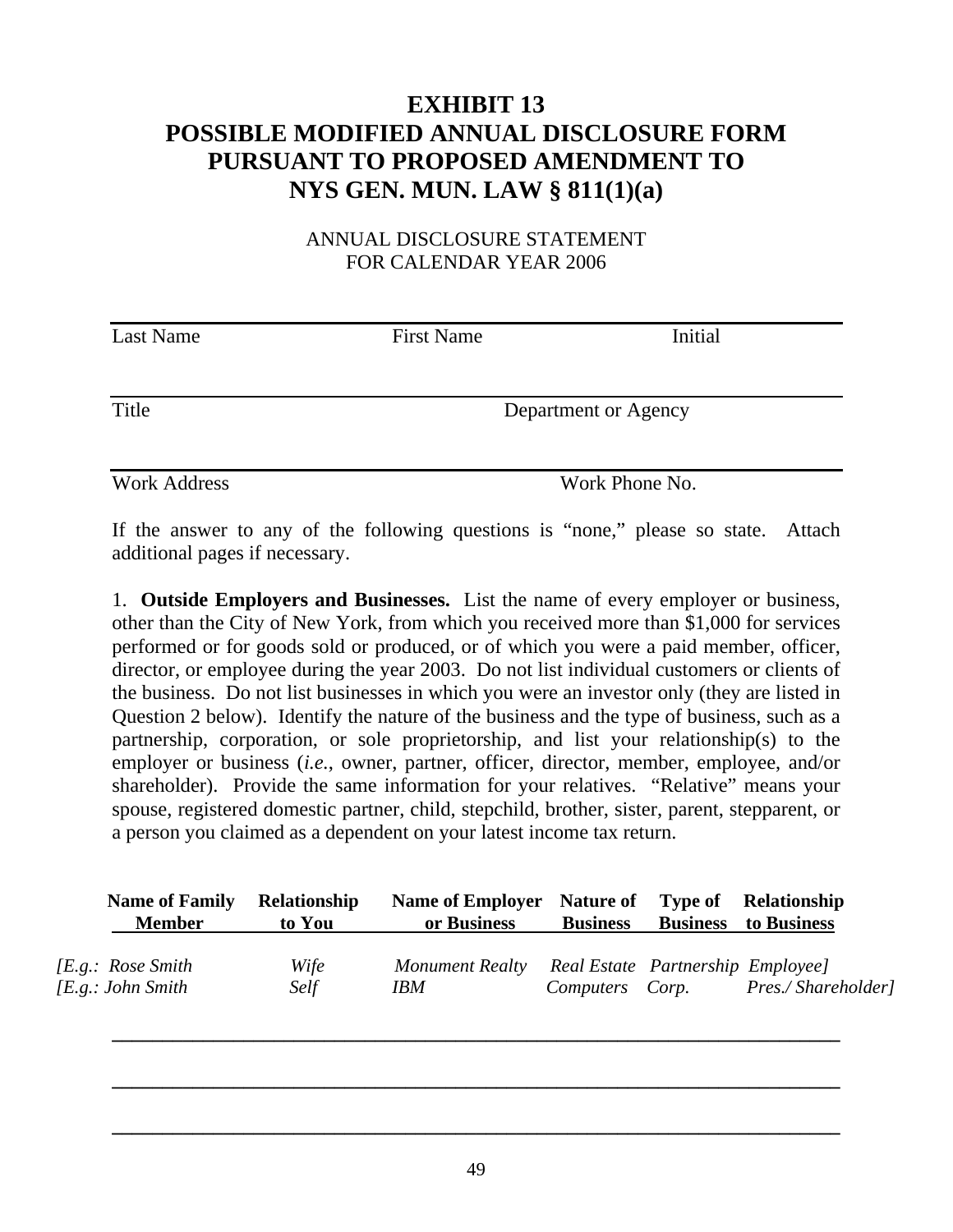2. **Investments.** List the name of any entity in which you have an investment of at least 5% of the stock or debt of the entity or \$10,000, whichever is less. Do not list any entity listed in response to Question 1 above. Identify the nature of the business and the type of business (*e.g.*, corporation). Provide the same information for your spouse and any of your children who are under age 18.

| <b>Name of Family</b><br><b>Member</b> | Relationship<br>to You | Name of<br><b>Entity</b> | <b>Nature of</b><br><b>Business</b> | <b>Type of</b><br><b>Business</b> |
|----------------------------------------|------------------------|--------------------------|-------------------------------------|-----------------------------------|
| [E.g.: John Smith                      | Self                   | Verizon                  | Communications                      | Corp.]                            |
|                                        |                        |                          |                                     |                                   |
|                                        |                        |                          |                                     |                                   |
|                                        |                        |                          |                                     |                                   |
|                                        |                        |                          |                                     |                                   |
|                                        |                        |                          |                                     |                                   |
|                                        |                        |                          |                                     |                                   |

3. **Real Estate**. List the address of each piece of real estate that you or your relatives , as defined in Question 1, own or have a financial interest in. List only real estate that is located in the City of New York and the counties of Nassau and Westchester. If you or your relative lives at the address, list as the address only the city, town, or village in which the property is located.

| <b>Name of Family</b><br><b>Member</b> | <b>Relationship to You</b> | <b>Address of Real</b><br><b>Estate</b> | <b>Type of</b><br><b>Investment</b> |
|----------------------------------------|----------------------------|-----------------------------------------|-------------------------------------|
| [E.g.: Robert Smith                    | Father                     | 2 Main St., Yonkers                     | Rent]                               |
|                                        |                            |                                         |                                     |
|                                        |                            |                                         |                                     |
|                                        |                            |                                         |                                     |
|                                        |                            |                                         |                                     |

\_\_\_\_\_\_\_\_\_\_\_\_\_\_\_\_\_\_\_\_\_\_\_\_\_\_\_\_\_\_\_\_\_\_\_\_\_\_\_\_\_\_\_\_\_\_\_\_\_\_\_\_\_\_\_\_\_\_\_\_\_\_\_\_\_\_\_\_\_\_\_\_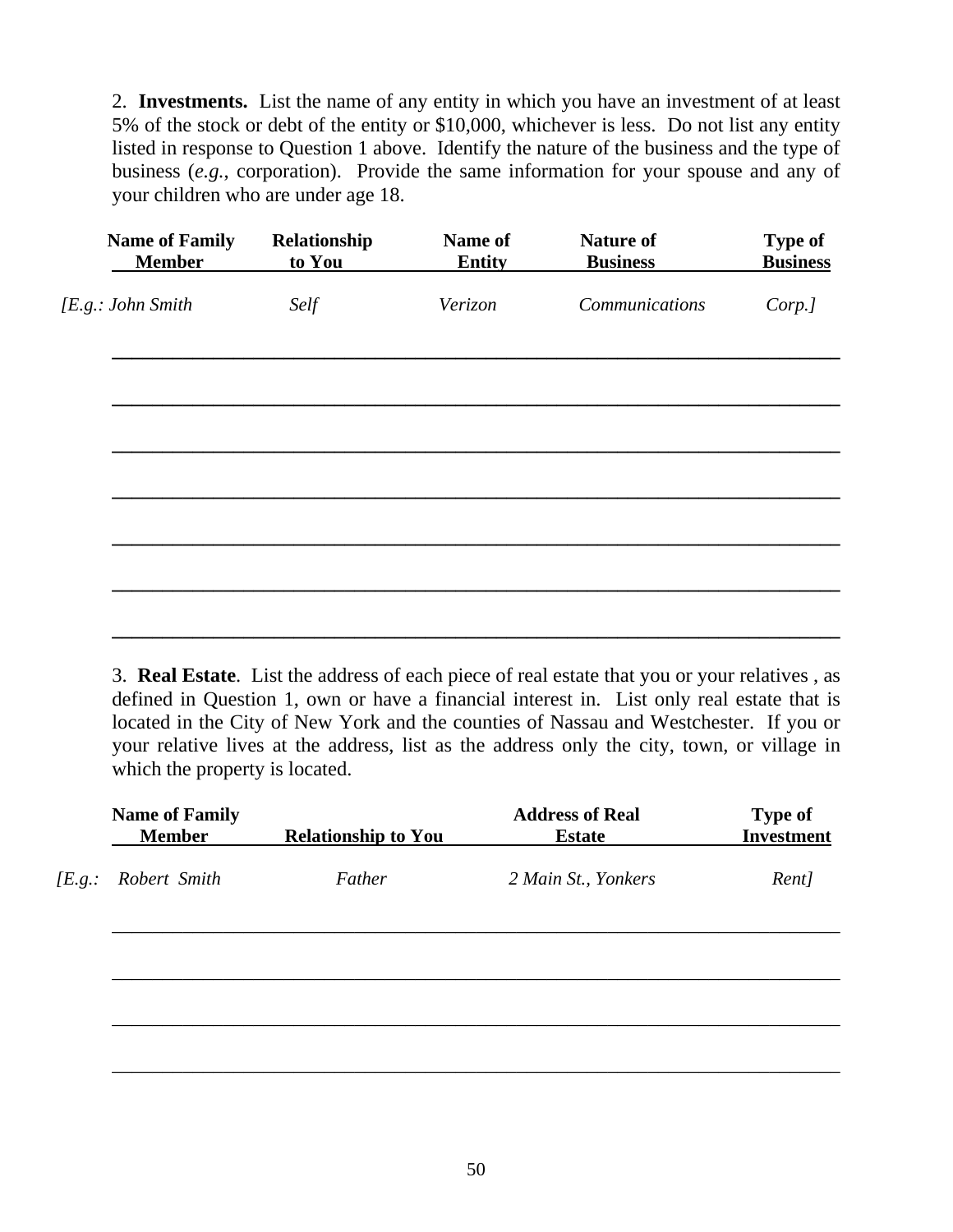4. **Gifts.** List each gift that you or your spouse or registered domestic partner received worth \$50 or more during the year 2003, except gifts from relatives, as defined in Question 1. A "gift" means anything of value for which you or your spouse paid nothing or paid less than the fair market value and may be in the form of money, services, reduced interest on a loan, travel, travel reimbursements, entertainment, hospitality, or in any other form. Separate gifts from the same or affiliated donors during the year must be added together for purposes of the \$50 rule. You do not need to list a gift if you know that the donor has no business dealings with the City of New York.

| <b>Recipient of Gift</b> | <b>Donor of Gift</b> | Relationship<br>to Donor | <b>Nature of Gift</b>   |
|--------------------------|----------------------|--------------------------|-------------------------|
| [E.g.: John Smith        | Acme Corp.           | Former employer          | Free trip to Las Vegas] |
|                          |                      |                          |                         |
|                          |                      |                          |                         |
|                          |                      |                          |                         |
|                          |                      |                          |                         |
|                          |                      |                          |                         |

5. **Money You Owe.** List each person or firm to which you or your spouse or your registered domestic partner owes \$1,000 or more. Do not list money owed to relatives, as defined in Question 1. Do not list credit card debts unless you have owed the money for at least 60 days.

| <b>Debtor</b>           | <b>Creditor</b> | <b>Type of Obligation</b> |
|-------------------------|-----------------|---------------------------|
| E.g.: John & Rose Smith | Chase Bank      | Mortgage loan]            |
|                         |                 |                           |
|                         |                 |                           |
|                         |                 |                           |
|                         |                 |                           |
|                         |                 |                           |
|                         |                 |                           |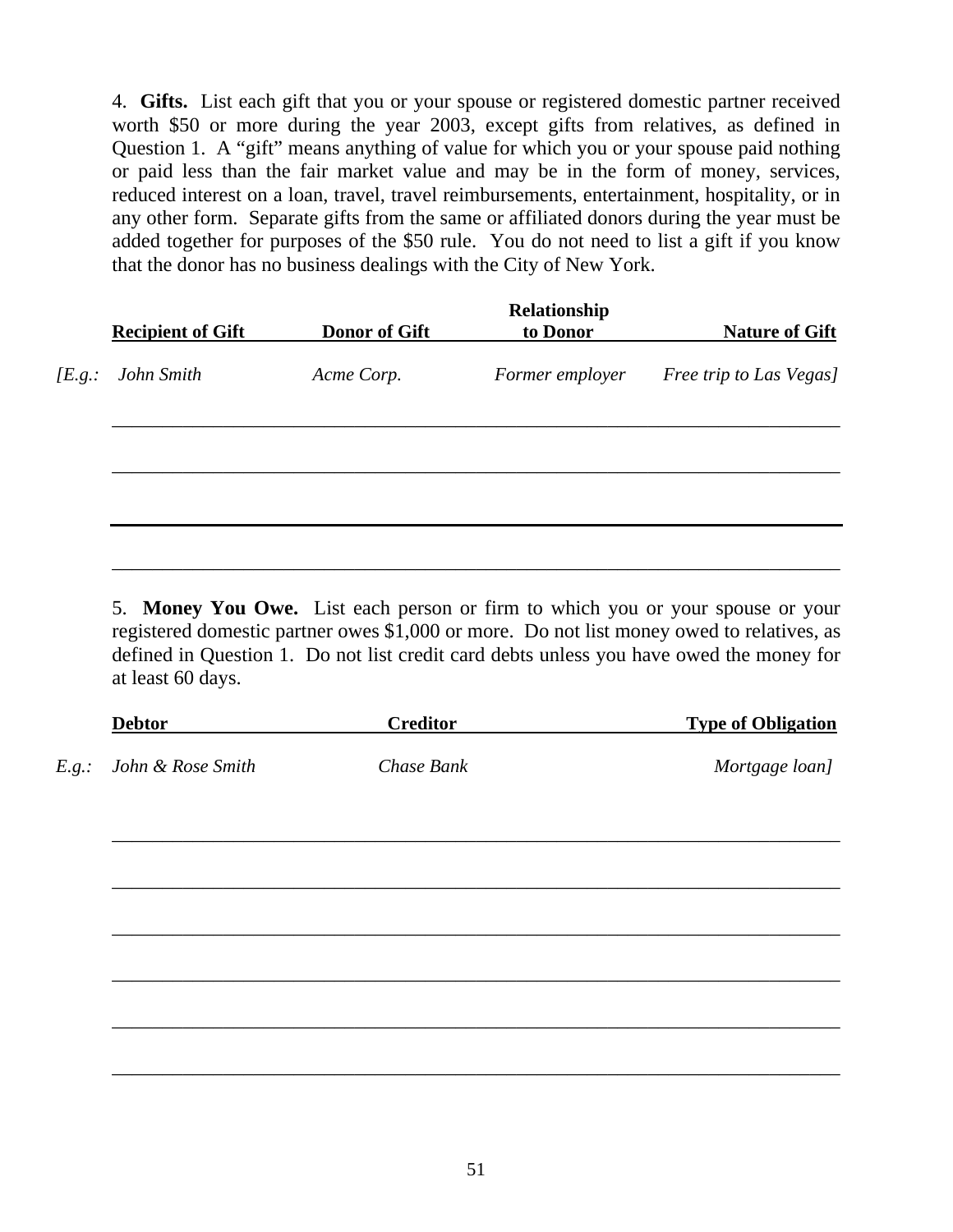6. **Money Owed to You.** List each person or firm that owes you or your spouse or your registered domestic partner \$1,000 or more. Do not list money owed by relatives, as defined in Question 1.

| <b>Creditor</b>  | <b>Debtor</b> | <b>Type of Obligation</b> |
|------------------|---------------|---------------------------|
| E.g.: John Smith | Alexis Doe    | Mortgage loan]            |
|                  |               |                           |
|                  |               |                           |
|                  |               |                           |
|                  |               |                           |
|                  |               |                           |
|                  |               |                           |

*I certify that all of the above information is true to the best of my knowledge and that, within the past two weeks, I have read the two-page ethics guide attached to this form.* 

Signed: \_\_\_\_\_\_\_\_\_\_\_\_\_\_\_\_\_\_\_\_\_\_\_\_\_\_\_\_\_\_

Date Signed: \_\_\_\_\_\_\_\_\_\_\_\_\_\_\_\_\_\_\_\_\_\_\_\_\_\_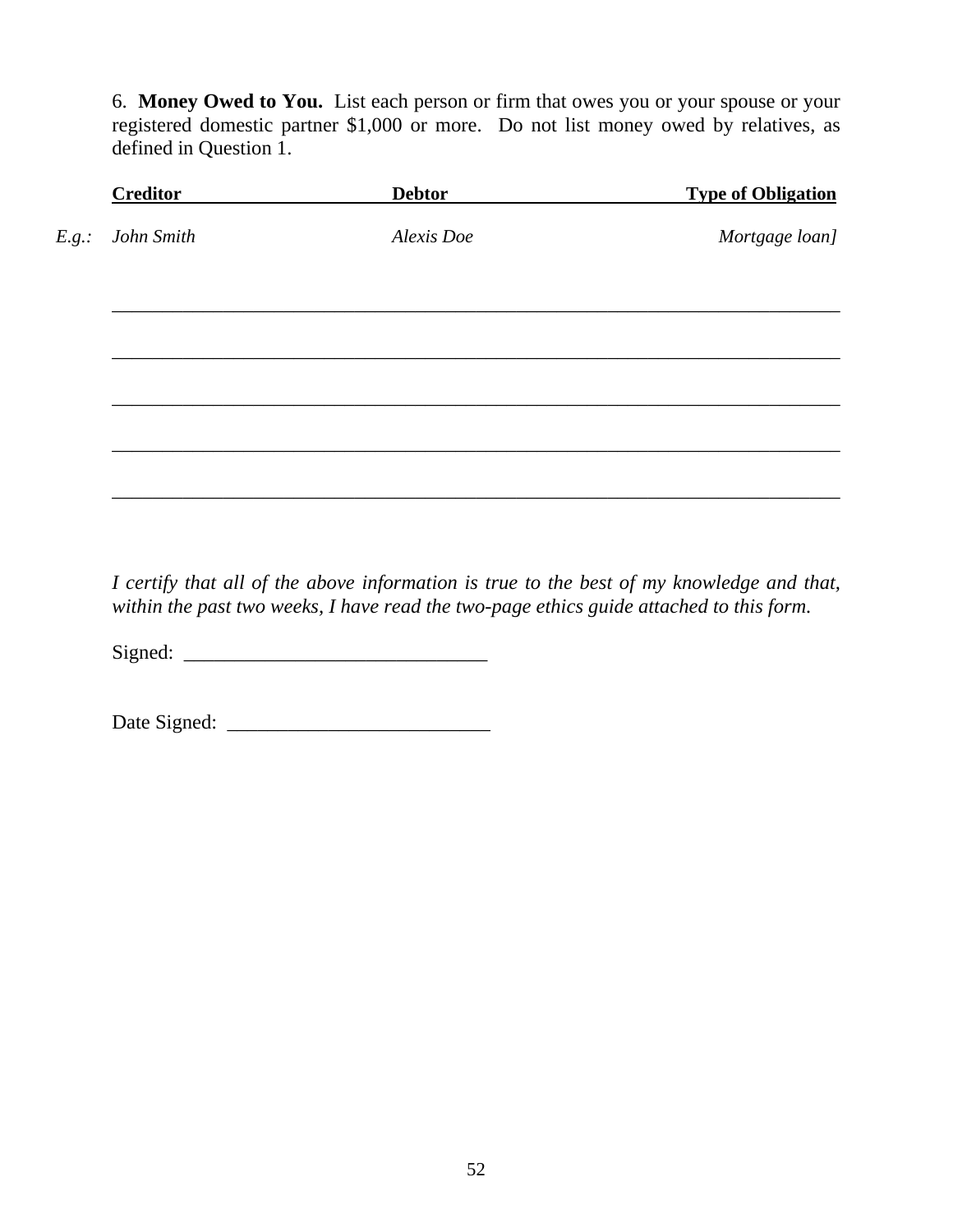# **ETHICS GUIDE: NYC CONFLICTS OF INTEREST LAW (PLAIN LANGUAGE VERSION )**

1. **Misuse of Office.** You may not take an action or fail to take an action as a public servant if doing so might financially benefit you, a family member, or anyone with whom you have a business or financial relationship.

2. **Misuse of City Resources.** You may not use City letterhead, personnel, equipment, supplies, or resources for a non-City purpose, nor may you pursue personal or private activities during times when you are required to work for the City.

3. **Gifts.** You may not accept anything of value for less than its fair market value from anyone that you know or should know is seeking or receiving anything of value from the City.

4. **Gratuities.** You may not accept anything from anyone other than the City for doing your City job.

5. **Seeking Other Jobs.** You may not seek or obtain a non-City job with anyone you are dealing with in your City job.

6. **Moonlighting.** You may not have a job with anyone that you know or should know does business with the City or receives a license, permit, grant, or benefit from the City.

7. **Owning Businesses.** You may not own any part of a business or firm that you know or should know does business with the City or receives a license, permit, grant, or benefit from the City, nor may your spouse, nor your domestic partner, nor any of your children if they are under 18.

8. **Confidential Information.** You may not disclose confidential City information or use it for any non-City purpose, even after you leave City service.

9. **Appearances.** You may not accept anything from anyone other than the City for communicating with any City agency or for appearing anywhere on a matter involving the City.

10. **Lawyers and Experts.** You may not receive anything from anyone to act as a lawyer or expert against the City's interests in any lawsuit brought by or against the City.

11. **Buying Office or Promotion.** You may not give or promise to give anything to anyone for being elected or appointed to City service or for receiving a promotion or raise.

12. **Business with Subordinates.** You may not enter into any business or financial dealings with a subordinate or superior.

13. **Political Solicitation of Subordinates.** You may not directly or indirectly ask a subordinate to make a political contribution or to do any political activity.

14. **Coercive Political Activity**. You may not force or try to force anyone to do any political activity.

15*.* **Coercive Political Solicitation.** You may not directly or indirectly threaten anyone or promise anything to anyone in order to obtain a political contribution.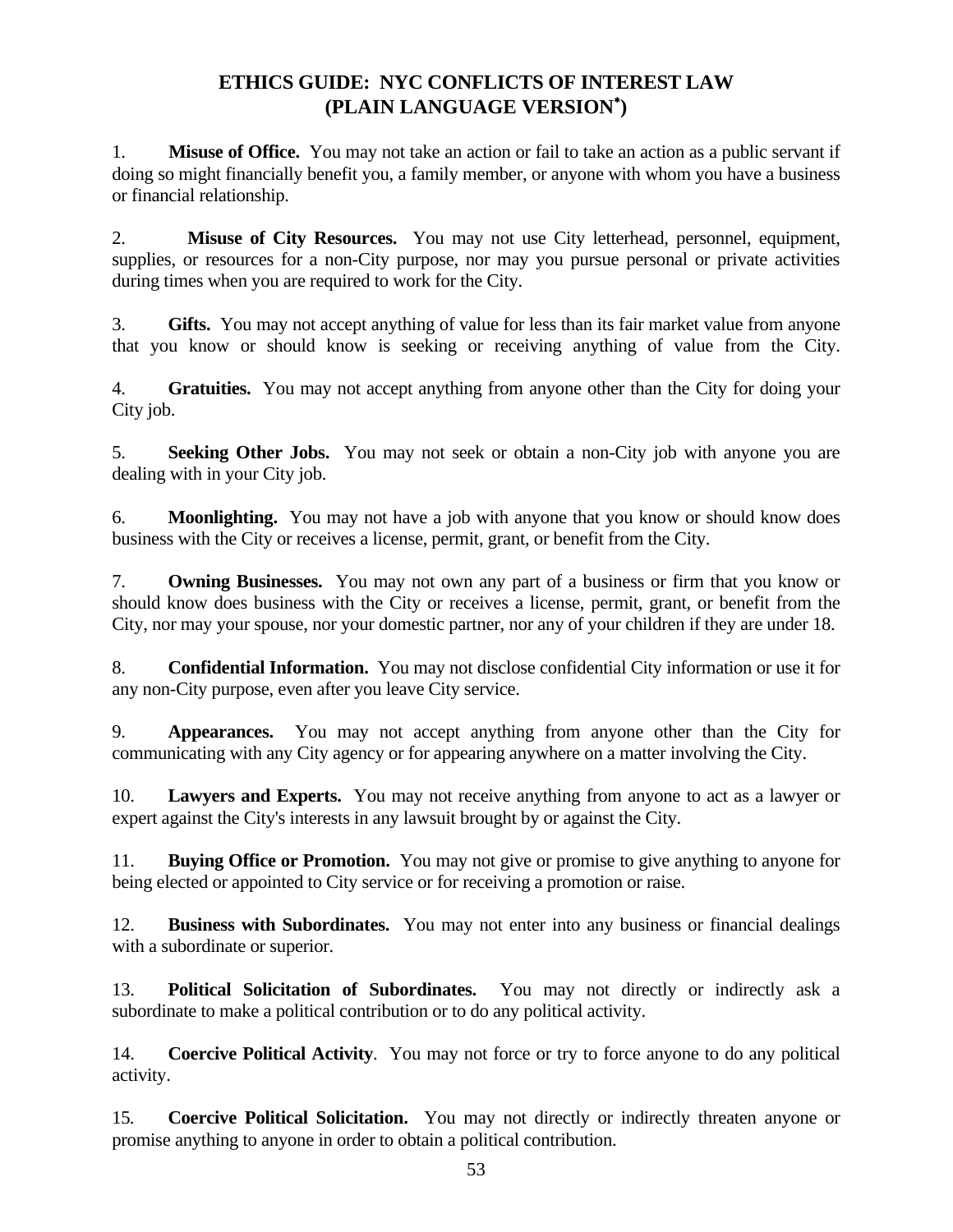16. **Political Activities by High-Level Officials.** If you are an elected official, deputy mayor, agency head, deputy or assistant agency head, chief of staff, or director or member of a board or commission, you may not hold political party office or ask anyone to contribute to the political campaign of a City officer or City employee or to the political campaign of anyone running for City office.

17. **Post-Employment One-Year Ban.** For one year after you leave City service, you may not accept anything from anyone, including the City, for communicating with your former City agency.

18. **Post-Employment One-Year Ban for High-Level Officials.** If you are an elected official, deputy mayor, chair of the city planning commission, or head of the office of management and budget, law department, or department of citywide administrative services, finance, or investigation, for one year after you leave City service, you may not accept anything from anyone, including the City, for communicating with your former branch of City government.

19. **Post-Employment Particular Matter Bar.** After you leave City service, you may never work on a particular matter you personally and substantially worked on for the City.

20 **Improper Conduct.** You may not take any action or have any position or interest, as defined by the Conflicts of Interest Board, that conflicts with your City duties.

21. **Inducement of Others.** You may not cause, try to cause, or help another public servant to do anything that would violate this Code of Ethics.

22. **Disclosure and Recusal.** As soon as you face a possible conflict of interest under this Code of Ethics, you must disclose the conflict to the Conflicts of Interest Board and recuse yourself from dealing with the matter.

23. **Volunteer Activities.** You may be an officer or director of a not-for-profit with business dealings with the City if you do this work on your own time, you are unpaid**,** the not-for-profit has no dealings with your City agency (unless your agency head approves), and you are in no way involved in the not-for-profit's business with the City.

*FOR ADDITIONAL INFORMATION, CONTACT* 

#### **NEW YORK CITY CONFLICTS OF INTEREST BOARD 2 LAFAYETTE STREET, SUITE 1010 NEW YORK, NY 10007 212-442-1400 (TDD 212-442-1443)**

*OR VISIT THE BOARD'S WEB SITE AT* 

### **http://nyc.gov/ethics**

 This material is intended as a general guide. It is not intended to replace the text of the law (NYC Charter § 2604). For more particular information or to obtain answers to specific questions, you may write or call the Board.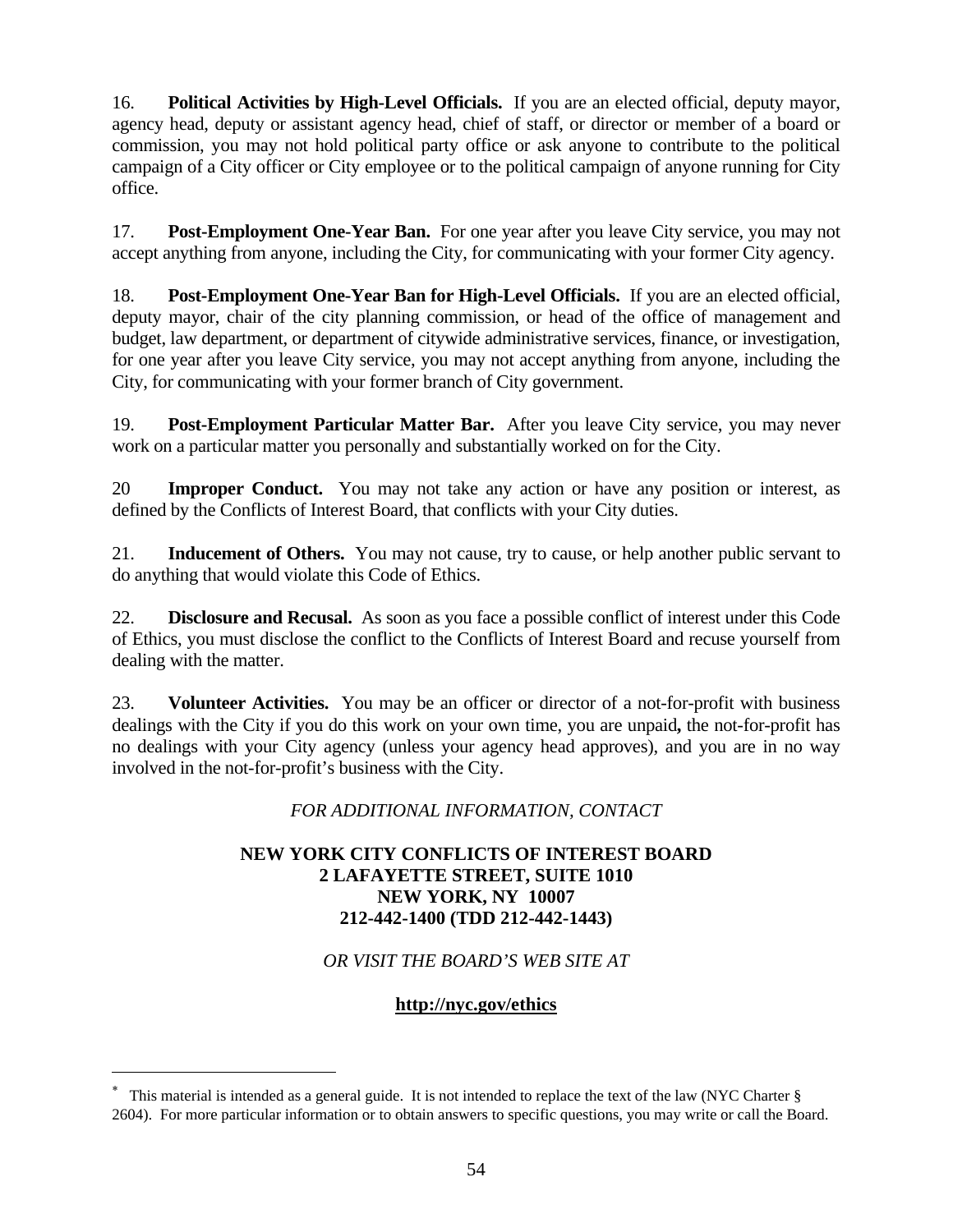# ADVISORY OPINIONS OF THE BOARD

# SUMMARIES AND INDEXES

*A link to the full text of the Board's advisory opinions may be found on the publications page of the Board's website at http://nyc.gov/ethics*.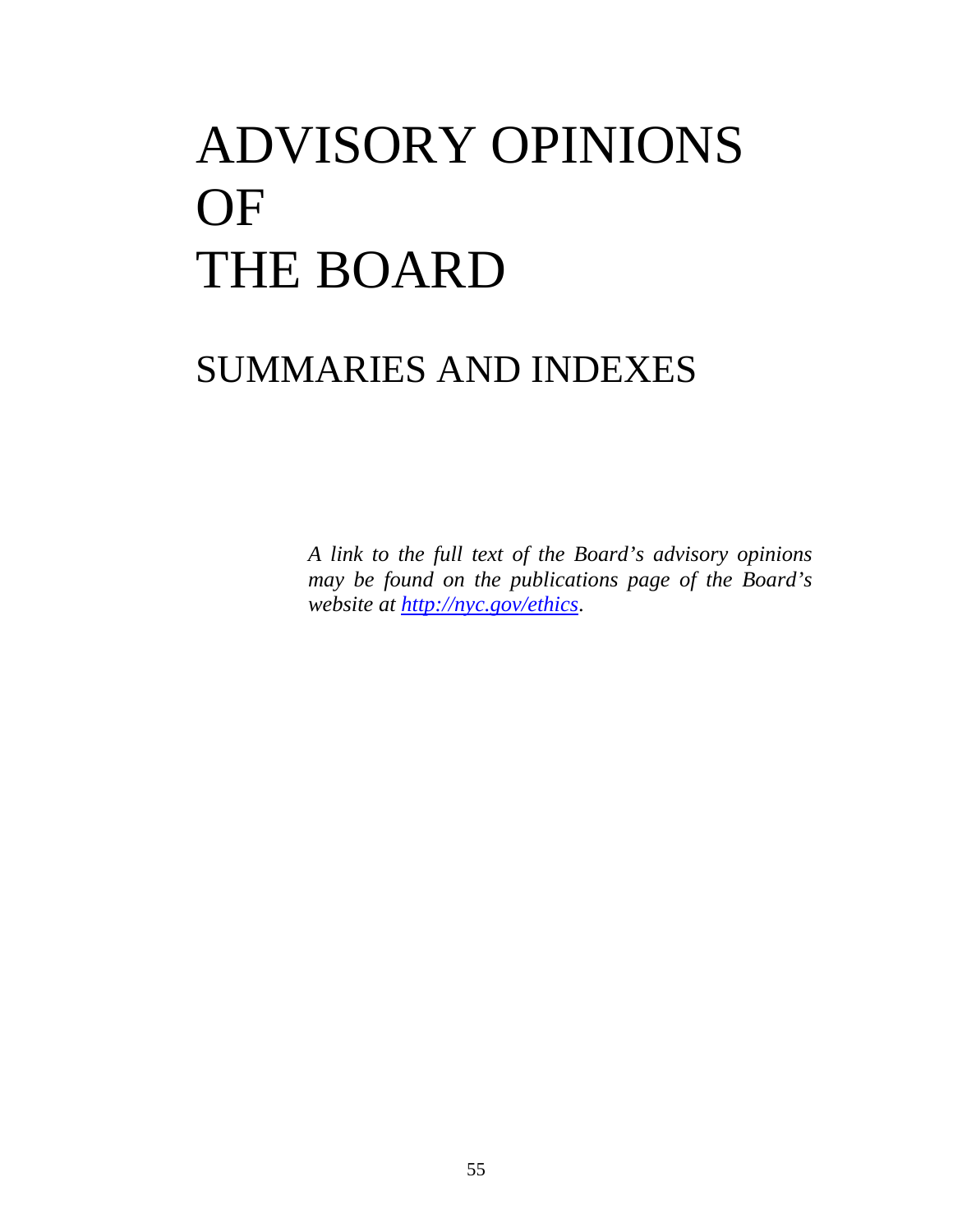# **OPINION SUMMARY**

**OPINION NO: 2005-1** 

DATE: 10/05/05

CHARTER SECTION(S) INTERPRETED:

 $2604(b)(2)$ , (b)(4), (b)(13)  $2604(e)$ 

SUBJECT(S): Salary supplements

OTHER OPINION(S) CITED: 92-34, 99-4, 2003-4

SUMMARY: It would violate Chapter 68, absent a waiver from the Board, for City employees to receive compensation from any person or entity other than the City for performing their City work, whether such compensation is denominated overtime pay, a salary supplement, a bonus, or payment for consulting work. The Board will consider applications for such waivers on a case-by-case basis, provided that the applicant has also submitted the written approval of the agency head. In the present case, the Board determines to grant waivers and permit such payments by two not-for-profit corporations closely affiliated with the City agencies in question, because it is satisfied that the purpose advanced by such payments is for the benefit of the public at-large.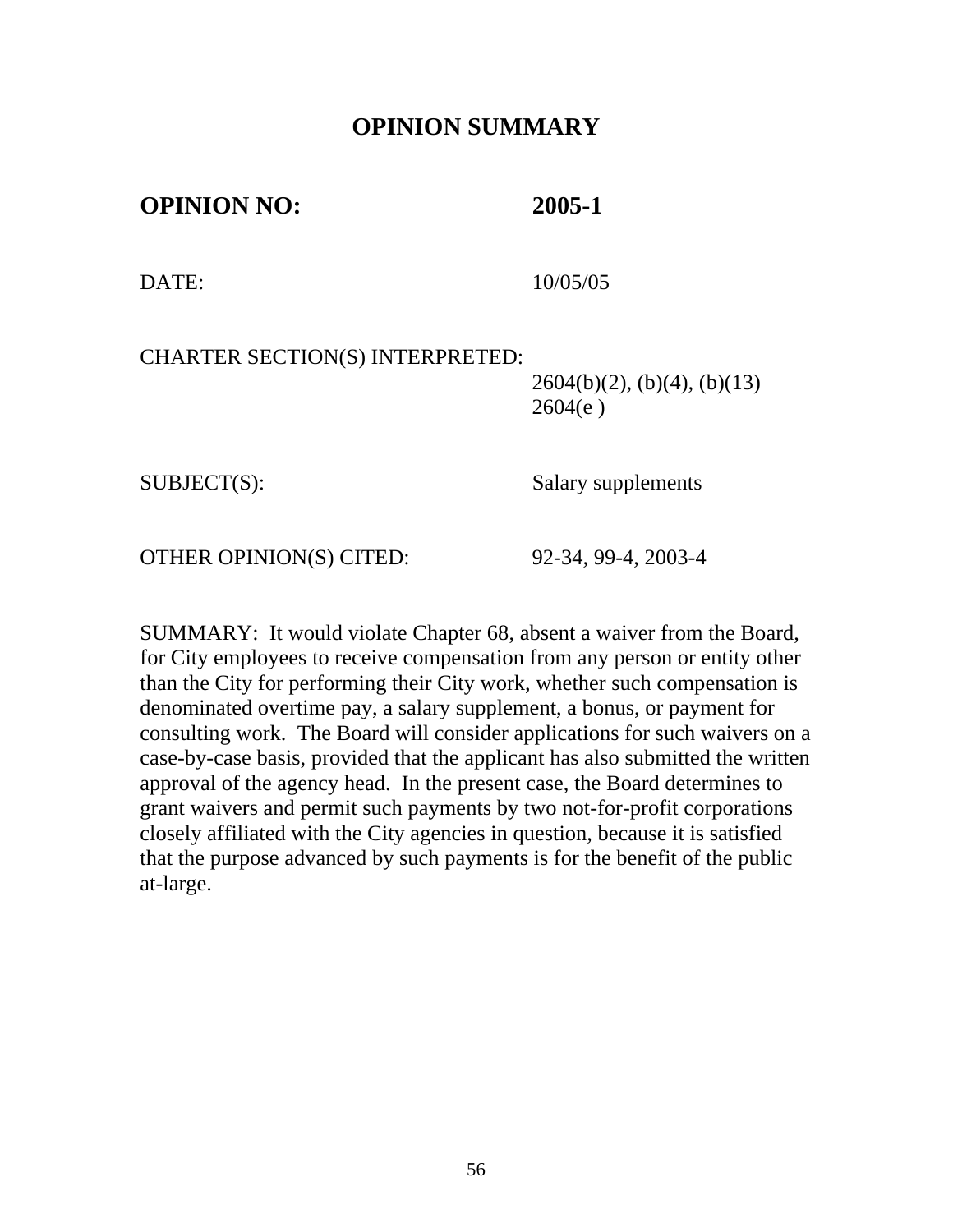# **OPINION SUMMARY**

**OPINION NO: 2005-2** 

DATE: 10/17/05

CHARTER SECTION(S) INTERPRETED:

2601(4), (11), (12)  $2604(a)(1)(b)$  $2604(b)(2)$ , (b)(3), (b)(4), (b)(6)  $2604(c)(6)$  $2604(d)(6)$ 2604(e)

SUBJECT(S): Charter schools

OTHER OPINION(S) CITED: 94-10, 98-11, 99-6, 2000-1

SUMMARY: Charter schools are not "firms" within the meaning of Charter Section  $2604(a)(1)(b)$ , so that public servants need not apply for Board waivers in order to work at a charter school; and charter schools are not "private interests" for the purposes of Charter Section 2604(b)(6) and are not "not-for-profit corporations" for the purposes of Section  $2604(c)(6)$ , so that those provisions do not prohibit a public servant who works at or volunteers for a charter school from communicating with the City on behalf of the charter school. Charter Section 2604(b)(2) may, however, restrict such communications by DOE employees or officials to their DOE subordinates or by certain public servants, such as employees of the DOE's Office of Charter Schools and their superiors, whose official duties require them to oversee charter schools; such employees should consult with the Board before making such communications. In all other respects, the provisions of Chapter 68 apply to the activities of public servants who work or volunteer for charter schools.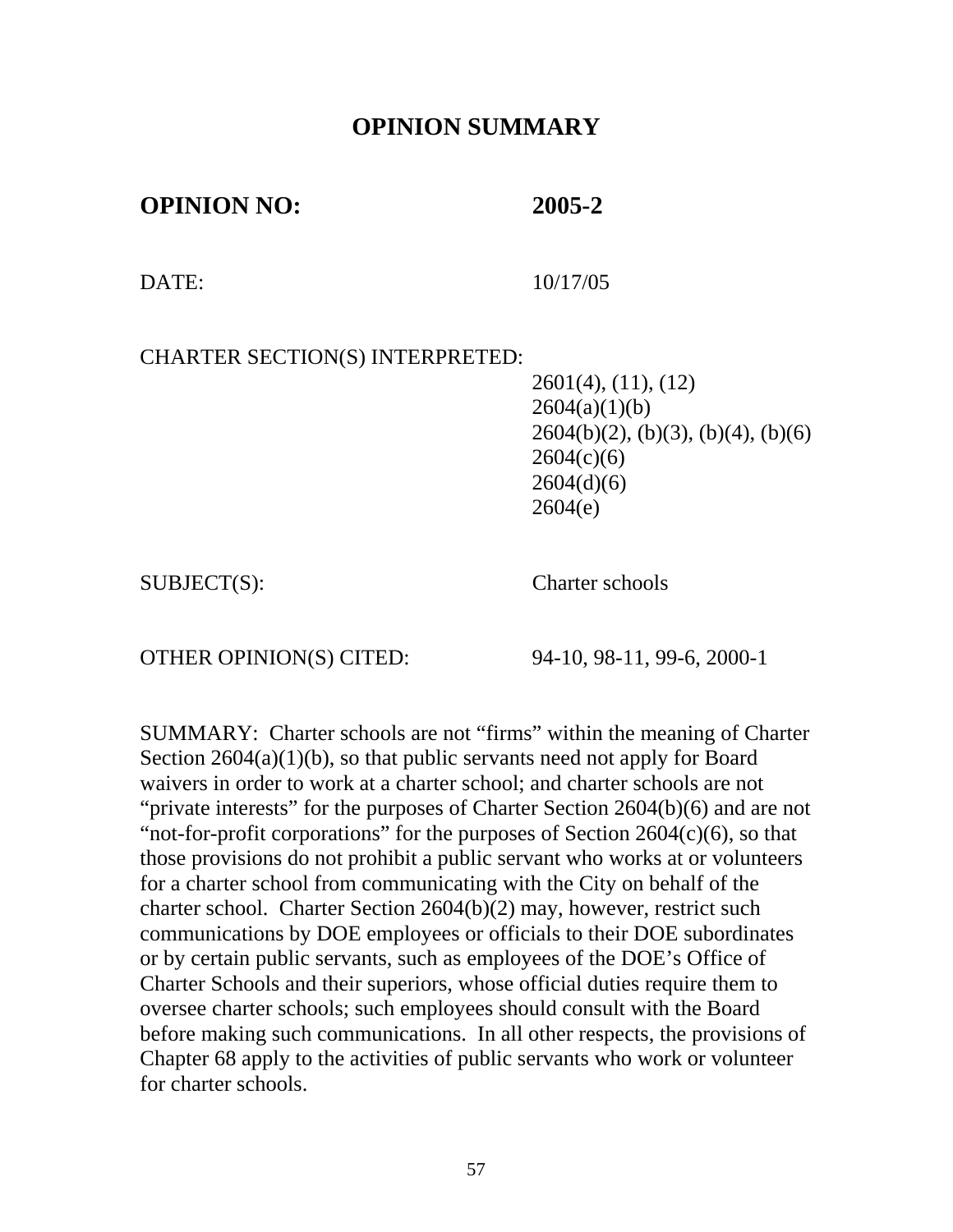# **OPINION SUMMARY**

**OPINION NO: 2005-3**  DATE: 11/07/05 CHARTER SECTION(S) INTERPRETED: 2601(8)  $2604(b)(1)(a)$ ,  $(b)(1)(b)$ ,  $(b)(3)$ SUBJECT(S): Community Boards Voting

OTHER OPINION(S) CITED: 91-3, 2003-2

SUMMARY: Community board members will not violate Chapter 68 if they vote at the community board concerning the rezoning of a large area in which they own homes, provided that they disclose the interest on the minutes of the community board and to the Board.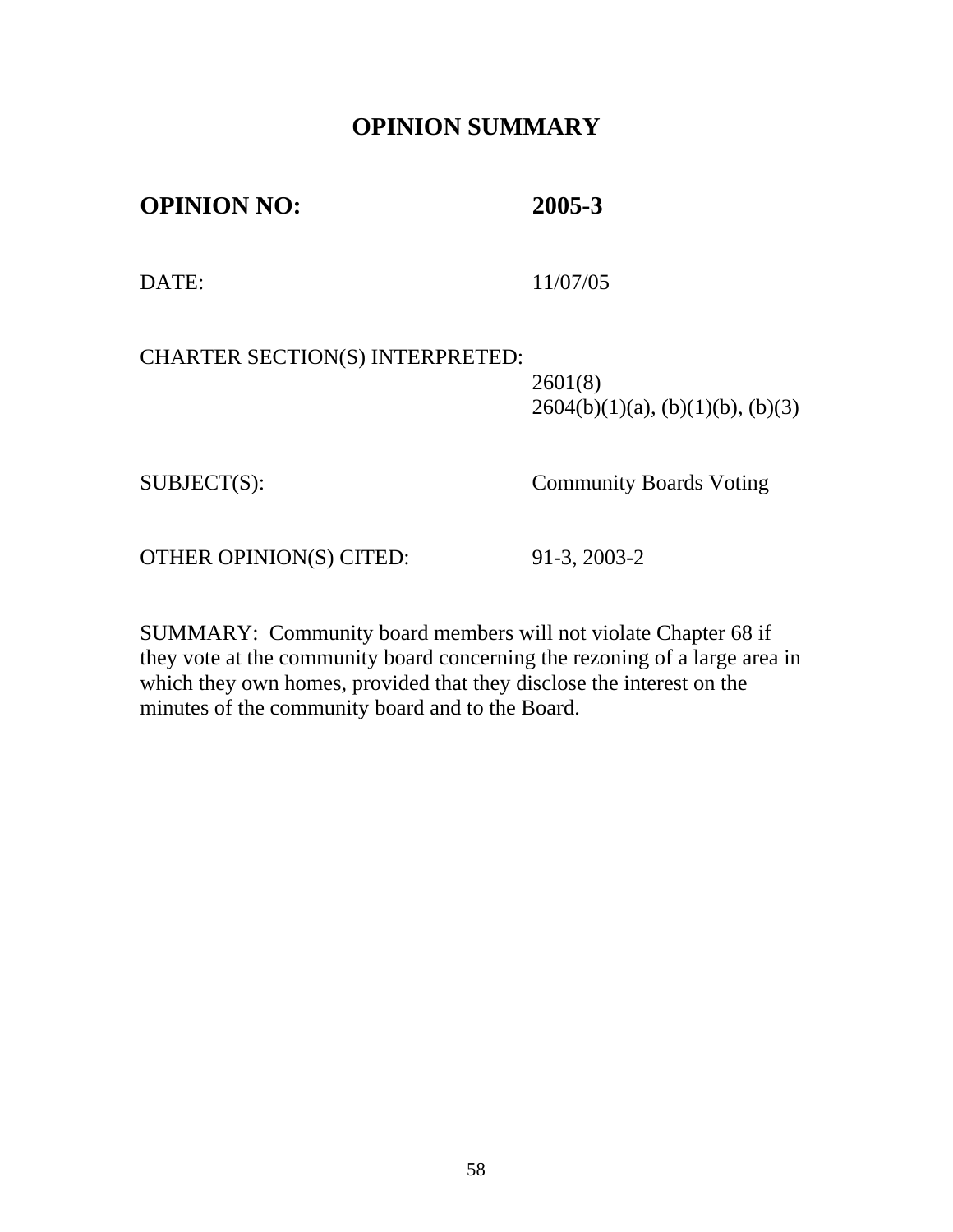# **CUMULATIVE INDEX TO ADVISORY OPINIONS BY CHARTER CHAPTER 68 SECTION 1990-2005**

| <b>CHARTER §</b> |                                                   |                                                    | <b>OPINION#</b>                              |                                        |                                        |
|------------------|---------------------------------------------------|----------------------------------------------------|----------------------------------------------|----------------------------------------|----------------------------------------|
| 2601(1)          | $03-5$                                            | $04-1$                                             |                                              |                                        |                                        |
| 2601(2)          | $90 - 2$<br>$03-1$                                | $91-3$                                             | 91-12                                        | 93-11                                  | $01-02$                                |
| 2601(3)          | $90 - 7$<br>$96-1$                                | $90 - 8$                                           | 91-14                                        | 93-11                                  | $93-19$                                |
| 2601(4)          | $91 - 8$<br>92-38<br>$01 - 03$                    | $92 - 13$<br>93-12<br>$03-6$                       | 92-17<br>93-18<br>$05 - 2$                   | 92-32<br>$94-5$                        | 92-36<br>$00 - 02$                     |
| 2601(5)          | $90 - 4$<br>$92 - 4$<br>$00 - 02$                 | $90 - 5$<br>$92 - 7$<br>$01-03$                    | $90-6$<br>92-14<br>$02 - 01$                 | $91-3$<br>93-21<br>$03-7$              | 91-15<br>$98-1$<br>$04-2$              |
| 2601(6)          | $91-3$                                            | 94-18                                              | $03 - 7$                                     |                                        |                                        |
| 2601(8)          | $90 - 1$<br>$93 - 7$<br>$02 - 01$                 | $90 - 2$<br>94-27<br>$03-6$                        | $90-3$<br>$95 - 11$<br>$03 - 7$              | $92 - 5$<br>98-2<br>$05-3$             | $92 - 7$<br>$00 - 04$                  |
| 2601(9)          | $03-1$                                            |                                                    |                                              |                                        |                                        |
| 2601(10)         | $03-1$                                            |                                                    |                                              |                                        |                                        |
| 2601(11)         | $90 - 1$<br>$93-1$<br>$94-6$<br>99-6              | $91 - 2$<br>$93-3$<br>94-10<br>$05 - 2$            | $92 - 11$<br>$93 - 5$<br>94-13               | $92 - 16$<br>93-17<br>95-26            | 92-31<br>$94-1$<br>$98-5$              |
| 2601(12)         | $90-2$<br>$93-3$<br>$94-1$<br>$95 - 26$<br>$03-2$ | $92 - 7$<br>$93 - 7$<br>$94-6$<br>98-7<br>$03 - 7$ | 92-22<br>93-17<br>$94 - 8$<br>99-6<br>$05-2$ | 92-31<br>93-22<br>$94 - 18$<br>$01-03$ | 92-34<br>93-29<br>$95 - 18$<br>$02-01$ |
| 2601(15)         | $91 - 8$<br>92-38                                 | $92 - 5$<br>93-12                                  | 92-17<br>$94-5$                              | 92-32                                  | 92-36                                  |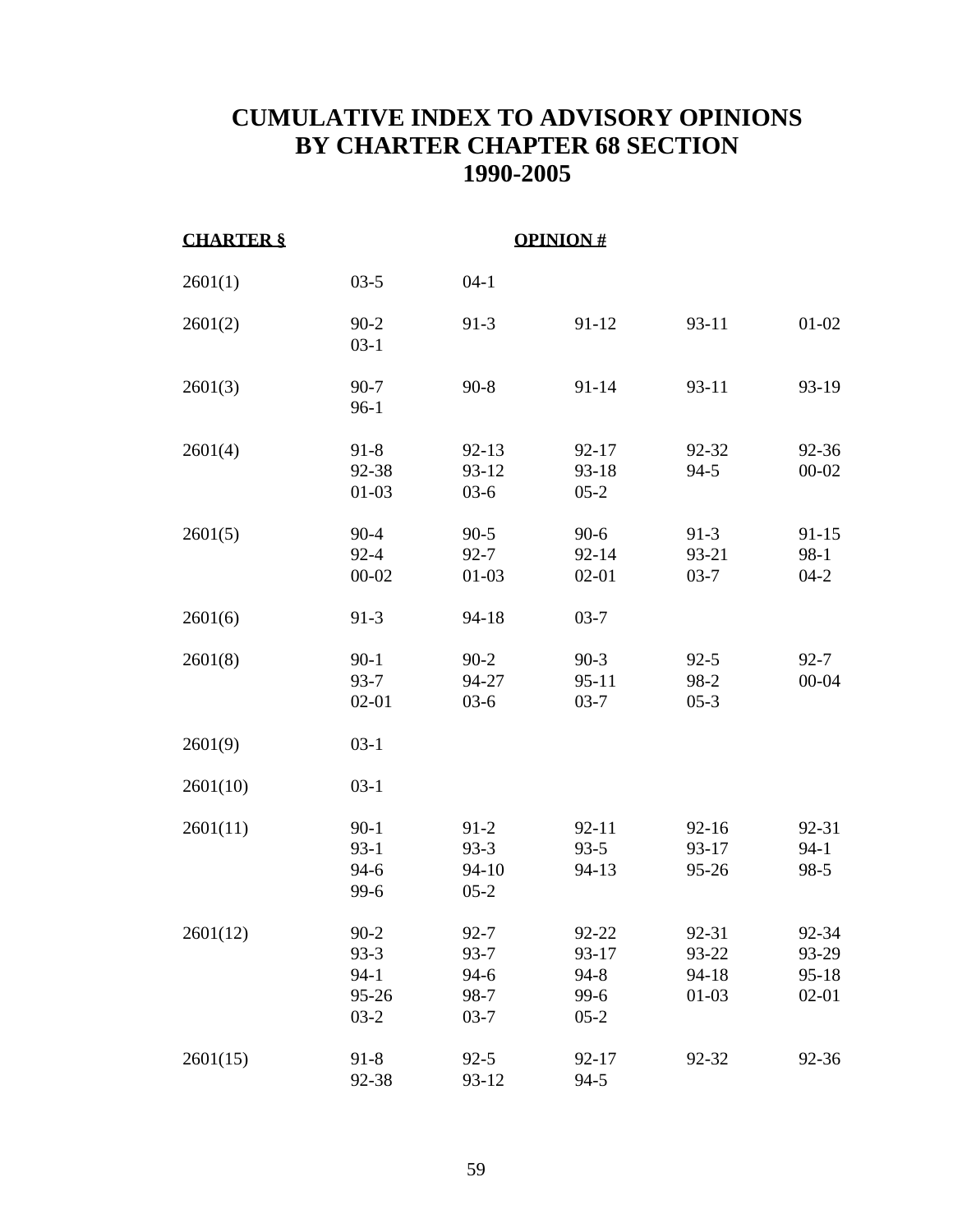| <b>CHARTER §</b> |        |                                                                                                    | <b>OPINION#</b>                                                             |                                                                                                |                                                                                        |                                                                            |
|------------------|--------|----------------------------------------------------------------------------------------------------|-----------------------------------------------------------------------------|------------------------------------------------------------------------------------------------|----------------------------------------------------------------------------------------|----------------------------------------------------------------------------|
| 2601(16)         |        | $90-1$<br>$92-9$<br>94-10<br>95-21<br>$02 - 01$                                                    | $91-2$<br>93-7<br>94-13<br>$97-3$<br>$03-2$                                 | $92 - 5$<br>93-17<br>94-18<br>98-2<br>$03 - 7$                                                 | $92-6$<br>93-22<br>$95-10$<br>98-3                                                     | $92 - 7$<br>$94-3$<br>$95 - 18$<br>$98-5$                                  |
| 2601(17)         |        | $93 - 8$                                                                                           | $93 - 12$                                                                   | 95-23                                                                                          | $00 - 02$                                                                              |                                                                            |
| 2601(18)         |        | 91-14<br>92-30<br>93-22<br>98-8                                                                    | $92 - 5$<br>$93 - 5$<br>93-29<br>99-6                                       | $92-6$<br>93-7<br>$94-6$<br>$01-03$                                                            | $92 - 7$<br>93-16<br>$98-5$                                                            | $92-9$<br>93-17<br>$98-7$                                                  |
| 2601(19)         |        | $90 - 7$<br>93-10 (Revised)<br>98-7                                                                | $91 - 2$<br>$03-5$                                                          | $91-3$<br>93-29<br>$04-1$                                                                      | $91 - 12$<br>$94-6$                                                                    | $93 - 7$<br>$98-5$                                                         |
| 2601(20)         |        | 91-12<br>$01 - 03$                                                                                 | $93 - 7$                                                                    | $94-6$                                                                                         | 98-5                                                                                   | 98-7                                                                       |
| 2603(c)          | $90-2$ | 92-19                                                                                              |                                                                             |                                                                                                |                                                                                        |                                                                            |
| 2603(c)(3)       |        | $92 - 6$                                                                                           | 92-9                                                                        | $02 - 01$                                                                                      | $03 - 7$                                                                               |                                                                            |
| 2603(j)          |        | $03-1$                                                                                             |                                                                             |                                                                                                |                                                                                        |                                                                            |
| 2604(a)          | $91-2$ | $92 - 7$                                                                                           |                                                                             | 92-22                                                                                          |                                                                                        |                                                                            |
| 2604(a)(1)       |        | $90-1$                                                                                             | $91 - 14$                                                                   | 98-8                                                                                           |                                                                                        |                                                                            |
| 2604(a)(1)(a)    |        | $91-2$<br>$93-3$<br>93-19<br>$95 - 8$<br>$98-5$                                                    | $91-3$<br>$93 - 7$<br>93-22<br>$95-12$<br>98-7                              | $92 - 5$<br>93-10 (Revised)<br>93-29<br>$95 - 18$<br>$01-03$                                   | 92-31<br>93-32<br>95-26<br>$02 - 01$                                                   | $93 - 2$<br>93-17<br>$94-6$<br>$96 - 4$<br>$03-2$                          |
| 2604(a)(1)(b)    |        | $90 - 2$<br>92-30<br>93-10 (Revised)<br>$94-1$<br>94-13<br>94-26<br>$95 - 11$<br>$95 - 25$<br>98-3 | $91 - 7$<br>92-34<br>$94-3$<br>94-16<br>94-27<br>$95 - 15$<br>95-26<br>98-5 | $92-6$<br>92-35<br>$93-16$<br>$94 - 8$<br>$94 - 18$<br>$95-3$<br>$95 - 16$<br>$96 - 2$<br>98-7 | 92-9<br>$93-4$<br>93-20<br>94-10<br>94-20<br>$95 - 8$<br>$95 - 17$<br>$97-3$<br>$99-2$ | $92 - 11$<br>93-27<br>94-11<br>94-25<br>$95-10$<br>95-21<br>98-2<br>$99-6$ |
|                  |        | $00 - 01$                                                                                          | $01-03$                                                                     | $03-6$                                                                                         | $03 - 7$                                                                               | $05-2$                                                                     |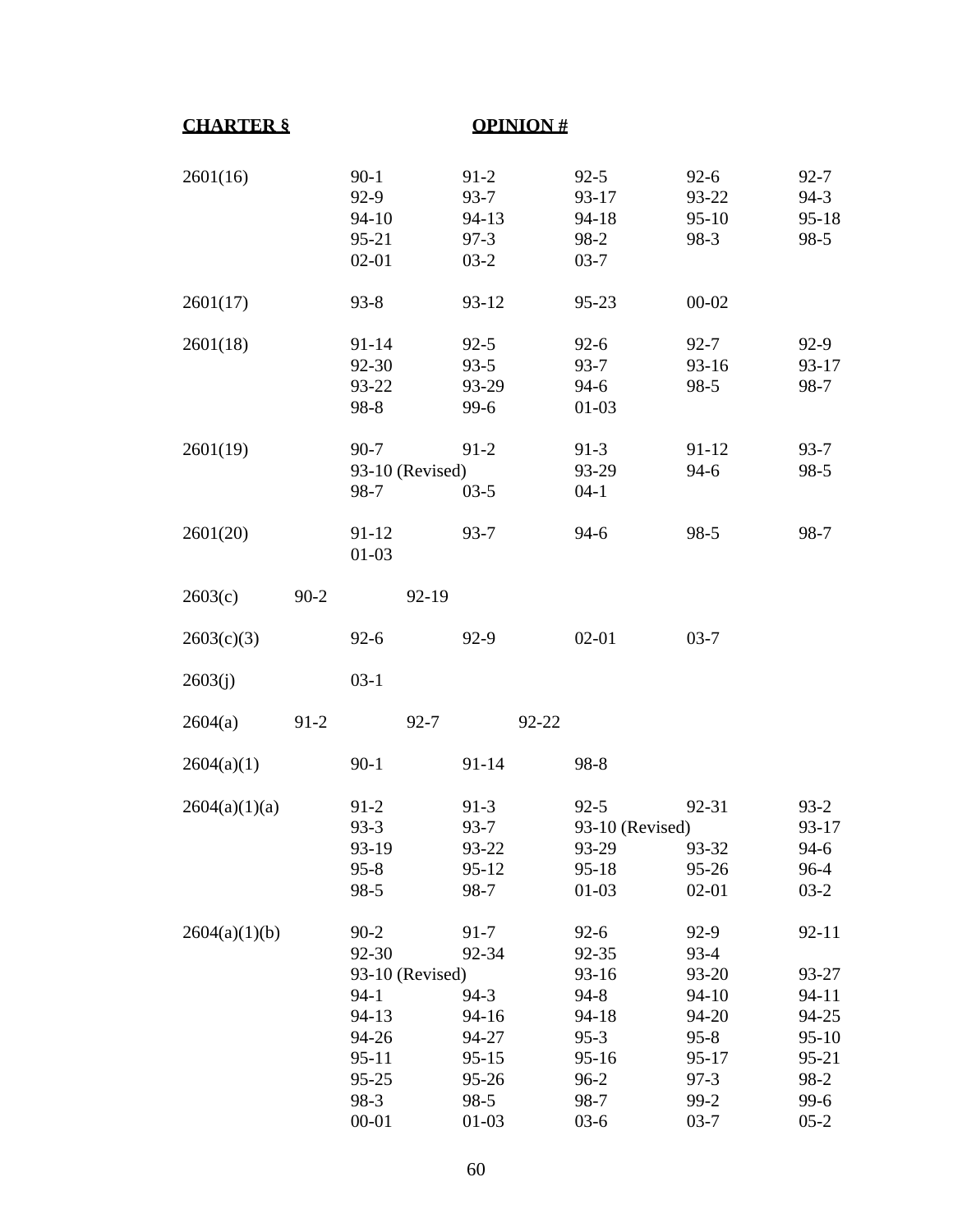| <b>CHARTER &amp;</b> |                                                                                                                                                                                                | <b>OPINION#</b>                                                                                                                                                               |                                                                                                                                                                                        |                                                                                                                                                                               |                                                                                                                                                                                       |
|----------------------|------------------------------------------------------------------------------------------------------------------------------------------------------------------------------------------------|-------------------------------------------------------------------------------------------------------------------------------------------------------------------------------|----------------------------------------------------------------------------------------------------------------------------------------------------------------------------------------|-------------------------------------------------------------------------------------------------------------------------------------------------------------------------------|---------------------------------------------------------------------------------------------------------------------------------------------------------------------------------------|
| 2604(a)(3)           | $92 - 5$<br>$93 - 7$<br>$94 - 8$<br>95-26                                                                                                                                                      | $92 - 6$<br>93-22<br>94-11<br>$97-3$                                                                                                                                          | 92-9<br>93-27<br>94-13<br>98-2                                                                                                                                                         | $92 - 11$<br>$94-1$<br>94-20<br>98-3                                                                                                                                          | 92-35<br>$94-3$<br>95-21<br>$02 - 01$                                                                                                                                                 |
| 2604(a)(4)           | $92 - 5$<br>$93 - 7$<br>$94 - 8$<br>95-26                                                                                                                                                      | $92 - 6$<br>93-22<br>94-11<br>$97-3$                                                                                                                                          | 92-9<br>93-27<br>94-13<br>98-2                                                                                                                                                         | $92 - 11$<br>$94-1$<br>94-20<br>98-3                                                                                                                                          | 92-35<br>$94-3$<br>$95 - 21$<br>$02 - 01$                                                                                                                                             |
| 2604(a)(5)(a)        | $02 - 01$                                                                                                                                                                                      |                                                                                                                                                                               |                                                                                                                                                                                        |                                                                                                                                                                               |                                                                                                                                                                                       |
| 2604(a)(5)(b)        | 91-14                                                                                                                                                                                          |                                                                                                                                                                               |                                                                                                                                                                                        |                                                                                                                                                                               |                                                                                                                                                                                       |
| 2604(b)(1)(a)        | 92-22                                                                                                                                                                                          | 94-28 (Revised)                                                                                                                                                               |                                                                                                                                                                                        | $05-3$                                                                                                                                                                        |                                                                                                                                                                                       |
| 2604(b)(1)(b)        | $91-3$<br>$99-1$                                                                                                                                                                               | $93 - 2$<br>$03-2$                                                                                                                                                            | $93 - 3$<br>$04-1$                                                                                                                                                                     | $95 - 18$<br>$05-3$                                                                                                                                                           | 96-4                                                                                                                                                                                  |
| 2604(b)(2)           | $90 - 2$<br>$91-3$<br>$91 - 10$<br>$92 - 8$<br>92-34<br>93-12<br>93-21<br>93-31<br>94-13<br>94-26<br>95-9<br>95-19<br>$95 - 26$<br>$96 - 5$<br>98-8<br>$99-2$<br>$01 - 02$<br>$03-4$<br>$05-1$ | $90 - 4$<br>$91-4$<br>91-11<br>92-20<br>92-36<br>93-15<br>93-24<br>93-32<br>94-14<br>94-29<br>95-11<br>95-20<br>95-27<br>98-2<br>98-10<br>99-4<br>$01-03$<br>$03-6$<br>$05-2$ | $90 - 5$<br>$91-5$<br>91-16<br>92-25<br>$93-1$<br>93-16<br>93-25<br>$94 - 1$<br>94-16<br>$95 - 2$<br>$95 - 12$<br>95-22<br>95-28<br>$98-5$<br>98-12<br>$99-5$<br>$02 - 01$<br>$03 - 7$ | $90 - 7$<br>$91-6$<br>91-18<br>92-28<br>$93 - 5$<br>93-17<br>93-26<br>$94 - 8$<br>94-24<br>$95-3$<br>$95 - 16$<br>95-24<br>95-29<br>98-6<br>98-13<br>99-6<br>$03-1$<br>$04-2$ | $91 - 1$<br>$91 - 7$<br>$92 - 7$<br>92-30<br>93-9<br>93-19<br>93-28<br>94-11<br>94-25<br>$95 - 7$<br>$95 - 17$<br>95-25<br>$96 - 2$<br>98-7<br>98-14<br>$00 - 03$<br>$03-3$<br>$04-3$ |
| 2604(b)(3)           | $90 - 4$<br>$91-4$<br>$91 - 15$<br>$92-6$<br>92-23<br>92-33<br>93-10 (Revised)                                                                                                                 | $90 - 5$<br>$91-5$<br>91-16<br>$92 - 7$<br>92-25<br>92-36                                                                                                                     | $90-6$<br>$91-6$<br>91-18<br>$92 - 10$<br>92-28<br>$93-1$<br>93-12                                                                                                                     | $90-9$<br>$91 - 7$<br>$92-3$<br>$92 - 12$<br>92-30<br>$93-4$<br>$93 - 14$                                                                                                     | $91 - 1$<br>91-11<br>$92 - 4$<br>$92 - 14$<br>92-31<br>93-9<br>$93-16$                                                                                                                |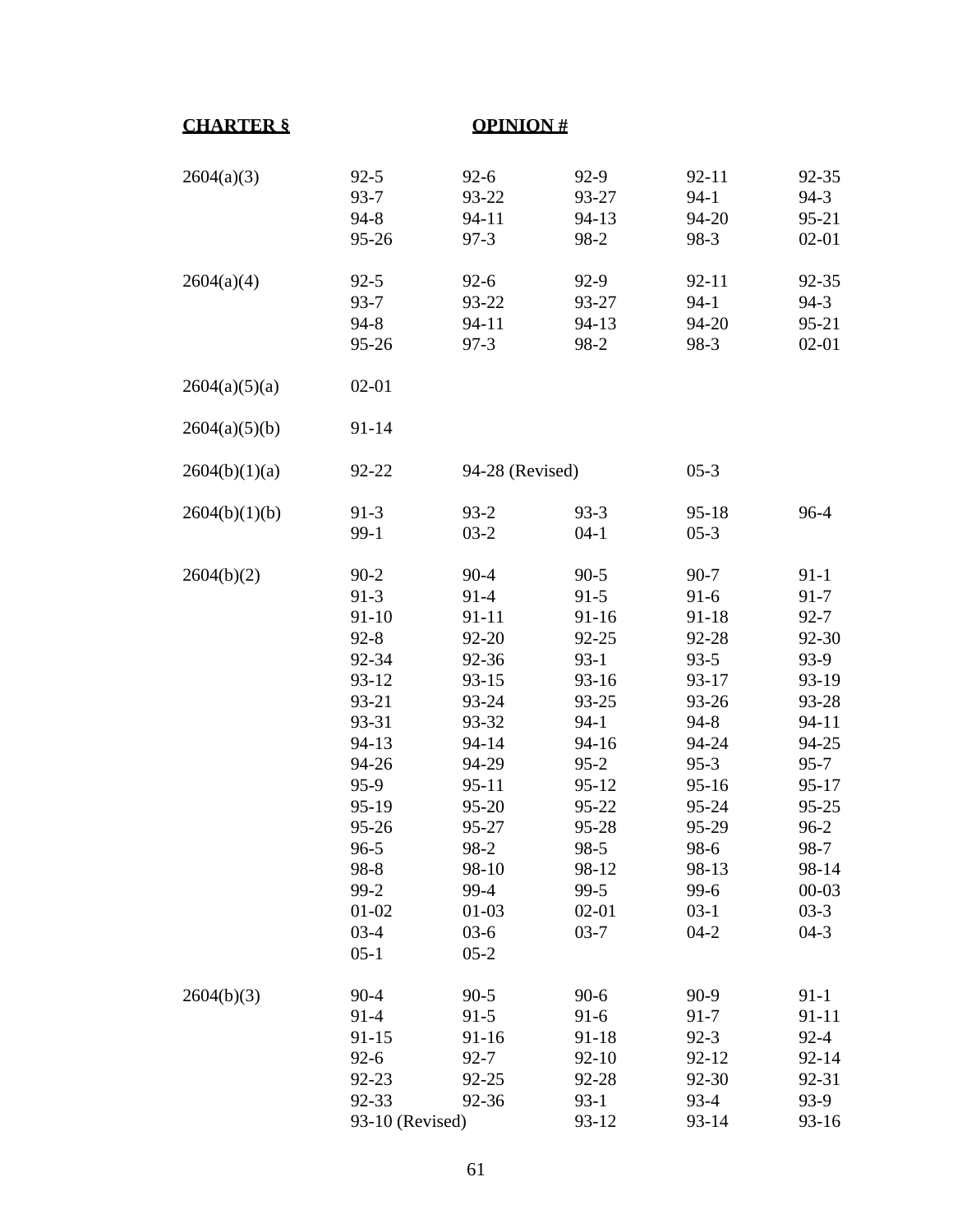#### **CHARTER § OPINION #**

|            | 93-19           | 93-21           | 93-23           | 93-24           | 93-25     |
|------------|-----------------|-----------------|-----------------|-----------------|-----------|
|            | 93-26           | 93-28           | 93-31           | 93-32           | $94-1$    |
|            | $94-2$          | $94-6$          | $94 - 8$        | 94-9            | 94-11     |
|            | 94-12           | 94-13           | 94-16           | 94-17           | 94-20     |
|            | 94-24           | 94-25           | 94-26           | 94-27           |           |
|            | 94-28 (Revised) |                 | 94-29           | $95-3$          | $95 - 5$  |
|            | 95-9            | $95 - 11$       | $95 - 12$       | $95 - 14$       | $95 - 16$ |
|            | $95 - 17$       | 95-19           | 95-20           | 95-21           | 95-22     |
|            | 95-24           | 95-25           | 95-26           | 95-27           | 95-28     |
|            | 95-29           | $96-2$          | $97-2$          | $97-3$          | 98-1      |
|            | 98-2            | 98-3            | $98 - 5$        | 98-7            | 98-8      |
|            | 98-10           | 98-12           | 98-13           | $99-2$          | 99-4      |
|            | $99-5$          | 99-6            | $00 - 03$       | $00 - 04$       | $01 - 01$ |
|            | $01 - 02$       | $01-03$         | $02 - 01$       | $03-1$          | $03-2$    |
|            | $03-3$          | $03-4$          | $03-6$          | $03 - 7$        | $04-2$    |
|            | $04-3$          | $05-2$          | $05-3$          |                 |           |
| 2604(b)(4) | $91 - 11$       | 92-30           | 92-34           | 92-36           |           |
|            | 93-10 (Revised) |                 | $93-16$         | 93-24           | 93-25     |
|            | 93-26           | 93-28           | 93-31           | 93-32           | $94-1$    |
|            | $94-2$          | $94-6$          | $94 - 8$        | $94 - 11$       | $94-13$   |
|            | 94-16           | 94-20           | 94-25           | 94-26           | 94-29     |
|            | $95-3$          | $95-9$          | $95 - 12$       | $95 - 16$       | $95 - 17$ |
|            | 95-19           | 95-20           | 95-21           | 95-26           | 95-29     |
|            | $96 - 2$        | $97-3$          | $98-1$          | 98-3            | $98-5$    |
|            | 98-7            | 98-8            | 98-10           | 98-13           | $99-2$    |
|            | 99-4            | 99-5            | 99-6            | $01 - 02$       | $01-03$   |
|            | $02 - 01$       | $03-6$          | $03 - 7$        | $05-1$          | $05-2$    |
| 2604(b)(5) | $90-3$          | 92-19           | 92-33           | 93-10 (Revised) |           |
|            | 94-4            | 94-9            | 94-23           | 95-28           | $96-3$    |
|            | 99-4            | $00 - 01$       | $00 - 04$       | $03-4$          |           |
| 2604(b)(6) | 91-7            | $92 - 7$        | 92-26 (Revised) |                 | 92-28     |
|            | 92-36           | 93-10 (Revised) |                 | 93-32           | 94-24     |
|            | $95 - 6$        | $95 - 8$        | 95-9            | $95 - 15$       | 96-4      |
|            | $96 - 5$        | 98-2            | 98-9            | 98-10           | $00 - 01$ |
|            | $01-03$         | $03-6$          | $05-2$          |                 |           |
| 2604(b)(7) | $90 - 7$        | $91 - 7$        | $92 - 18$       | 92-28           |           |
|            | 93-10 (Revised) |                 | 93-23           | $95 - 8$        | 98-10     |
|            | $01-03$         |                 |                 |                 |           |
| 2604(b)(8) | $91 - 7$        |                 |                 |                 |           |
| 2604(b)(9) | 93-24           | $95-13$         | 95-24           | $01 - 01$       | 01-02     |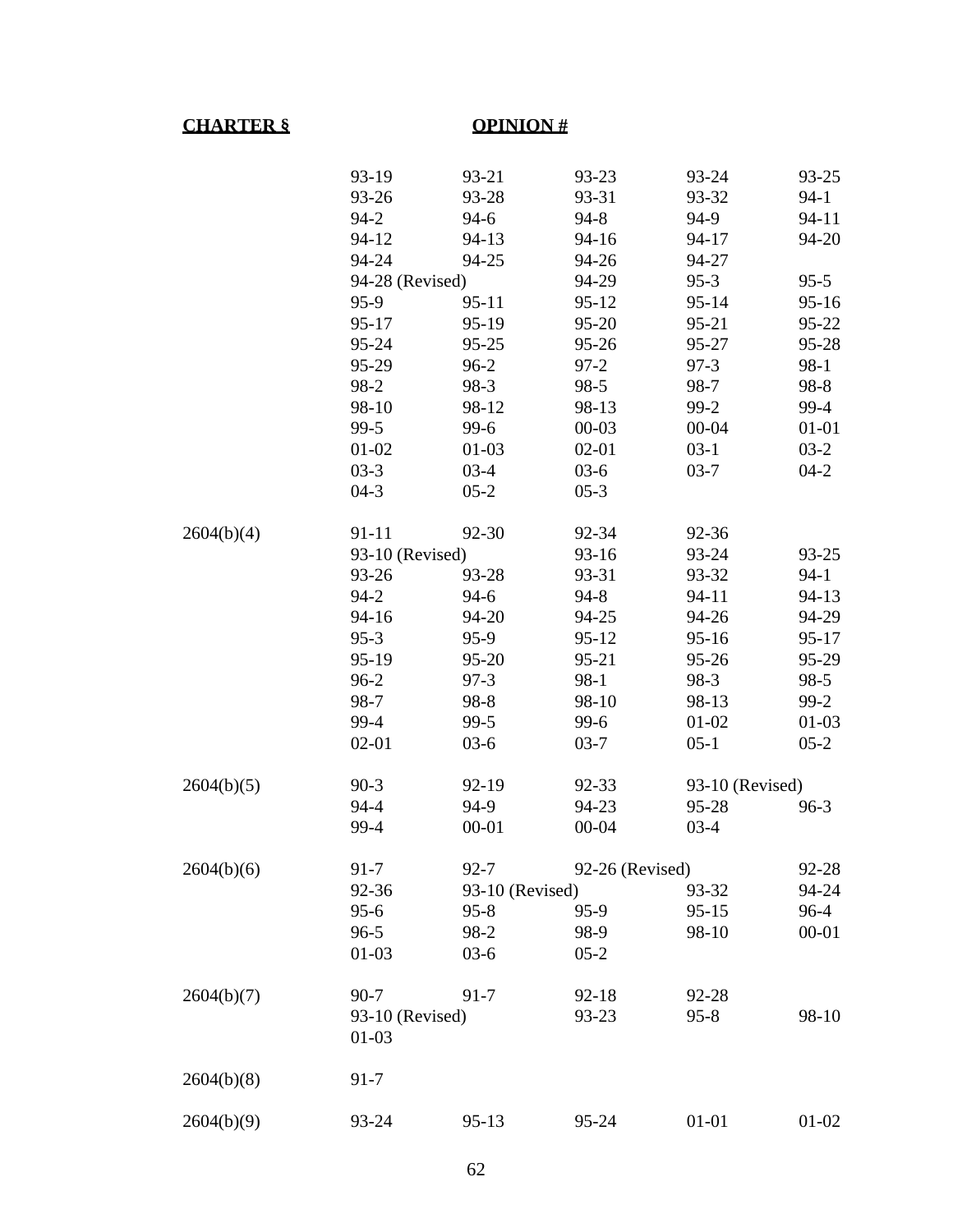| <b>CHARTER §</b> | <b>OPINION#</b>                                                 |                                                 |                                                           |                                                                 |                                                  |  |
|------------------|-----------------------------------------------------------------|-------------------------------------------------|-----------------------------------------------------------|-----------------------------------------------------------------|--------------------------------------------------|--|
|                  | $03-1$                                                          | $03-6$                                          |                                                           |                                                                 |                                                  |  |
| 2604(b)(11)      | 93-24<br>$03-6$                                                 | $95-13$                                         | $01 - 01$                                                 | $01 - 02$                                                       | $03-1$                                           |  |
| 2604(b)(12)      | $91 - 12$<br>$01 - 01$                                          | 92-25<br>$01 - 02$                              | $93-6$<br>$03-1$                                          | 93-24<br>$03-5$                                                 | $95-13$<br>$03-6$                                |  |
| 2604(b)(13)      | 92-34<br>$99-6$                                                 | 93-25<br>00-04                                  | 95-28<br>$05-1$                                           | 99-4                                                            | $99-5$                                           |  |
| 2604(b)(14)      | 92-28<br>$04-3$                                                 | 98-12                                           | $01-03$                                                   | $03-6$                                                          | $04-2$                                           |  |
| 2604(b)(15)      | $91 - 12$                                                       | 91-17                                           | 93-20                                                     | $03-1$                                                          | $03 - 5$                                         |  |
| 2604(c)          | 93-10 (Revised)                                                 |                                                 |                                                           |                                                                 |                                                  |  |
| 2604(c)(1)       | $90 - 6$                                                        | $91 - 10$                                       |                                                           |                                                                 |                                                  |  |
| 2604(c)(5)       | 98-4                                                            |                                                 |                                                           |                                                                 |                                                  |  |
| 2604(c)(6)       | 92-22<br>94-18<br>98-8                                          | 92-24<br>94-25<br>$99-1$                        | 93-9<br>94-26<br>$00 - 01$                                | 93-26<br>$95 - 7$<br>$01-03$                                    | $94-13$<br>$95 - 12$<br>$05-2$                   |  |
| 2604(c)(6)(a)    | $92 - 25$                                                       |                                                 |                                                           |                                                                 |                                                  |  |
| 2604(c)(7)       | $91 - 18$                                                       |                                                 |                                                           |                                                                 |                                                  |  |
| 2604(d)          | $89-1$                                                          | $90 - 8$                                        | 92-37                                                     | 93-13                                                           |                                                  |  |
| 2604(d)(1)       | 92-37                                                           | $93 - 8$                                        | $93-18$                                                   | 93-31                                                           | $95 - 4$                                         |  |
| 2604(d)(1)(ii)   | $92 - 16$                                                       | 92-37                                           |                                                           |                                                                 |                                                  |  |
| 2604(d)(2)       | $90-8$<br>92-36<br>93-10 (Revised)<br>93-30<br>$95-1$<br>$97-1$ | $91 - 8$<br>92-37<br>93-31<br>$95 - 4$<br>98-11 | 91-19<br>92-38<br>93-11<br>$94 - 7$<br>$95 - 8$<br>$99-1$ | $92 - 17$<br>$93 - 8$<br>$93-12$<br>$94 - 15$<br>$96-1$<br>99-3 | 92-32<br>$93-18$<br>94-22<br>$96-6$<br>$00 - 02$ |  |
| 2604(d)(3)       | $92 - 13$                                                       | 94-19                                           | 94-21                                                     | 98-11                                                           | $99-1$                                           |  |
| 2604(d)(4)       | $90 - 8$                                                        | $92 - 2$                                        | 92-36                                                     | 92-37                                                           | 92-38                                            |  |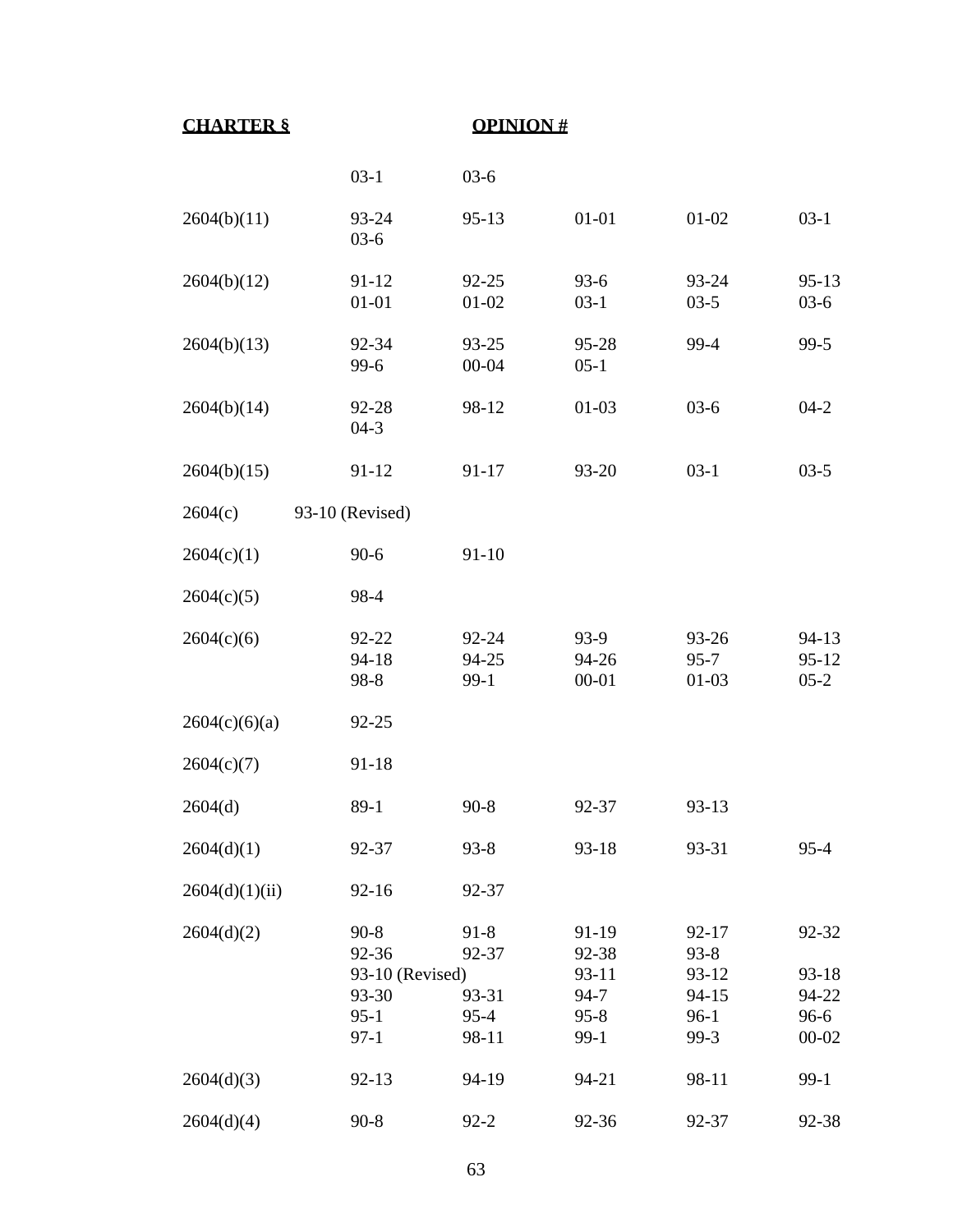#### **CHARTER § OPINION #**

|            |        | $93 - 8$                                                                                                          | 93-10 (Revised)                                                                                   |                                                                                                     | 93-11                                                                                            | $93-12$                                                                                      |
|------------|--------|-------------------------------------------------------------------------------------------------------------------|---------------------------------------------------------------------------------------------------|-----------------------------------------------------------------------------------------------------|--------------------------------------------------------------------------------------------------|----------------------------------------------------------------------------------------------|
|            |        | 93-30                                                                                                             | 93-31                                                                                             | $94-5$                                                                                              | 94-7                                                                                             | 94-19                                                                                        |
|            |        | 94-21                                                                                                             | 94-22                                                                                             | $95-1$                                                                                              | $95 - 4$                                                                                         | $95 - 23$                                                                                    |
|            |        | $96-1$                                                                                                            | 96-6                                                                                              | $97-1$                                                                                              | $99-1$                                                                                           | $00 - 02$                                                                                    |
| 2604(d)(5) |        | 92-38<br>$95 - 4$                                                                                                 | $93 - 8$<br>96-6                                                                                  | $93 - 11$<br>$00 - 02$                                                                              | 93-30                                                                                            | $94-5$                                                                                       |
| 2604(d)(6) |        | $93-12$<br>$95-1$<br>$00 - 02$                                                                                    | $93-13$<br>$97-1$<br>$05-2$                                                                       | 93-31<br>$99-1$                                                                                     | $94 - 7$<br>$99-3$                                                                               | 94-21<br>$99-6$                                                                              |
| 2604(d)(7) |        | $93 - 11$                                                                                                         |                                                                                                   |                                                                                                     |                                                                                                  |                                                                                              |
| 2604(e)    | $90-2$ | $91 - 8$<br>$92 - 17$<br>$93-4$<br>93-22<br>$94-6$<br>94-19<br>$95 - 16$<br>98-5<br>$99-2$<br>$00 - 01$<br>$05-2$ | $92 - 5$<br>92-30<br>$93 - 5$<br>93-26<br>$94 - 8$<br>94-22<br>95-17<br>98-7<br>99-3<br>$00 - 02$ | $92-6$<br>92-31<br>$93 - 7$<br>93-27<br>$94 - 11$<br>$95-1$<br>$95 - 26$<br>98-8<br>99-4<br>$01-03$ | $92-9$<br>92-34<br>$93-18$<br>93-30<br>$94 - 15$<br>$95-3$<br>$96-1$<br>98-9<br>$99-5$<br>$03-6$ | 92-37<br>93-20<br>$94-1$<br>$94 - 16$<br>$95 - 15$<br>$96 - 2$<br>$99-1$<br>$99-6$<br>$05-1$ |
| 2605       |        | 94-28 (Revised)                                                                                                   |                                                                                                   |                                                                                                     |                                                                                                  |                                                                                              |
| 2606(b)    |        | $01 - 02$                                                                                                         |                                                                                                   |                                                                                                     |                                                                                                  |                                                                                              |
| 2606(d)    |        | $01 - 02$                                                                                                         | $02 - 01$                                                                                         | $04-2$                                                                                              |                                                                                                  |                                                                                              |
| 2700       |        | $03 - 3$                                                                                                          |                                                                                                   |                                                                                                     |                                                                                                  |                                                                                              |
| 2800       |        | $91-3$                                                                                                            | $03-2$                                                                                            | $03-3$                                                                                              | $04-1$                                                                                           |                                                                                              |
| 2800(d)(7) |        | 91-12                                                                                                             |                                                                                                   |                                                                                                     |                                                                                                  |                                                                                              |
| 2800(c)(9) |        | 92-27                                                                                                             |                                                                                                   |                                                                                                     |                                                                                                  |                                                                                              |
| 2800(f)    |        | $91 - 12$                                                                                                         | 92-27                                                                                             | $04-3$                                                                                              |                                                                                                  |                                                                                              |
| 2800(g)    |        | $04-3$                                                                                                            |                                                                                                   |                                                                                                     |                                                                                                  |                                                                                              |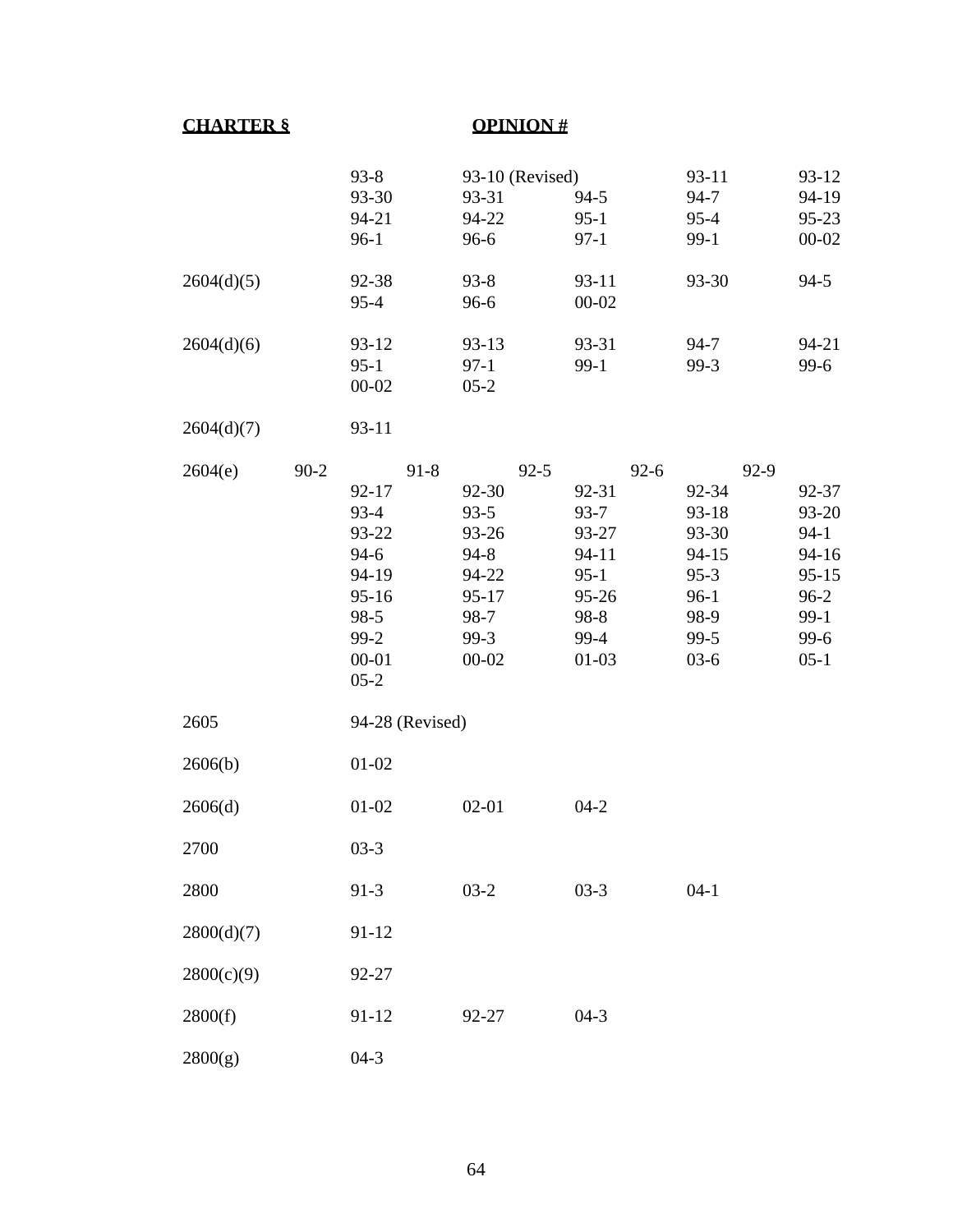# **CUMULATIVE INDEX TO ADVISORY OPINIONS BY SUBJECT 1990-2005**

| <b>SUBJECT</b>                                                           |                                                                                              | <b>OPINION#</b>                                                        |                                                                                           |                                                                             |                                                                  |
|--------------------------------------------------------------------------|----------------------------------------------------------------------------------------------|------------------------------------------------------------------------|-------------------------------------------------------------------------------------------|-----------------------------------------------------------------------------|------------------------------------------------------------------|
| <b>Advisory Board</b>                                                    | $90-9$                                                                                       | $92 - 1$                                                               | 98-8                                                                                      |                                                                             |                                                                  |
| <b>Agency Charging Fees</b>                                              | 94-14                                                                                        |                                                                        |                                                                                           |                                                                             |                                                                  |
| <b>Agency Heads</b>                                                      | $90 - 2$<br>$92 - 15$                                                                        | $90-9$<br>98-6                                                         | $91-13$<br>$00 - 03$                                                                      | $92 - 8$                                                                    | $92 - 12$                                                        |
| <b>Agency Served</b>                                                     | 93-19                                                                                        | $95 - 8$                                                               |                                                                                           |                                                                             |                                                                  |
| <b>Appearance Before City</b>                                            |                                                                                              |                                                                        |                                                                                           |                                                                             |                                                                  |
| Agency                                                                   | $90-8$<br>92-32<br>93-12<br>93-32<br>94-21<br>$95 - 15$                                      | $91 - 8$<br>92-36<br>93-13<br>$94-5$<br>94-22<br>96-4                  | 91-19<br>92-37<br>93-18<br>$94 - 7$<br>94-24<br>98-9                                      | $92 - 13$<br>92-38<br>93-28<br>$94 - 15$<br>$95-1$                          | $92 - 17$<br>$93-11$<br>93-31<br>94-19<br>$95 - 6$               |
| Appearance of Impropriety                                                | $90-3$<br>$91-4$<br>$91 - 16$<br>$92 - 10$<br>92-23<br>$93 - 15$<br>94-28 (Revised)<br>95-17 | $90 - 4$<br>$91-5$<br>$91 - 18$<br>92-14<br>$92 - 25$<br>93-22<br>98-6 | $90 - 5$<br>$91 - 7$<br>$92 - 3$<br>$92 - 15$<br>92-28<br>$94-2$<br>$95 - 7$<br>$00 - 03$ | $90 - 8$<br>$91 - 10$<br>$92 - 4$<br>$92 - 17$<br>92-33<br>94-17<br>$95-10$ | $91-1$<br>$91 - 15$<br>$92-6$<br>$92 - 21$<br>93-14<br>$95 - 11$ |
| Appearance on Matter<br><b>Involving Public</b><br>Servant's City Agency | $96 - 5$                                                                                     |                                                                        |                                                                                           |                                                                             |                                                                  |
| <b>Blind Trust</b>                                                       | 94-18                                                                                        | 94-25                                                                  | 94-26                                                                                     |                                                                             |                                                                  |
| <b>Brooklyn Public Library</b>                                           | $97-1$                                                                                       |                                                                        |                                                                                           |                                                                             |                                                                  |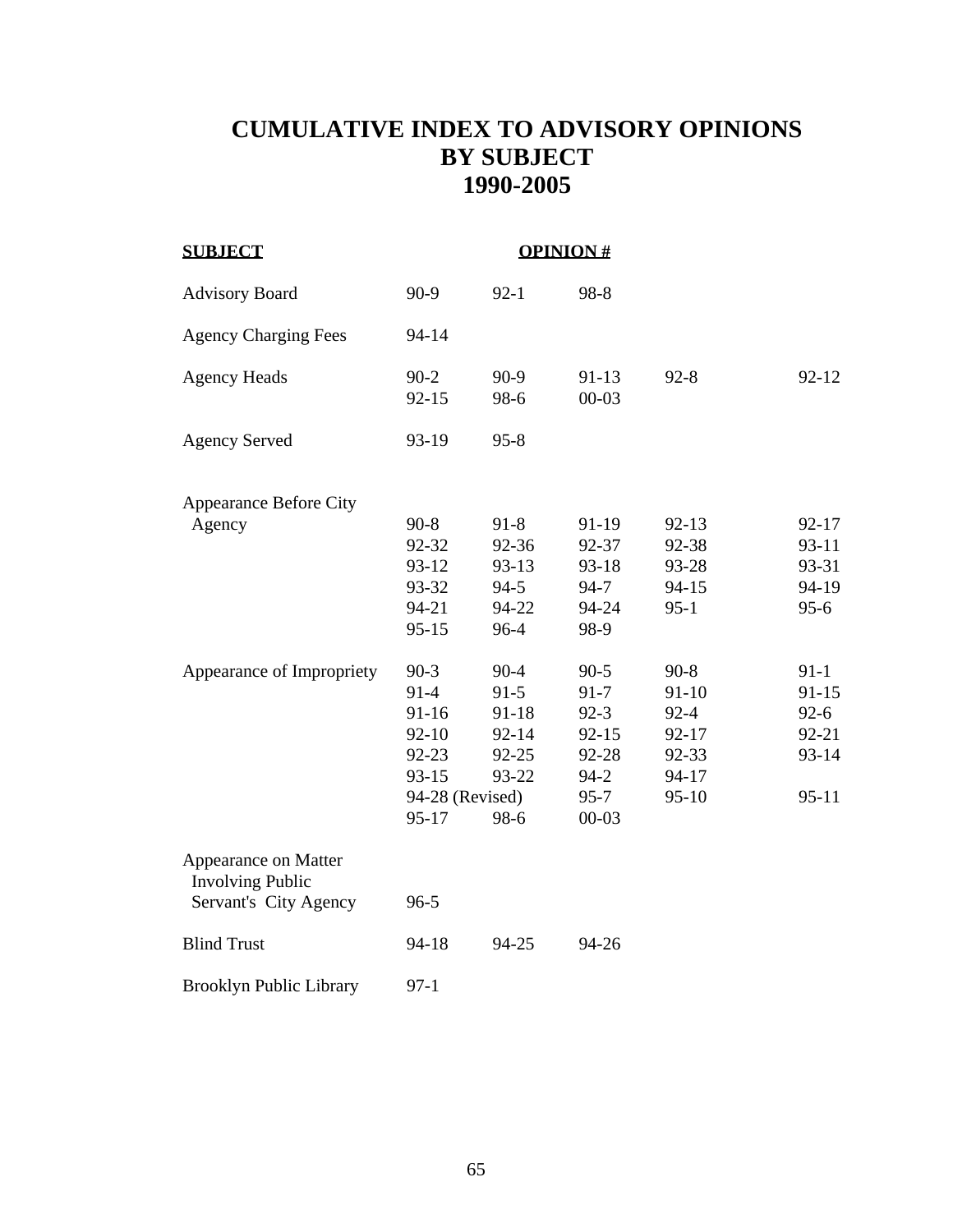$\sim 10^{-10}$ 

# **SUBJECT OPINION #**

| <b>Business Dealings</b>        |                 |           |           |           |           |
|---------------------------------|-----------------|-----------|-----------|-----------|-----------|
| with the City                   | $90-1$          | $90 - 2$  | $90-3$    | $91-4$    | $91-10$   |
|                                 | $91 - 14$       | $92 - 5$  | $92 - 6$  | $92 - 7$  | $92-9$    |
|                                 | $92 - 11$       | 92-22     | 92-24     | $92 - 25$ |           |
|                                 | 92-26 (Revised) |           | 92-28     | 92-30     | 92-31     |
|                                 | 92-33           | 92-34     | 93-9      | $93-16$   | 93-20     |
|                                 | 93-22           | 93-27     | $94-6$    | 94-9      | $94 - 13$ |
|                                 | 94-16           | 94-20     | 94-29     | $95-3$    | $95 - 15$ |
|                                 | $95 - 16$       | 95-17     | $95 - 21$ | $96-2$    | $98-2$    |
| <b>Charter Schools</b>          | $00 - 01$       | $05-2$    |           |           |           |
| City Position, Use of           | $90-6$          | $90-9$    | $91-1$    | $91-5$    | $91-10$   |
|                                 | $91 - 15$       | 91-16     | $91 - 18$ | $92-3$    | $92 - 10$ |
|                                 | $92 - 12$       | 92-33     | 92-35     | 93-9      | $93 - 14$ |
|                                 | 93-23           | 93-25     | $94 - 2$  | $94 - 12$ | $94 - 17$ |
|                                 | 94-28 (Revised) |           | $95 - 2$  | $95 - 5$  | $95 - 14$ |
|                                 | $97 - 2$        | $98-1$    |           |           |           |
| <b>Community Boards</b>         | $91-3$          | 91-9      | $91 - 12$ | 92-27     | 92-31     |
|                                 | $93-2$          | $93-3$    | 93-21     | $95 - 18$ | 95-27     |
|                                 | 96-4            | 98-9      | $03-2$    | $03-3$    | $04-1$    |
|                                 | $04-3$          | $05-3$    |           |           |           |
| <b>Community School Boards</b>  | $90 - 7$        | 98-10     | $01 - 02$ |           |           |
| Consulting                      | $91-9$          | $91 - 16$ | $92 - 2$  | $93 - 12$ | 93-19     |
|                                 | 93-24           | $95 - 15$ | 98-7      |           |           |
| Contracts                       | $91-2$          | $91 - 15$ | $92 - 2$  |           |           |
| <b>Cooperative Corporations</b> | $92 - 7$        | 94-25     | 94-27     | $95 - 11$ | $95 - 22$ |
|                                 | 95-25           |           |           |           |           |
| Dual City Employment            | 95-26           |           |           |           |           |
| <b>Elected Officials</b>        | $90-3$          | $90 - 4$  | $90-5$    | $90-6$    | 91-10     |
|                                 | $92 - 10$       | 92-22     | 92-23     | $93-6$    | $93 - 15$ |
|                                 | 93-21           | 95-20     | 98-14     | $99-1$    |           |
| Endorsements                    | 98-6            | $00 - 03$ |           |           |           |
| Ex Officio                      | $99-1$          |           |           |           |           |
| <b>Expert Witness</b>           | 91-9            | $96-6$    |           |           |           |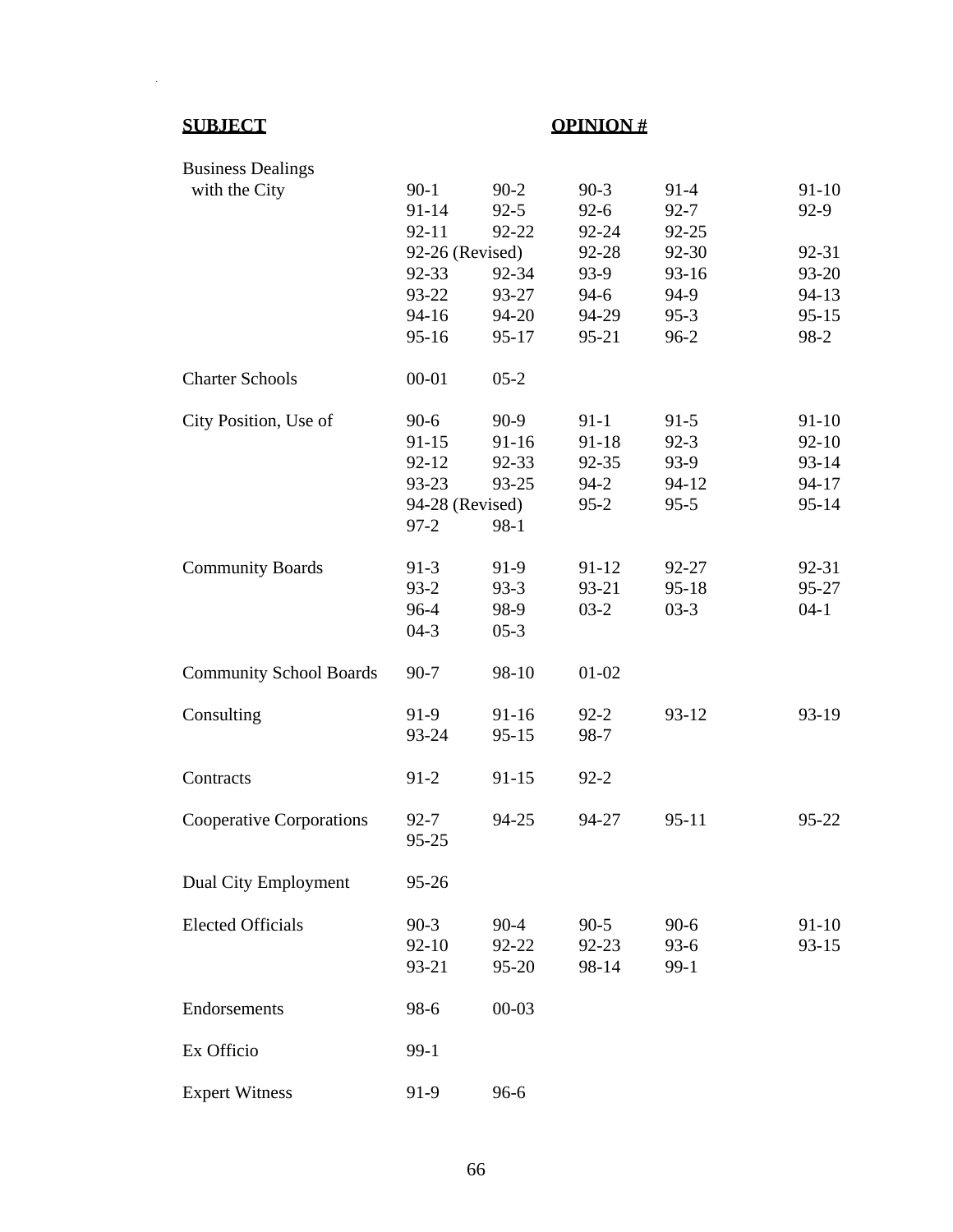| <b>Family Relationships</b>             | $90 - 1$<br>$91 - 15$<br>$94-3$                                             | $90 - 4$<br>$92 - 4$<br>94-13                                       | $90 - 5$<br>$92 - 14$<br>94-20                                 | $90-6$<br>93-21<br>$98-1$                                           | $91-2$<br>93-28                                               |
|-----------------------------------------|-----------------------------------------------------------------------------|---------------------------------------------------------------------|----------------------------------------------------------------|---------------------------------------------------------------------|---------------------------------------------------------------|
| <b>FOIL</b>                             | 91-19                                                                       |                                                                     |                                                                |                                                                     |                                                               |
| Franchises                              | $90 - 4$                                                                    | $90 - 5$                                                            |                                                                |                                                                     |                                                               |
| Fundraising                             | $91 - 10$<br>$93 - 15$<br>98-14                                             | $92 - 15$<br>93-26<br>$01 - 01$                                     | $92 - 25$<br>94-29<br>01-02                                    | 92-29<br>$95 - 7$<br>$03-4$                                         | $93-6$<br>95-27                                               |
| Gifts                                   | 91-20<br>$94 - 4$<br>95-28                                                  | 92-21<br>94-9<br>$96-3$                                             | 92-27<br>$94 - 12$<br>$00 - 04$                                | 92-29<br>94-23                                                      | $92 - 33$<br>94-29                                            |
| Gifts-Travel                            | $90-3$                                                                      | $92 - 10$                                                           | 92-19                                                          | 92-23                                                               |                                                               |
| Honoraria                               | $91-4$                                                                      | $91-6$                                                              | 94-29                                                          |                                                                     |                                                               |
| Lectures                                | $91-6$                                                                      |                                                                     |                                                                |                                                                     |                                                               |
| Letterhead                              | $90-9$                                                                      |                                                                     |                                                                |                                                                     |                                                               |
| <b>Local Development</b><br>Corporation | $93-1$                                                                      | $93-3$                                                              | $93-13$                                                        | $94 - 7$                                                            |                                                               |
| Mayor                                   | $90 - 4$                                                                    |                                                                     |                                                                |                                                                     |                                                               |
| <b>Ministerial Matters</b>              | 92-32                                                                       | 92-36                                                               | $94 - 5$                                                       | $95 - 6$                                                            |                                                               |
| Moonlighting                            | $90 - 2$<br>$92 - 6$<br>$93 - 4$<br>$94 - 8$<br>$95 - 17$<br>98-4<br>$99-5$ | $91 - 7$<br>92-28<br>$93 - 5$<br>94-16<br>95-19<br>$98-5$<br>$99-6$ | 91-9<br>92-30<br>93-24<br>$95-6$<br>95-20<br>98-7<br>$00 - 01$ | $91 - 13$<br>92-34<br>93-25<br>$95-9$<br>95-22<br>$99-2$<br>$01-03$ | $91 - 16$<br>92-36<br>$94-1$<br>$95 - 16$<br>$96 - 2$<br>99-4 |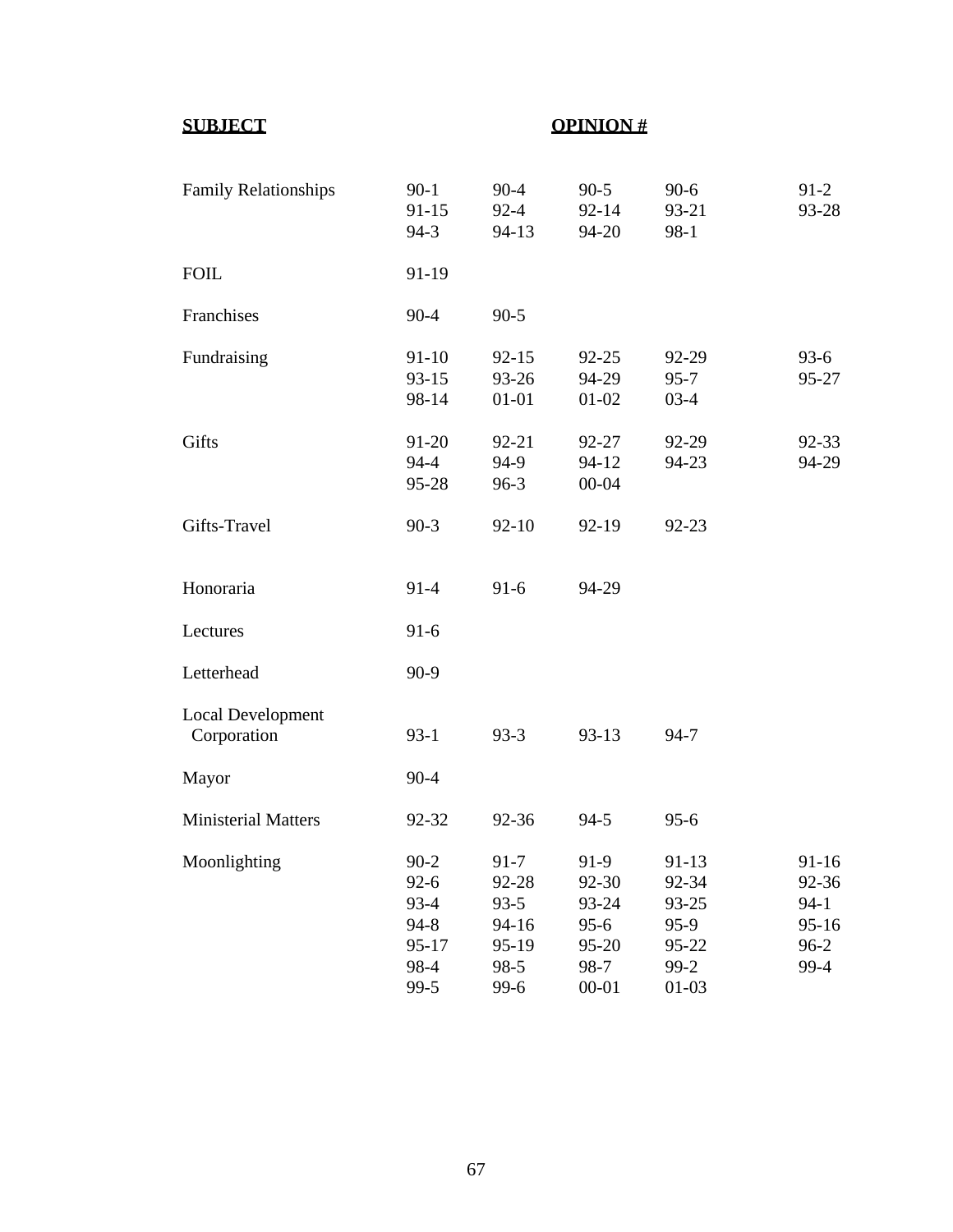| Not-For-Profit                 |           |           |           |                 |           |
|--------------------------------|-----------|-----------|-----------|-----------------|-----------|
| Organizations                  | $91 - 10$ | $91 - 16$ | $92 - 8$  | $92 - 14$       | $92 - 15$ |
|                                | $92 - 22$ | 92-24     | $92 - 25$ | 92-28           | 92-31     |
|                                | 92-34     | 92-37     | $93-1$    | $93-4$          | $93-9$    |
|                                | $93 - 14$ | $93 - 15$ | 93-26     | $94-6$          | $94 - 13$ |
|                                | $94 - 15$ | $94 - 18$ | 94-19     | 94-25           | 94-26     |
|                                | $95 - 2$  | $95 - 5$  | $95 - 7$  | $95 - 12$       | $98-8$    |
|                                | 98-14     | $99-1$    |           |                 |           |
| Orders - see Waivers/Orders    |           |           |           |                 |           |
| <b>Outside Practice of Law</b> | $01-03$   |           |           |                 |           |
| <b>Ownership Interests</b>     | $90-1$    | $91-2$    | $91-3$    | $92 - 5$        | $92 - 6$  |
|                                | $92 - 7$  | $92-9$    | $92 - 11$ | 92-26 (Revised) |           |
|                                | 92-30     | 92-35     | $93 - 7$  | 93-16           | 93-22     |
|                                | 93-27     | 93-32     | $94-1$    | $94-3$          | $94 - 8$  |
|                                | $94 - 10$ | 94-11     | $94-13$   | 94-20           | 94-25     |
|                                | 94-26     | $95-10$   | $95 - 12$ | $95 - 18$       | $95 - 21$ |
|                                | $97-3$    | 98-2      | 98-3      | $02 - 01$       | $03 - 7$  |
| <b>Particular Matter</b>       | 92-37     | $93 - 8$  | 95-23     |                 |           |
| Personnel Order 88/5           | $91 - 12$ | $92 - 25$ |           |                 |           |
| <b>Police Officers</b>         | $97 - 2$  | 98-4      |           |                 |           |
| <b>Political Activities</b>    | $91 - 12$ | 91-17     | $92 - 25$ | $93-6$          | 93-20     |
|                                | 93-24     | $95 - 13$ | 95-24     | $03-5$          | $03-6$    |
| <b>Political Fundraising</b>   | $01 - 01$ | $01 - 02$ | $03-1$    |                 |           |
| Post-Employment                |           |           |           |                 |           |
| Restrictions                   | $89-1$    | $90 - 8$  | $91 - 8$  | 91-19           | $92 - 2$  |
|                                | $92 - 13$ | $92 - 16$ | 92-17     | 92-32           | 92-37     |
|                                | 92-38     | $93 - 8$  | 93-11     | 93-12           | $93 - 13$ |
|                                | $93 - 18$ | 93-30     | 93-31     | $94 - 5$        | $94 - 7$  |
|                                | $94 - 15$ | 94-19     | 94-21     | 94-22           | $95-1$    |
|                                | $95 - 4$  | 95-23     | $96-1$    | 96-6            | $97-1$    |
|                                | 98-11     | $99-1$    | $99-3$    | $00 - 02$       |           |

Practice of Law – see Outside Practice of Law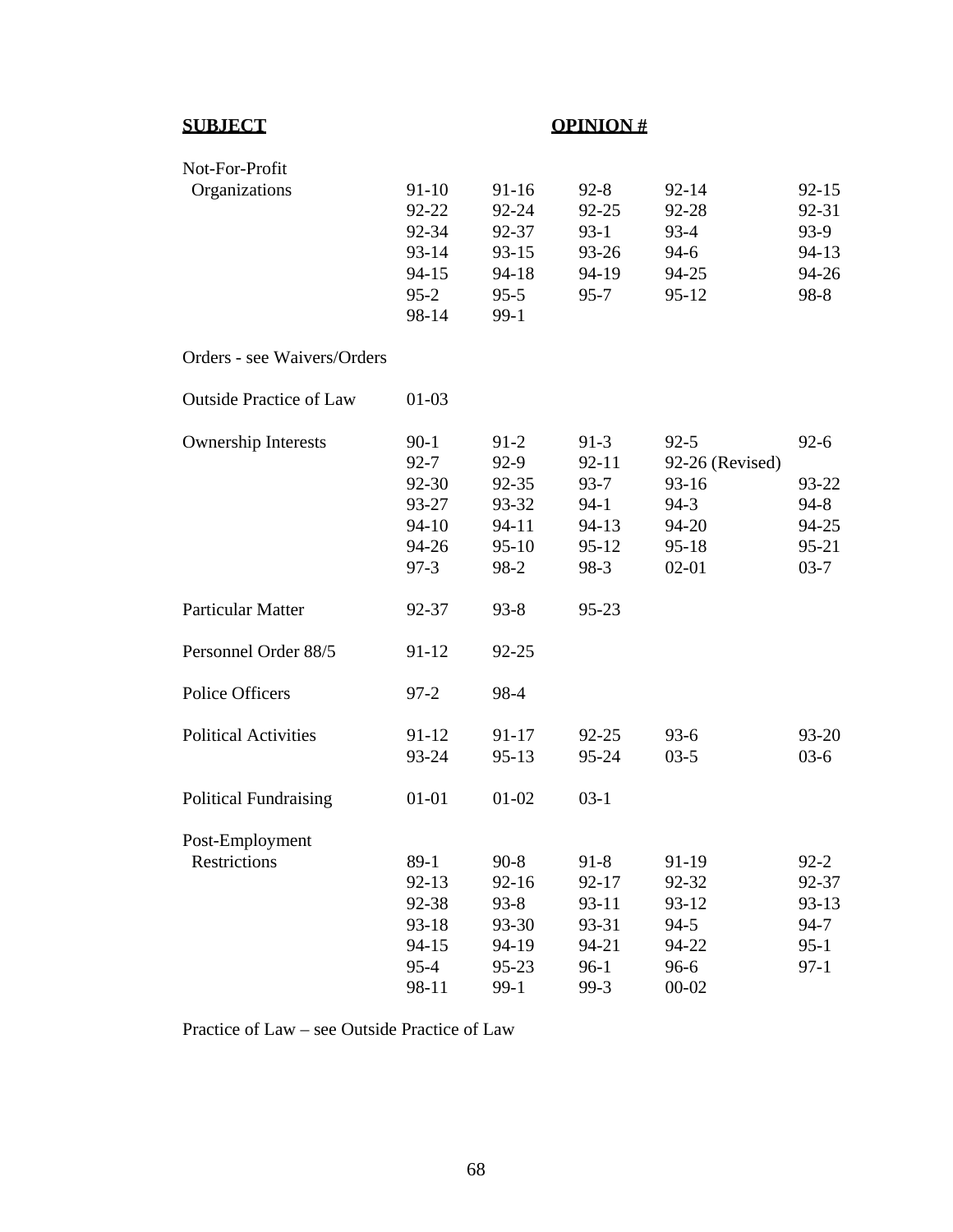| <b>Prohibited Interests</b>                                | $90-1$<br>$92 - 5$ | $90 - 2$<br>$92-6$ | $91-2$<br>$92 - 7$ | $91-3$<br>$92-9$ | $91-15$<br>$92 - 11$ |
|------------------------------------------------------------|--------------------|--------------------|--------------------|------------------|----------------------|
|                                                            | 92-26 (Revised)    |                    | $92 - 30$          | $92 - 35$        | $93-1$               |
|                                                            | $93-3$             | 93-4               | $93 - 7$           | $93-9$           | 93-16                |
|                                                            | 93-22              | 93-27              | 93-29              | 93-32            | $94-1$               |
|                                                            | $94-3$             | $94-5$             | $94 - 8$           | $94 - 10$        | $94 - 11$            |
|                                                            | $94 - 13$          | $94-16$            | 94-20              | 94-25            | 94-26                |
|                                                            | $95-10$            | $95 - 12$          | $95 - 18$          | $95 - 21$        | $96-2$               |
|                                                            | 98-3               | $03-2$             |                    |                  |                      |
| <b>Public Benefit Corporation</b>                          | $93 - 17$          |                    |                    |                  |                      |
| <b>Public Servants</b>                                     | $91 - 14$          | 93-10 (Revised)    |                    | 93-29            | 93-32                |
|                                                            | $94-6$             |                    |                    |                  |                      |
| <b>Real Property</b>                                       | $93 - 16$          |                    |                    |                  |                      |
| Recusal                                                    | $90 - 4$           | $90 - 5$           | $91-3$             | $91 - 11$        | $91 - 15$            |
|                                                            | $92 - 5$           | $92-6$             | $92 - 8$           | $92-9$           | $92 - 18$            |
|                                                            | 92-20              | $92 - 25$          | 92-26 (Revised)    |                  | 92-28                |
|                                                            | 92-30              | $93-1$             | $93-4$             | $93 - 7$         | $93 - 17$            |
|                                                            | 93-19              | 93-31              | $94-6$             | $94-11$          | $94 - 17$            |
|                                                            | $94 - 18$          | 94-24              | $96 - 2$           | $98-1$           |                      |
| <b>Regular Employees</b>                                   | 93-10 (Revised)    |                    | $95 - 8$           |                  |                      |
| Renting Property to Public<br><b>Assistance Recipients</b> | 95-29              | 98-13              |                    |                  |                      |
| <b>Salary Supplements</b>                                  | $05-1$             |                    |                    |                  |                      |
| Sale of Products                                           | 98-12              |                    |                    |                  |                      |
| <b>Savings Clubs</b>                                       | $04 - 2$           |                    |                    |                  |                      |
| <b>School Boards</b>                                       | $93 - 2$           |                    |                    |                  |                      |
| Separation from City Service                               | 98-11              |                    |                    |                  |                      |
| Sole Proprietorship                                        | 98-7               |                    |                    |                  |                      |
| Subcontractors                                             | $99 - 2$           |                    |                    |                  |                      |
| Superior-Subordinate<br>Relationship                       | 98-12              | $04-2$             | $04-3$             |                  |                      |